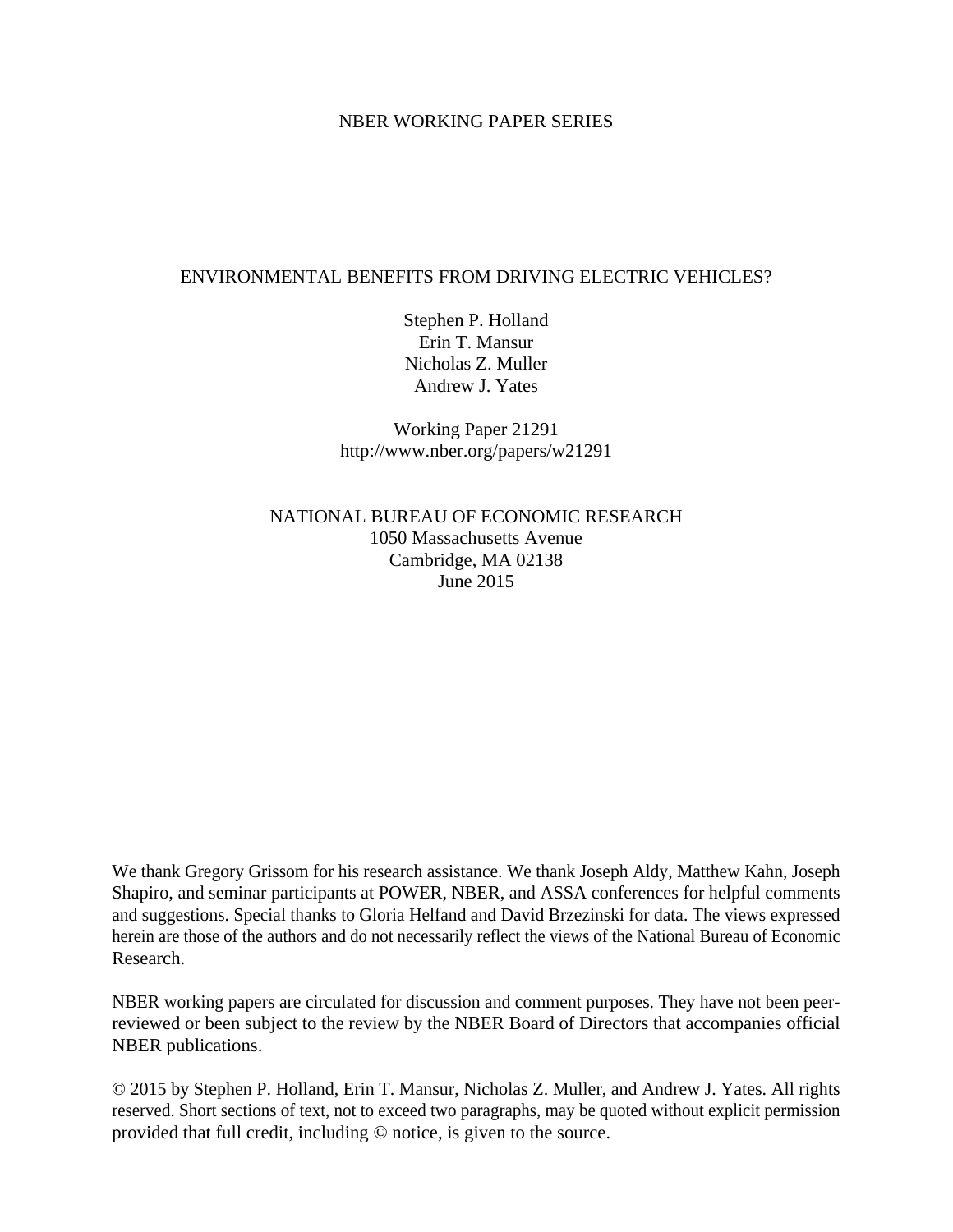Environmental Benefits from Driving Electric Vehicles? Stephen P. Holland, Erin T. Mansur, Nicholas Z. Muller, and Andrew J. Yates NBER Working Paper No. 21291 June 2015 JEL No. D62,H23,Q53,Q54

#### **ABSTRACT**

Electric vehicles offer the promise of reduced environmental externalities relative to their gasoline counterparts. We combine a theoretical discrete-choice model of new vehicle purchases, an econometric analysis of the marginal emissions from electricity, and the AP2 air pollution model to estimate the environmental benefit of electric vehicles. First, we find considerable variation in the environmental benefit, implying a range of second-best electric vehicle purchase subsidies from \$3025 in California to -\$4773 in North Dakota, with a mean of -\$742. Second, over ninety percent of local environmental externalities from driving an electric vehicle in one state are exported to others, implying that electric vehicles may be subsidized locally, even though they may lead to negative environmental benefits overall. Third, geographically differentiated subsidies can reduce deadweight loss, but only modestly. Fourth, the current federal purchase subsidy of \$7500 has greater deadweight loss than a no-subsidy policy.

Stephen P. Holland Bryan School of Business and Economics University of North Carolina, Greensboro P.O. Box 26165 Greensboro, NC 27402-6165 and NBER sphollan@uncg.edu

Erin T. Mansur Dartmouth College 100 Tuck Hall Hanover, NH 03755 and NBER erin.mansur@dartmouth.edu Nicholas Z. Muller Department of Economics Warner Hall, 305D Middlebury College 303 College Street Middlebury, VT 05753 and NBER nicholas.muller74@gmail.com

Andrew J. Yates Department of Economics and Curriculum for the Environment and Ecology University of North Carolina at Chapel Hill CB 3305 Chapel Hill, NC 27599 ajyates@email.unc.edu

A supplemental appendix is available at: http://www.nber.org/data-appendix/w21291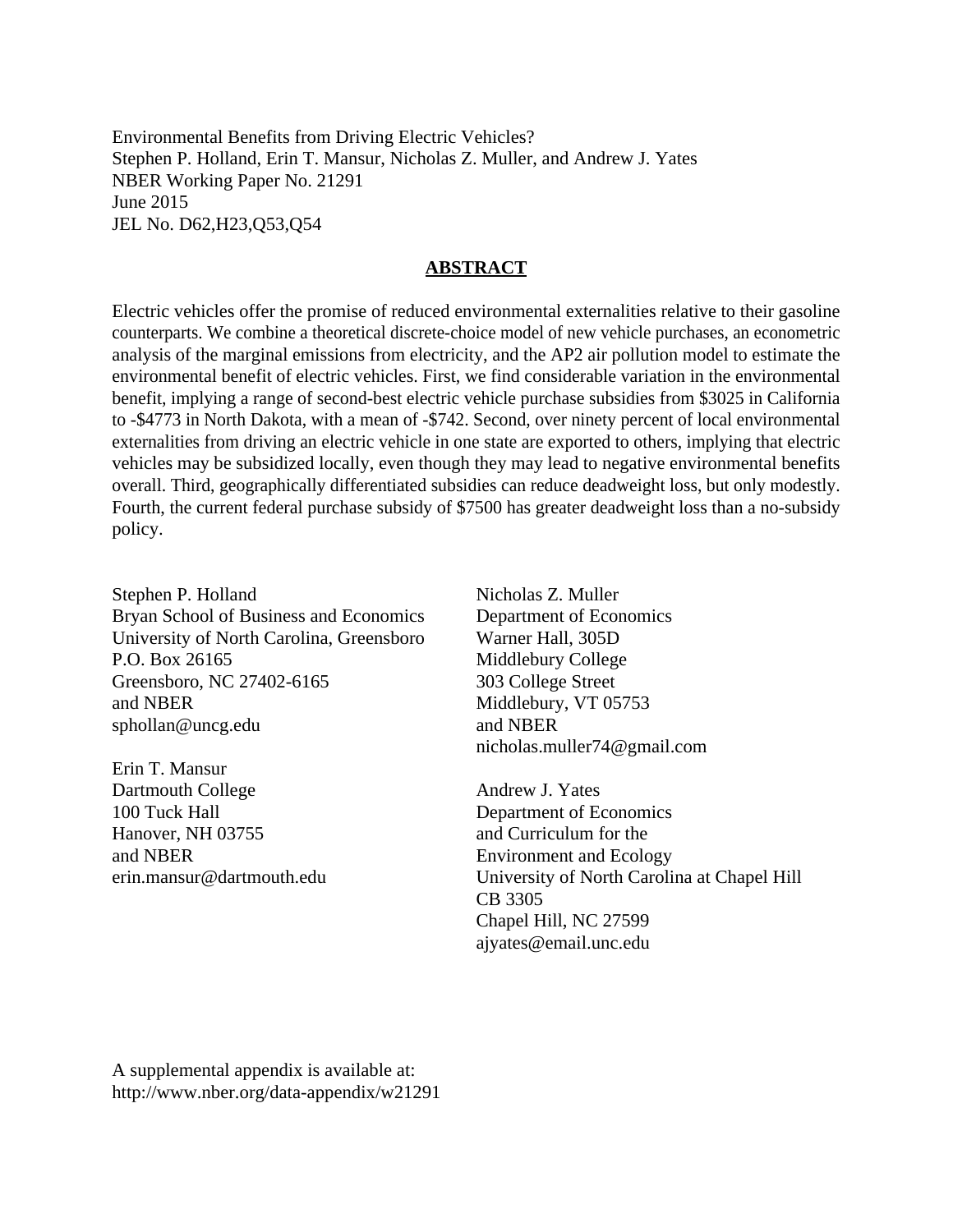## 1 Introduction

Due to a combination of factors, including technological advances, environmental concerns, and entrepreneurial audacity, the market for pure electric vehicles, which was moribund for more than a century, is poised for a dramatic revival.<sup>[1](#page-2-0)</sup> Several models are already selling in considerable volumes. The portfolio of electric vehicles is beginning to span the consumer vehicle choice set. Almost all major manufacturers are bringing new models to the market. The Federal Government is encouraging these developments by providing a significant subsidy for the purchase of an electric vehicle, and some states augment the federal subsidy with their own additional subsidy.

The subsidies reflect beliefs that electric vehicles generate a range of benefits including: decreased reliance on imported oil, insulation from oil price shocks, and a reduction in environmental impacts.[2](#page-2-1) This paper explores the latter with a particular focus on the air pollution emissions generated by driving a vehicle, including both greenhouse gasses (GHGs) and local pollutants. Rather than simply accepting the assertion of environmental benefits from electric vehicle use, we conduct a rigorous comparison of the environmental consequences of gasoline and electric vehicles by extending and integrating existing modeling tools.

There are two factors that motivate our exploration of the ex ante claims of environmental benefits from electric vehicles. First, and most obvious, despite being treated by regulators as "zero emission vehicles", electric vehicles are not necessarily emissions free. In 2014, the U.S. Department of Energy reported that nearly 70 percent of electricity generated in the U.S. is produced by burning coal and natural gas. In many locations in the country, the comparison between a gasoline vehicle and an electric one is really a comparison between burning gasoline or a mix of coal and natural gas to move the vehicle. It is well-known that coal has higher emissions than oil which has higher emissions than natural gas. Thus, the relative emissions intensity per vehicle mile traveled is not immediately clear, despite strong beliefs otherwise.

<span id="page-2-1"></span><span id="page-2-0"></span><sup>1</sup>http://energy.gov/articles/history-electric-car.

<sup>2</sup>http://energy.gov/eere/vehicles/ev-everywhere-grand-challenge-does-10-year-vision-plug-electricvehicles.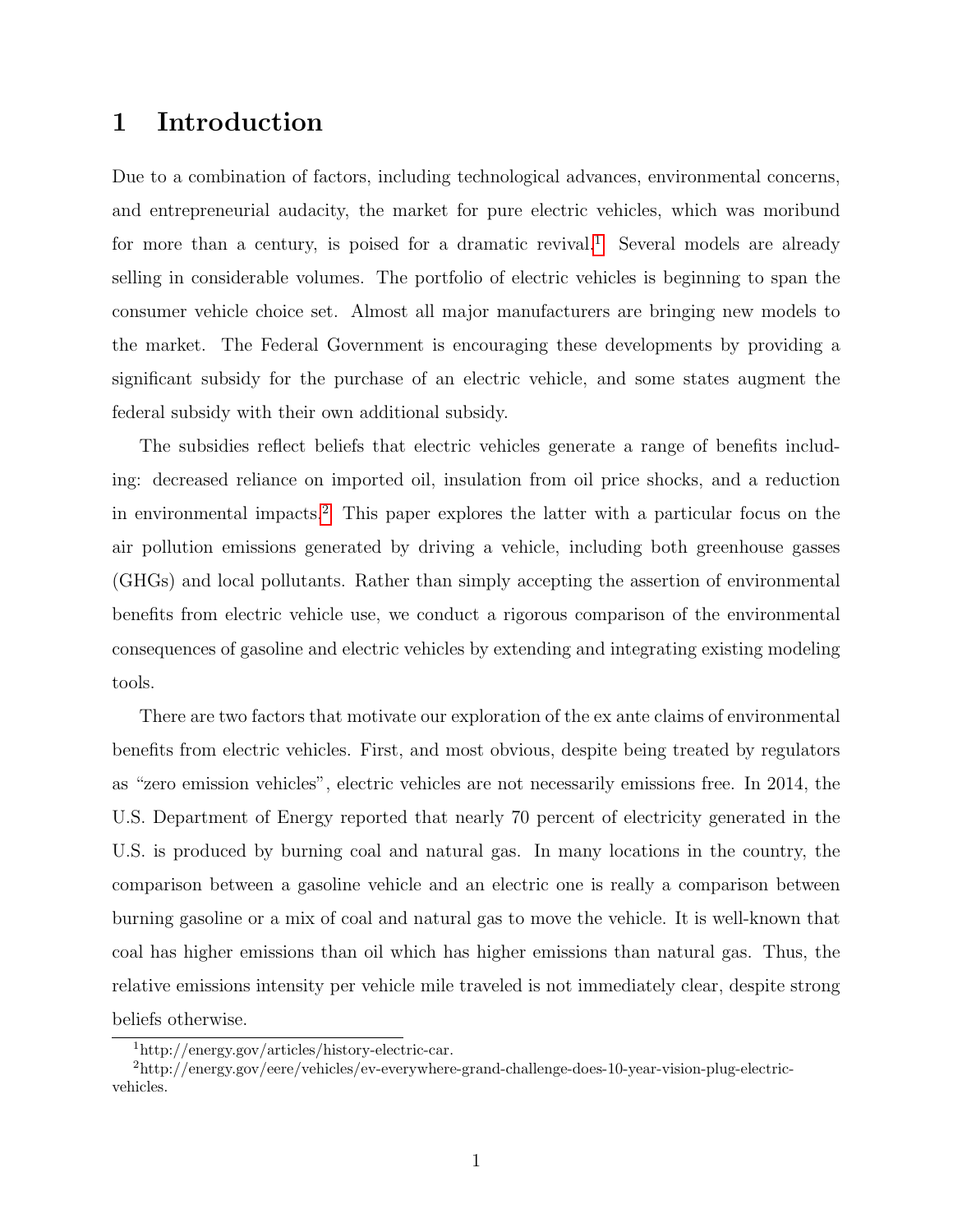Second, there are significant physical differences between emissions from gasoline and electric vehicles. This is due to the distributed nature of the electricity grid as well as the height at which emissions occur. Charging an electric vehicle increases electricity demand which is met by (potentially) several power plants that may be quite distant from where the vehicle is driven. In contrast, emissions from a gasoline vehicle occur where the vehicle is driven. Even if the two vehicle types are driven in the same location, their emission patterns will be spatially distinct. Because air pollution damages depend on the location of emissions (Muller and Mendelsohn, 2009), the damages associated with driving the vehicles in one place may differ greatly from the damages associated with driving the vehicles in another place. As for emissions height, gasoline vehicles emit pollutants at or near the ground while power plant discharges occur hundreds of feet above the ground, leading to additional heterogeneity in the damages produced by the two vehicle types (Muller, Tong, and Mendelsohn, 2009). Evaluating these sources of heterogeneity requires careful attention to the complex interactions among the underlying economic and physical systems.

These factors generate critical questions as to the merits of the federal subsidy. The first factor questions the policy in terms of its sign: is it better to subsidize or tax electric vehicle purchases? The second factor raises concerns regarding the one-size-fits-all design of the subsidy. With heterogeneity in the environmental benefits of electric vehicles, what are the welfare benefits of differentiated policy (i.e., allowing policy to vary by location)?

Our analysis addresses these questions. We determine the environmental benefit of electric vehicles relative to comparable gasoline vehicles accounting for heterogeneity in the externalities from both types of vehicles. We analyze the welfare associated with policies that target these externalities, such as subsidies on the purchase of an electric vehicle and taxes on electric and/or gasoline miles, and we consider the welfare benefits of differentiated policy.

To accomplish these tasks, we extend and integrate three component models. The first component uses a theoretical discrete choice transportation model to analyze consumer choice between electric and gasoline vehicles and welfare issues.[3](#page-3-0) The second component builds on

<span id="page-3-0"></span><sup>3</sup>Examples of theoretical discrete choice transportation models include De Borger (2001), De Borger and Mayeres (2007), and Parry and Small (2005). Differentiated policy is analyzed by Weitzman (1974), Mendelsohn (1986), Stavins (1996), Banzhaf and Chupp (2012), Muller and Mendelsohn (2009), and Fowlie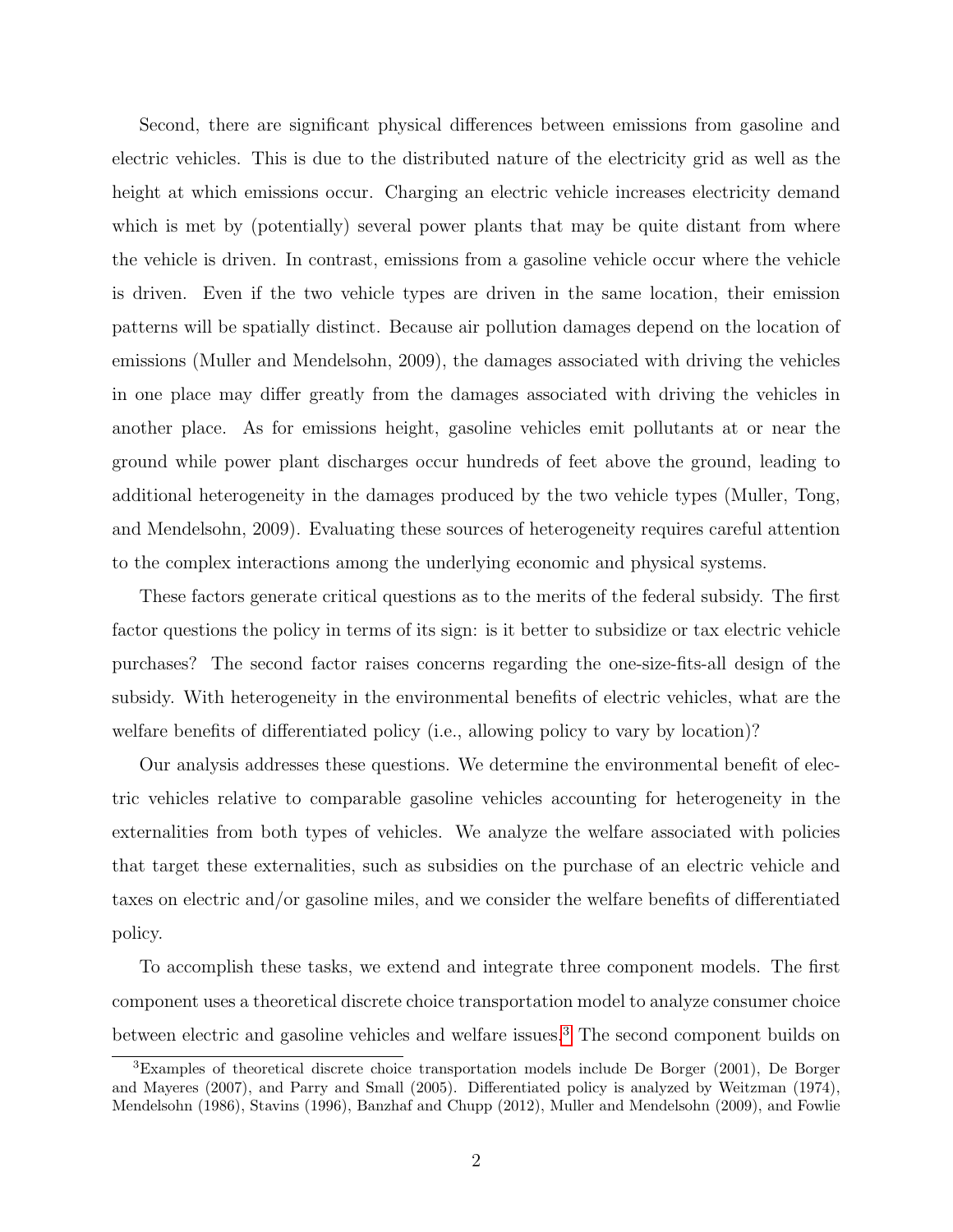the econometric analysis of the relationship between electricity generation and air pollution emissions to analyze the effects of changes in electricity load due to charging electric vehicles on emissions from individual electric power plants.[4](#page-4-0) The third component builds on air pollution integrated assessment models to describe the relationship between emissions from a given smokestack or tailpipe and damages at a given location.[5](#page-4-1) Combining the components together yields a powerful and unprecedented modeling framework for analyzing electric vehicle policy.[6](#page-4-2)

Our first set of results documents the considerable heterogeneity in the environmental benefit of an electric vehicle relative to a gasoline vehicle. This benefit can be large and positive, large and negative, or negligible, depending on the location. For example, California has relatively large damages from gasoline vehicles and a relatively clean electric grid, which implies a large positive environmental benefit of an electric vehicle. These conditions are reversed in North Dakota. In New York City and rural Nevada, the environmental benefit is negligible. Using the environmental benefit, we calculate the welfare maximizing (secondbest) subsidies on electric vehicle purchases. Even in locations like California, subsidy values are significantly less than the current federal subsidy. And in North Dakota the subsidy is negative, implying a tax on the purchase an electric vehicle. The national average subsidy for the purchase of an electric vehicle is estimated to be -\$742. Thus, on average in the U.S. for our study period, the second-best purchase policy is a tax, not a subsidy.[7](#page-4-3)

Our second set of results shows the remarkable degree to which electric vehicles driven in one location lead to environmental externalities in other locations. For example, at the

and Muller (2013).

<span id="page-4-1"></span><span id="page-4-0"></span><sup>4</sup>See Graff Zivin et al (2014) and Holland and Mansur (2008).

 ${}^{5}$ Previous works includes Mendelsohn (1980), Burtraw et al. (1998), Mauzerall et al. (2005), Tong et al. (2006), Fann et al. (2009), Levy et al. (2009), Muller and Mendelsohn (2009), Henry et al. (2011), and Mauzerall et al. (2005). In our application of integrated assessment, we model both ground-level emissions and power plant emissions throughout the contiguous U.S. In contrast to prior work, we report damages within the county of emission, within the state of emission, and in total (across all receptors).

<span id="page-4-2"></span><sup>&</sup>lt;sup>6</sup>Babaee et al (2014), Graff Zivin et al (2014), Michalek et al (2011), and Tessum et al (2014) analyze the benefits of electric vehicles at the aggregate level. Li et al. (2015) consider variation in damages from electric vehicles but assume uniform damages from gasoline vehicles. Grissom (2013) considers variation in damages from gasoline vehicles but does not account for local pollution from electric vehicle charging. Our study is the first to consider the geographic variation in damages from both local and global pollutants emitted by both gasoline and electric vehicles and to tie this variation to a consumer choice model to evaluate welfare.

<span id="page-4-3"></span><sup>&</sup>lt;sup>7</sup>Our electricity grid data are from the period 2010-2012 and the emissions inventory used by AP2 is from 2011. These are the latest years for which data are available.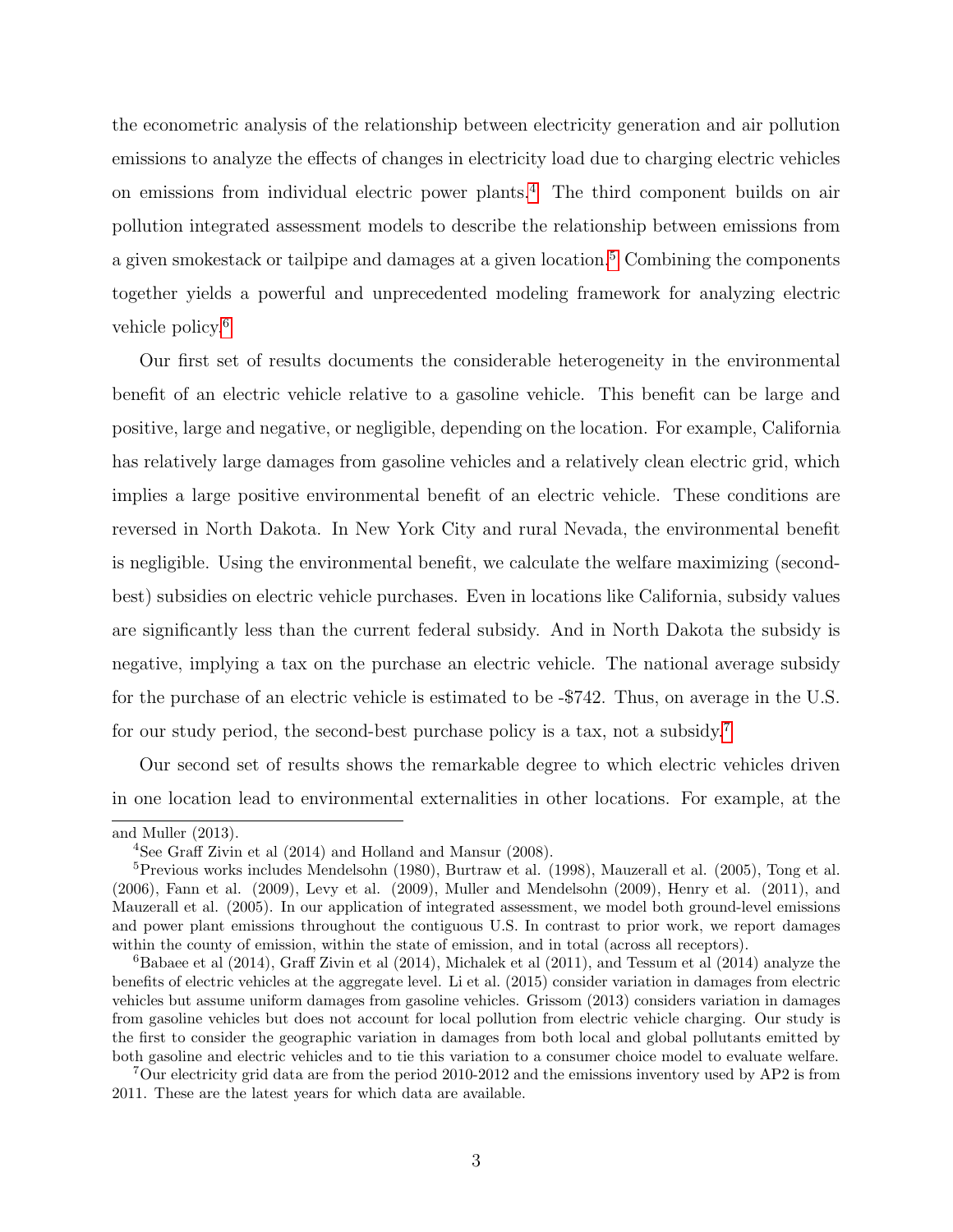state level, ninety-one percent of local pollution damages from driving an electric vehicle are exported to states other than the state in which the vehicle is driven. In contrast, only eighteen percent of local pollution damages from driving a gasoline vehicle are exported to other states. This discrepancy has interesting political economy implications. Suppose that a given state is considering whether or not to implement a subsidy on the purchase of an electric vehicle. It is not obvious whether the state will consider full damages (damages across all states), or only native damages (those damages which actually occur in the given state) when setting policy. Moreover, state regulators face incentives in current air pollution policy that emphasize within-state consequences of emissions. Central aspects of federal air pollution policy, namely the National Ambient Air Quality Standards (NAAQS) established by Title I of the Clean Air Act, emphasize compliance with ambient pollution limits within states. Although there are constraints on the extent of exported pollution, especially from power plants, the NAAQS clearly encourage local compliance. All else equal this would lead state regulators to focus on in-state damage. The difference between using full and native damages in determining the second-best subsidy may be considerable. Accounting for full damages the second-best subsidy is positive in 12 states. Accounting for only native damages, the second-best subsidy is positive in 34 states.

The final set of results assesses the deadweight loss of various second-best policies as well as the welfare gains from differentiated policy. The theoretical analysis of our discrete choice model reveals that the welfare gains from differentiated subsidies depend on the higher order moments of the distribution of environmental benefits. Calibrating this model gives us an estimate of the magnitude of these gains. For electric vehicle subsidies, we find large deadweight loss and small welfare gains from differentiation. For taxes on miles, we find small (or zero) deadweight loss and larger welfare gains from differentiation. We also evaluate the current federal policy of a \$7500 subsidy on the purchase of an electric vehicle relative to a default policy in which there is no subsidy at all. Because electric vehicles, on average, generate greater environmental externalities than gasoline vehicles, the current federal policy has greater deadweight loss than the no-subsidy policy. Moreover, the welfare difference between these two policies increases substantially as the electric vehicle adoption rate increases, rising from \$200 million at recent adoption rates to \$3.7 billion at adoption rates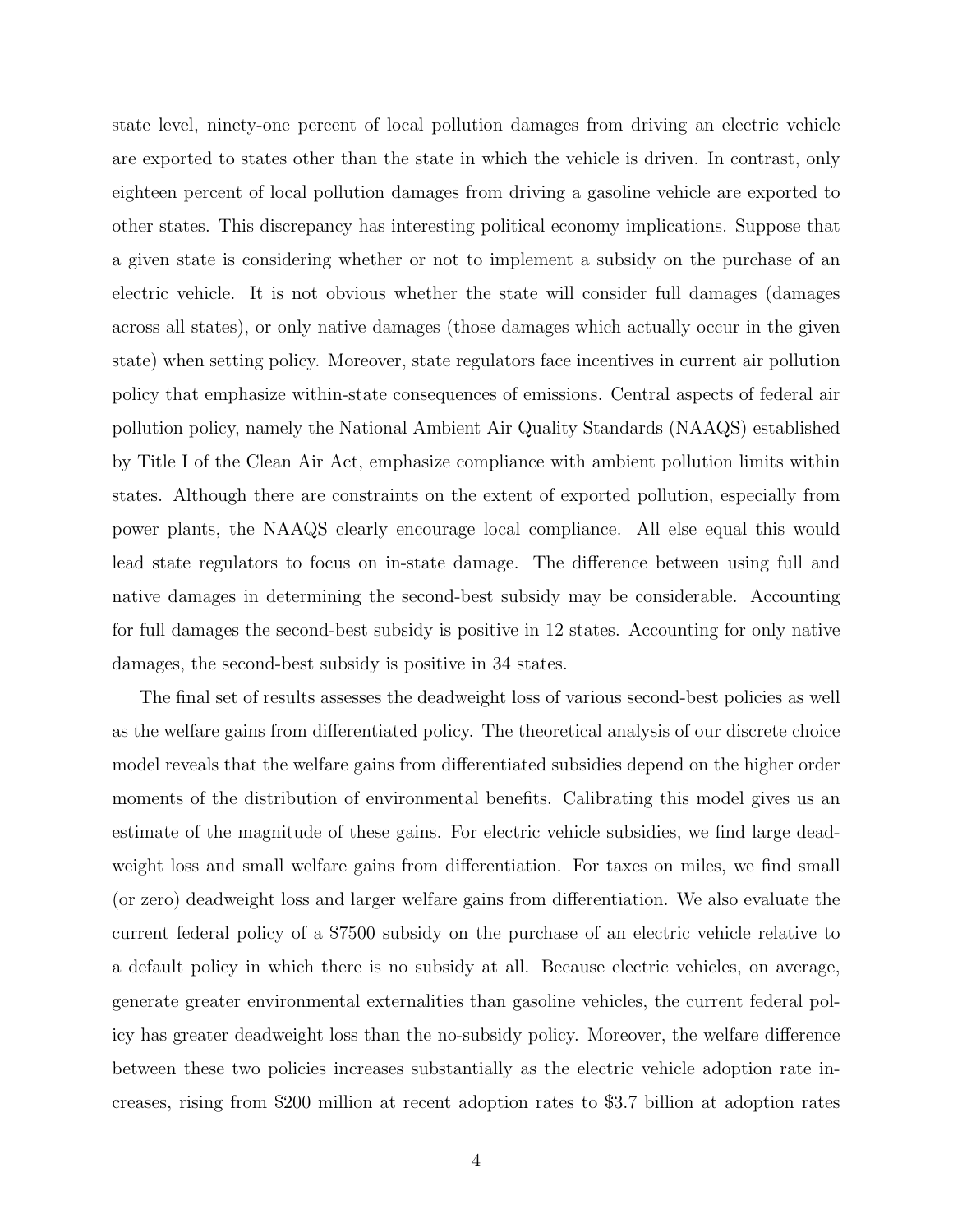that are foreseeable in the near future (i.e., five percent of sales).

Public policy evaluation is especially difficult and important in contexts characterized by: (i) strong prior beliefs as to the merits of the policy and/or its targeted outcome, (ii) complex interactions among economic and physical systems, and (iii) large, or economically significant outcomes. The federal policy which encourages the purchase of electric vehicles exhibits each of these traits. As such, the present study is warranted and should be of broad interest to economists, policymakers, consumers, and the environmental community.

In Section 2 we develop a simple general equilibrium model that includes discrete choice over vehicle type as well as environmental externalities from driving. We derive several theoretical results about second-best policy choices and the welfare benefits from differentiated policies. In Section 3 we describe the methods by which we determine emissions and damages from electric and gasoline vehicles. Section 4 presents the results. In Section 5 we consider how the interaction with the Corporate Average Fuel Economy (CAFE) standards may effect the second-best subsidies on electric vehicles and we discuss several important caveats to our analysis. Section 6 concludes.

## 2 Theoretical model

Consider a theoretical discrete choice transportation model in which consumers in the market for a new vehicle choose between a gasoline vehicle and an electric vehicle.[8](#page-6-0) Consumers obtain utility from a composite consumption good  $x$  (with price normalized to one) and from miles driven over the life of the selected vehicle, either gasoline miles g or electric miles e. We allow for several policy variables. The government may provide a subsidy s for the purchase of an electric vehicle, place a tax  $t_q$  on gasoline miles, a tax  $t_e$  on electric miles, or some combination of these policies. We hold fuel and vehicle prices fixed.[9](#page-6-1)

<span id="page-6-0"></span><sup>8</sup>Examples of general discrete choice models are Anderson et al. (1992) and Small and Rosen (1981). Examples of theoretical discrete choice transportation models are de Borger (2001) and de Borger and Mayeres (2007). In Supplementary Appendix A, we extend the model to include several vehicles of each type.

<span id="page-6-1"></span><sup>9</sup>This is consistent with a model in which vehicles and miles are produced by price-taking firms using constant returns to scale technology.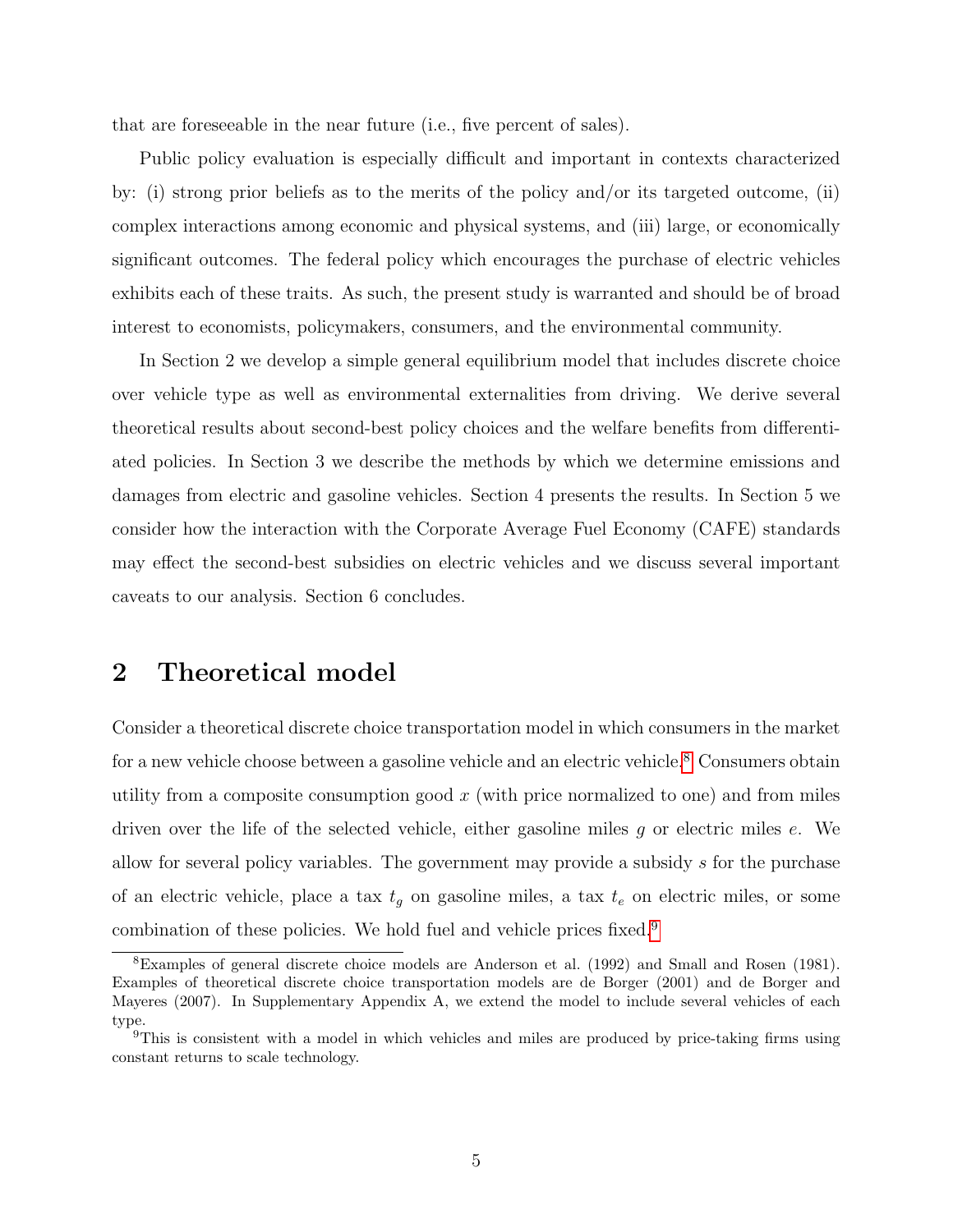The indirect utility of purchasing a gasoline vehicle is

$$
V_g = \max_{x,g} x + f(g)
$$
 such that  $x + (p_g + t_g)g = I - p_{\Psi}$ ,

where  $p_{\Psi}$  is the price of the gasoline vehicle,  $p_g$  is the price of a gasoline mile, I is income, and  $f$  is a concave function. Likewise, the indirect utility of purchasing an electric vehicle is

$$
V_e = \max_{x,e} x + h(e)
$$
 such that  $x + (p_e + t_e)e = I - (p_\Omega - s)$ ,

where  $p_{\Omega}$  is the price of the electric vehicle,  $p_e$  is the price of an electric mile, and h is a concave function. Because the objective function in these optimization problems is quasi-linear, there are no income effects.<sup>[10](#page-7-0)</sup>

Following the discrete choice literature, we assume that the choice of vehicle is influenced by i.i.d. random variables  $\epsilon_g$  and  $\epsilon_e$  drawn from a common extreme value distribution.  $^{11}$  $^{11}$  $^{11}$ Accordingly, we define the conditional utility, given that a consumer elects the gasoline vehicle, as

$$
\mathcal{U}_g = V_g + \epsilon_g,
$$

and the conditional utility, given that a consumer selects the electric vehicle, as

$$
\mathcal{U}_e = V_e + \epsilon_e.
$$

A consumer selects the gasoline vehicle if  $\mathcal{U}_q > \mathcal{U}_e$ . This occurs with probability

$$
\pi \equiv \text{Probability}(\mathcal{U}_g > \mathcal{U}_e) = \frac{\exp(V_g/\mu)}{\exp(V_g/\mu) + \exp(V_e/\mu)}
$$

,

where  $\mu$  is proportional to the standard deviation of the extreme value random variables.

<span id="page-7-0"></span><sup>&</sup>lt;sup>10</sup>The marginal utility of income is constant, the number of miles driven does not depend on income, and the choice of vehicle does not depend on income.

<span id="page-7-1"></span><sup>&</sup>lt;sup>11</sup>The extreme value distribution (or double exponential distribution) has two parameters,  $\eta$  and  $\mu$ . The expected value is  $\mu\gamma + \eta$  where  $\gamma$  is Euler's constant (0.577). The variance is  $\mu^2(3.14159)^2/6$ .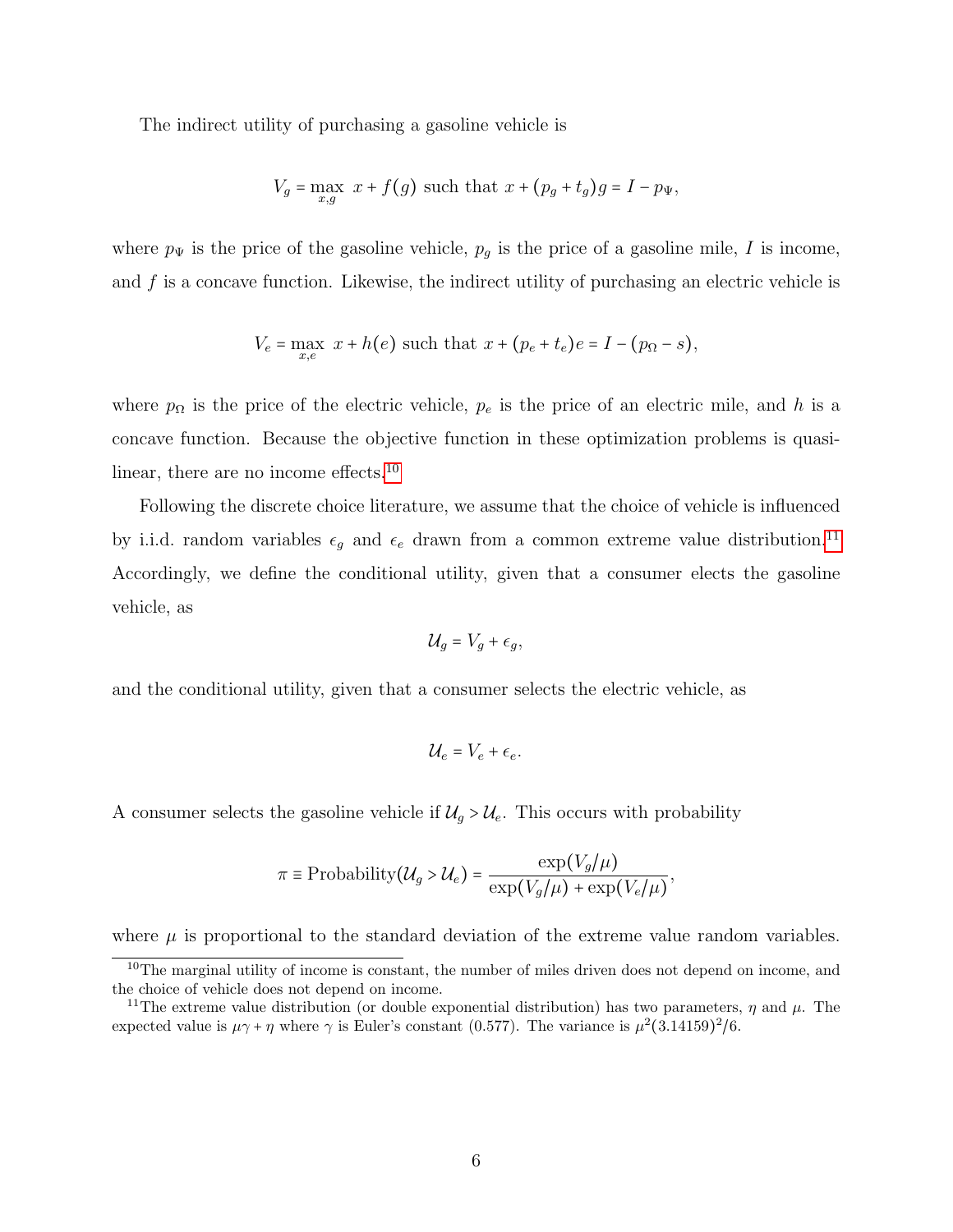The expected utility of a new vehicle purchase is given by

$$
\mathbb{E}\left[\max[U_e, \mathcal{U}_g]\right] = \mu \ln\left(\exp(V_e/\mu) + \exp(V_g/\mu)\right).
$$

Consumers create negative environmental externalities by driving, but ignore the damages from these externalities when making choices about the type of vehicle and number of miles. In our empirical analysis, gasoline vehicles emit several pollutants from their tailpipes and electric vehicles cause emissions of several pollutants from the smokestacks of electric power plants that charge them. Because the damages from these pollutants may be global or local, we introduce multiple locations into the model.

#### 2.1 Uniform vs. differentiated regulation

Let m denote the number of locations and let  $\alpha_i$  denote the proportion of the total population of new vehicle buyers that resides in location i. An important feature of our model is that driving in one location may lead to local damages in that location, as well as local damages in other locations. Accordingly, we define full damages due to driving in location  $i$  as the sum across all locations of local damages plus the global damages. Assuming that both global and local damage functions are linear allows us to characterize full damages with a single variable for each type of vehicle.<sup>[12](#page-8-0)</sup> Let  $\delta_{gi}$  denote the marginal full damages (in dollars per mile) from driving a gasoline vehicle in location i, and  $\delta_{ei}$  denote the marginal full damages (in dollars per mile) from driving an electric vehicle in location i.

We determine welfare maximizing purchase subsidies under both *uniform regulation* (the same policy applies to all locations) and differentiated regulation (policy may vary from location to location). Because the first-best policy in our model is differentiated Pigovian taxes on both types of miles, we refer to the welfare maximizing subsidies as second-best.[13](#page-8-1)

First we study differentiated regulation. Here there are  $m$  local governments that select location-specific purchase subsidies. Let  $R_i$  denote the expected government revenue gen-

<span id="page-8-0"></span><sup>&</sup>lt;sup>12</sup>Prior research on the damages from local air pollutants has found strong evidence of constant marginal damages. See Muller and Mendelsohn (2009); Fowlie and Muller (2013). Constant marginal damages is also consistent with the EPA's social cost of carbon calculations.

<span id="page-8-1"></span> $13$ Results for uniform taxes on miles are in the Supplementary Appendix B.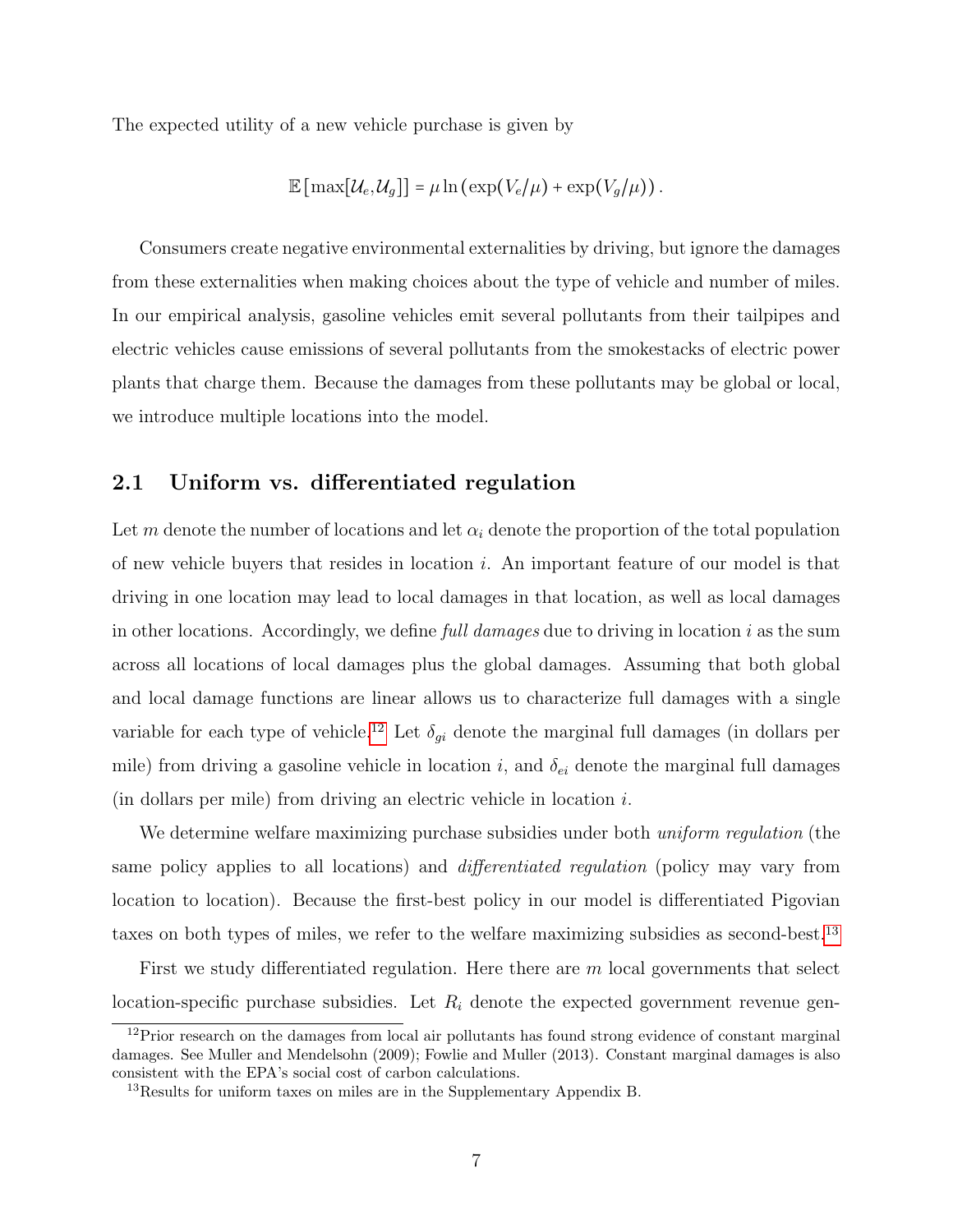erated by the purchase of a new vehicle in location  $i^{14}$  $i^{14}$  $i^{14}$ . For the moment, we assume local government  $i$  cares about full damages due to driving in location  $i$ . It selects the purchase subsidy  $s_i$  to maximize the welfare  $\mathcal{W}_i$  associated with the purchase of a new vehicle within the location, defined as the sum of expected utility and expected revenue less expected pollution damage:[15](#page-9-1)

$$
\mathcal{W}_i = \mu \left( \ln(\exp(V_{ei}/\mu) + \exp(V_{gi}/\mu)) \right) + R_i - (\delta_{gi}\pi_i g_i + \delta_{ei}(1 - \pi_i)e_i).
$$

Optimizing the welfare function gives the the following Proposition (all proofs are in the Appendix).

<span id="page-9-3"></span>**Proposition 1.** The second-best differentiated subsidy on the purchase of the electric vehicle in location *i* is given by  $s_i^*$  where

$$
s_i^* = (\delta_{gi} g_i - \delta_{ei} e_i).
$$

The term  $\delta_{gi}g_i - \delta_{ei}e_i$  is simply the difference between the full damages over the driving lifetime of a gasoline vehicle and the full damages over the driving lifetime of an electric vehicle.[16](#page-9-2) Even if the electric vehicle emits less pollution per mile than the gasoline vehicle, the sign of the subsidy is ambiguous, because the number of miles driven may be different. If the miles driven are indeed the same, and the electric vehicle emits less pollution per mile than the gasoline vehicle, then the subsidy is positive. We refer to the difference  $\delta_{gi} - \delta_{ei}$ as the environmental benefit of an electric vehicle. This concept assumes that the number of miles driven by the two types of vehicles is the same (an assumption we will maintain in most of the empirical section below).

Next we study uniform regulation. Here a central government selects a uniform subsidy that applies to all m locations. The government's objective is to maximize  $\sum \alpha_i W_i$ , which

<span id="page-9-0"></span><sup>&</sup>lt;sup>14</sup>Alternatively we could have a single revenue equation and assume that a central government makes the location-specific policy choices. But, given our subsequent distinction between full and native damages, it is natural to consider distinct local governments.

<span id="page-9-1"></span><sup>&</sup>lt;sup>15</sup>Because there are no income effects, the consumer component of welfare is equivalent to the standard notion of compensating variation (Small and Rosen 1981).

<span id="page-9-2"></span> $16$ The simple structure for the second-best subsidy is due to the fact that we only have two vehicles in the choice set. If there are two or more gasoline vehicles in the choice set, then the second-best subsidy will depend on the various cross-price elasticities (see Supplementary Appendix A).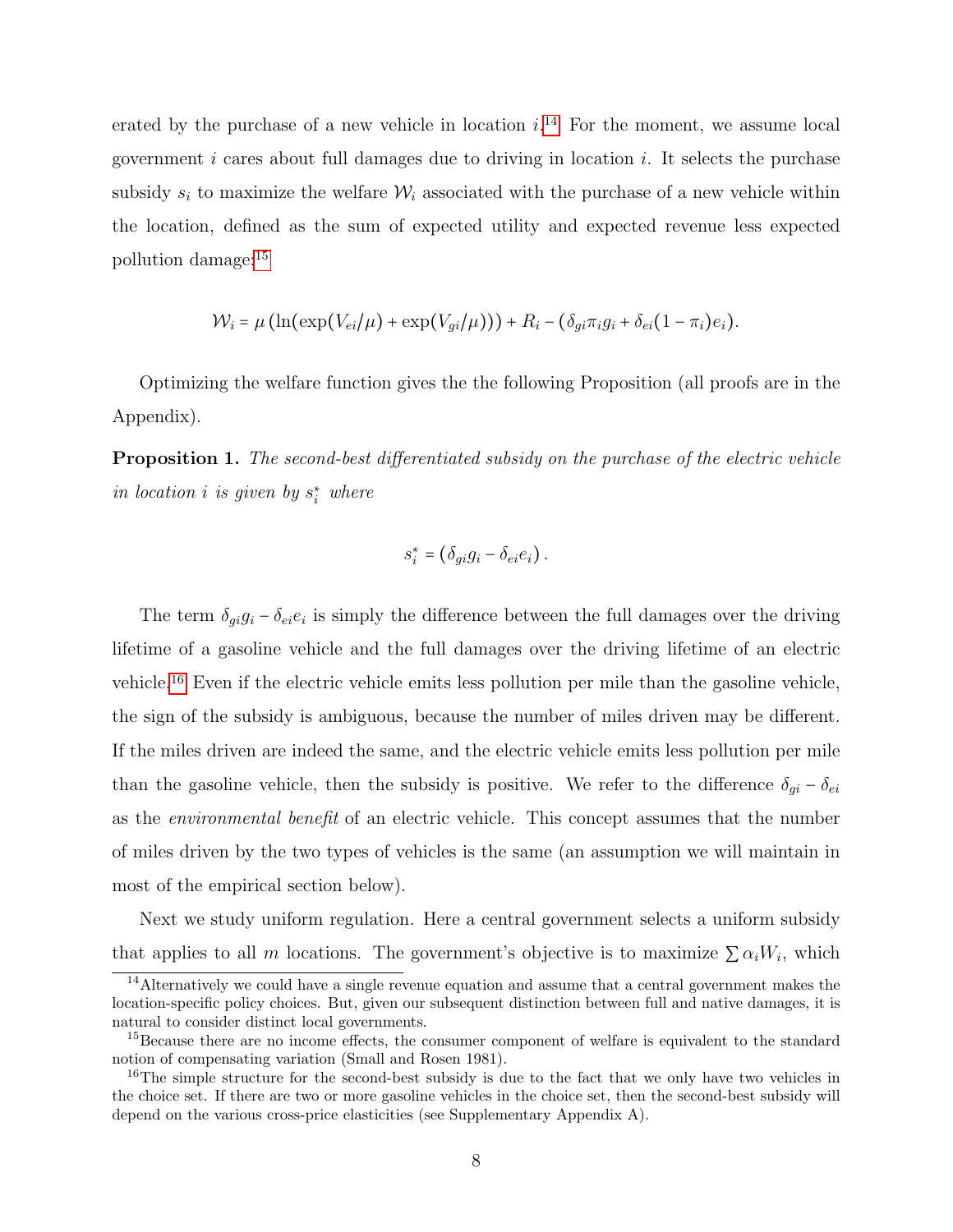is the weighted average of welfare across locations. The next proposition delineates the second-best uniform subsidy. It also describes an approximation formula for the welfare gain in moving from uniform regulation to differentiated regulation.

<span id="page-10-0"></span>**Proposition 2.** Assume that prices, income, and the functions h and q are the same across locations. The second-best uniform subsidy on the purchase of an electric vehicle is given by  $\tilde{s}$ , where

$$
\tilde{s} = \left( \left( \sum \alpha_i \delta_{gi} \right) g - \left( \sum \alpha_i \delta_{ei} \right) e \right).
$$

Furthermore, let  $W(S^*)$  be the weighted average of welfare from using the second-best differentiated subsidies  $s_i^*$  in each location and let  $W(\tilde{S})$  be the weighted average of welfare from using the second-best uniform subsidy  $\tilde{s}$  in each location. To a second-order approximation, we have

$$
\mathcal{W}(S^*) - \mathcal{W}(\tilde{S}) \approx \frac{1}{2}\pi (1-\pi) \left( \frac{1}{\mu} \sum \alpha_i (s_i^* - \tilde{s})^2 - \frac{1}{\mu^2} (1 - 2\pi) \sum \alpha_i (s_i^* - \tilde{s})^3 \right),
$$

where  $\pi$  is evaluated at the uniform subsidy.

Proposition [2](#page-10-0) is most easily interpreted in the special case in which the population of new vehicle buyers in the same in each location  $(\alpha_i = \frac{1}{n})$  $\frac{1}{n}$ ) and the electric vehicle and gasoline vehicle are driven the same number of miles  $(g = e)$ . Here the second-best uniform subsidy  $\tilde{s}$  is equal to the average environmental benefit multiplied by the number of miles driven. And the approximate welfare gain from differentiation is a function of the second and third moments of the distribution of the environmental benefits. This provides a point of comparison to previous work on differentiated regulation.[17](#page-10-1) But the practical application of the approximation is limited because it depends on the value of  $\mu$ . Recall that this parameter is proportional to the standard deviation of the random variables in the utility function. If we determine a value for  $\mu$ , either by an econometric procedure (Dubin and McFadden 1984) or by a calibration procedure (De Borger and Mayeres 2007), then we will generally be able to determine the exact numerical value of the welfare gain, which eliminates the need for an

<span id="page-10-1"></span><sup>&</sup>lt;sup>17</sup>Mendelsohn (1986) finds the exact welfare improvement from differentiation to be a function of the second moment of the distribution of the relevant environmental parameter. The reasons for this difference are discussed in Supplementary Appendix C. See also Jacobsen et al (2015).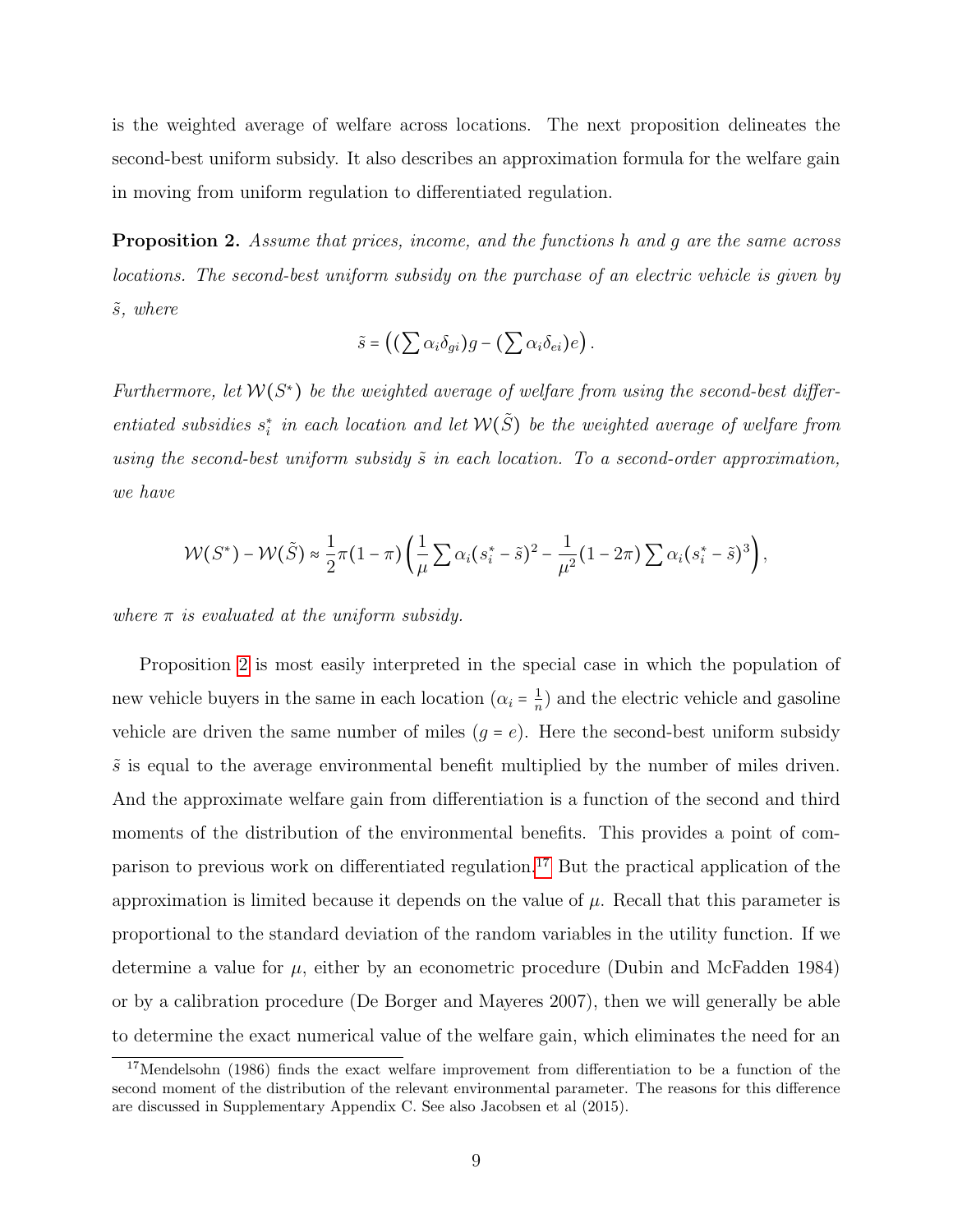approximation.

#### 2.2 Full vs. native damages

So far we have assumed that local government i is concerned with the full damages caused by driving in location  $i$ . But this may not necessarily hold. For example, when an electric vehicle in driven in Pennsylvania, regulators in Pennsylvania may be more concerned about environmental damages which occur in Pennsylvania than they are about downwind damages that occur in New York. To account for this possibility, it is useful to break up full damages into *native damages* (i.e. those damages which occur in location i) and *exported damages* (i.e. those which occur in other locations.)

If a local government only cares about native damages, then its objective is to maximize

$$
\hat{\mathcal{W}}_i = \mu \left( \ln(\exp(V_{ei}/\mu) + \exp(V_{gi}/\mu)) \right) + R_i - (\hat{\delta}_{gi}\pi_i g_i + \hat{\delta}_{ei}(1-\pi_i)e_i),
$$

where  $\hat{\delta}_{gi}$  and  $\hat{\delta}_{ei}$  are the marginal native damages in location i due to driving a vehicle in location *i*. It follows from Proposition [1](#page-9-3) that the second-best purchase subsidy based on native damages, denoted by  $\hat{s}_i^*$ , is given by

$$
\hat{s}_i^* = \left(\hat{\delta}_{gi} g_i - \hat{\delta}_{ei} e_i\right).
$$

We would expect considerable heterogeneity across locations in the relationship between native and full damages due to the various chemical and physical processes that govern the flow of local pollution. In general, however, we would expect electric vehicles to export more pollution than gasoline vehicles, due to the distributed nature of electricity generation as well as the fact that smokestacks release emissions much higher in the atmosphere than tailpipes. The greater the extent to which the electric emissions are exported to other locations, the greater the extent to which a given location may want to subsidize the purchase of an electric vehicle.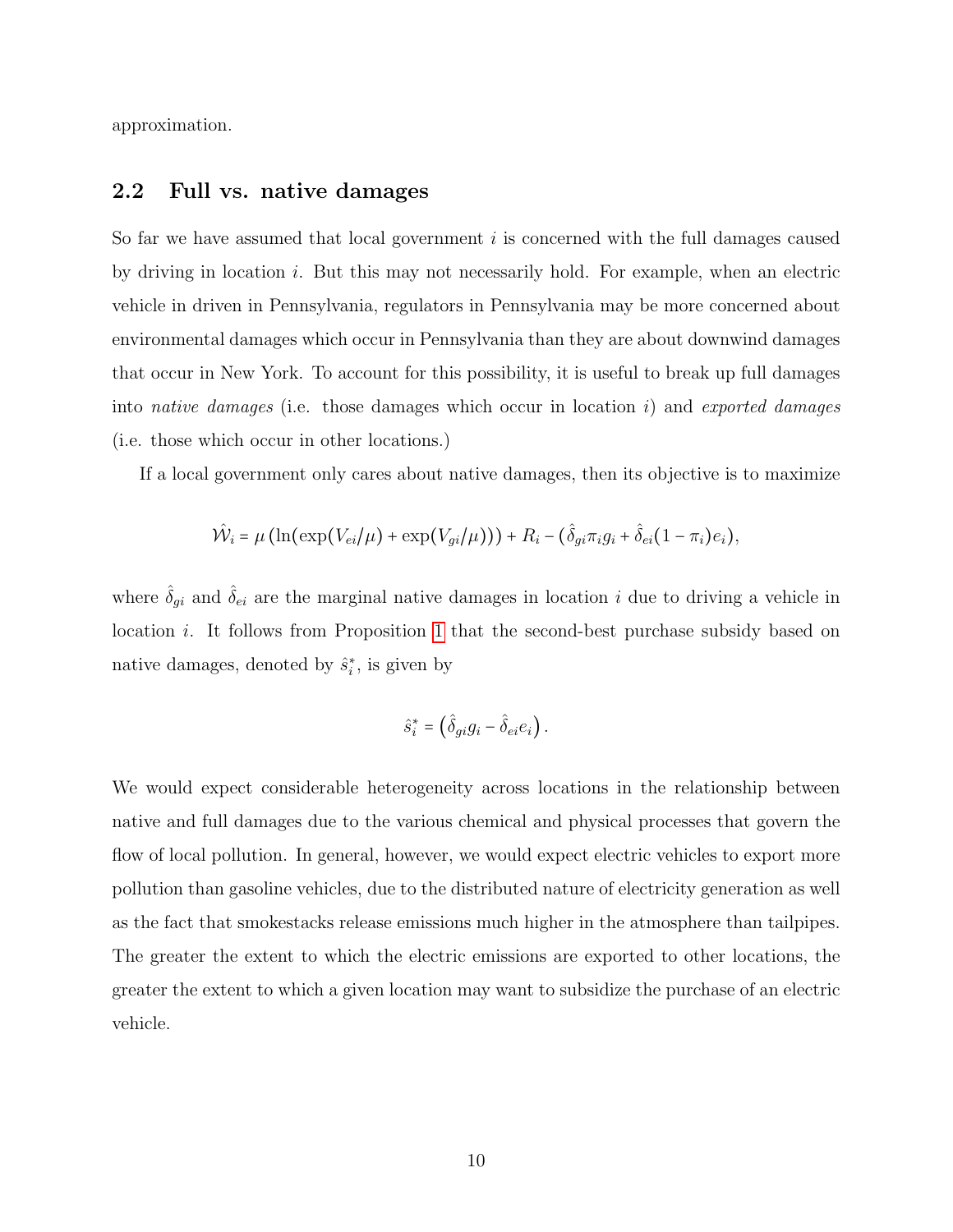### 3 Calculating air pollution damages

The theoretical model illustrates that the environmental benefit of an electric vehicle arises from reduced damages relative to the gasoline vehicle it replaces. We calculate this benefit by determining emissions per mile for electric and gasoline vehicles, and then mapping emissions into damages, accounting for the fact that both emissions and damages may differ by location. In these calculations, we use the county as the basic unit of location. We first give an overview of our general procedure, and then describe the details of our two component empirical models.

We consider damages from five air pollutants:  $CO_2$ ,  $SO_2$ ,  $NO_X$ ,  $PM_{2.5}$ , and VOCs. These pollutants account for the majority of global and local air pollution damages and have been a major focus of public policy.[18](#page-12-0) Our set of electric vehicles includes each of the eleven pure electric vehicles in the EPA fuel efficiency database for the 2014 model year. Our set of gasoline vehicles is meant to capture the closest substitute in terms of non-price attributes to each electric vehicle. Wherever possible, we use the gasoline-powered version of the identical vehicle, e.g., the gasoline-powered Ford Focus for the electric Ford Focus.

To determine the emissions per mile for each gasoline vehicle, we integrate data from several sources. For  $CO_2$  and  $SO_2$ , emissions are directly proportional to gasoline usage, so we use conversion factors in GREET scaled by the EPA's MPG.[19](#page-12-1) We differentiate urban and non-urban counties by using EPA's city and highway mileage.<sup>[20](#page-12-2)</sup> For  $NO<sub>X</sub>$  emissions, we use the Tier 2 emission standards for the vehicle "bin". For  $PM_{2.5}$  and VOCs, we combine the Tier 2 standards with GREET estimates of  $PM_{2.5}$  emissions from tires and brakes and VOC emissions from evaporation. The implication of this procedure is that emissions per mile for each gasoline vehicle only differ across urban and non-urban counties.<sup>[21](#page-12-3)</sup>

For electric vehicles, determining emissions per mile is more complicated. We begin with the EPA estimate of MPG equivalent (i.e., the estimated kWh per mile).[22](#page-12-4) We adjust this

<span id="page-12-1"></span><span id="page-12-0"></span><sup>&</sup>lt;sup>18</sup>A more complete analysis would also include assessment of emissions from CO and toxics.

<sup>&</sup>lt;sup>19</sup>In the 2012 GREET model, developed by Argonne National Laboratory, the  $SO<sub>2</sub>$  emissions rate is 0.00616 g/mile at 23.4 mpg. This is slightly higher than the Tier 2 allowed 30 ppm which would be 0.00485 g/mile at 23.4 mpg.

<span id="page-12-2"></span> $^{20}$ Urban counties are defined as counties which are part of a Metropolitan Statistical Area (MSA).

<span id="page-12-4"></span><span id="page-12-3"></span> $21$ <sup>21</sup>The emissions per mile for our gasoline vehicles are reported in Table A in Supplementary Appendix D.  $22$ We use the combined city/highway EPA figure and do not differentiate electric vehicles by urban and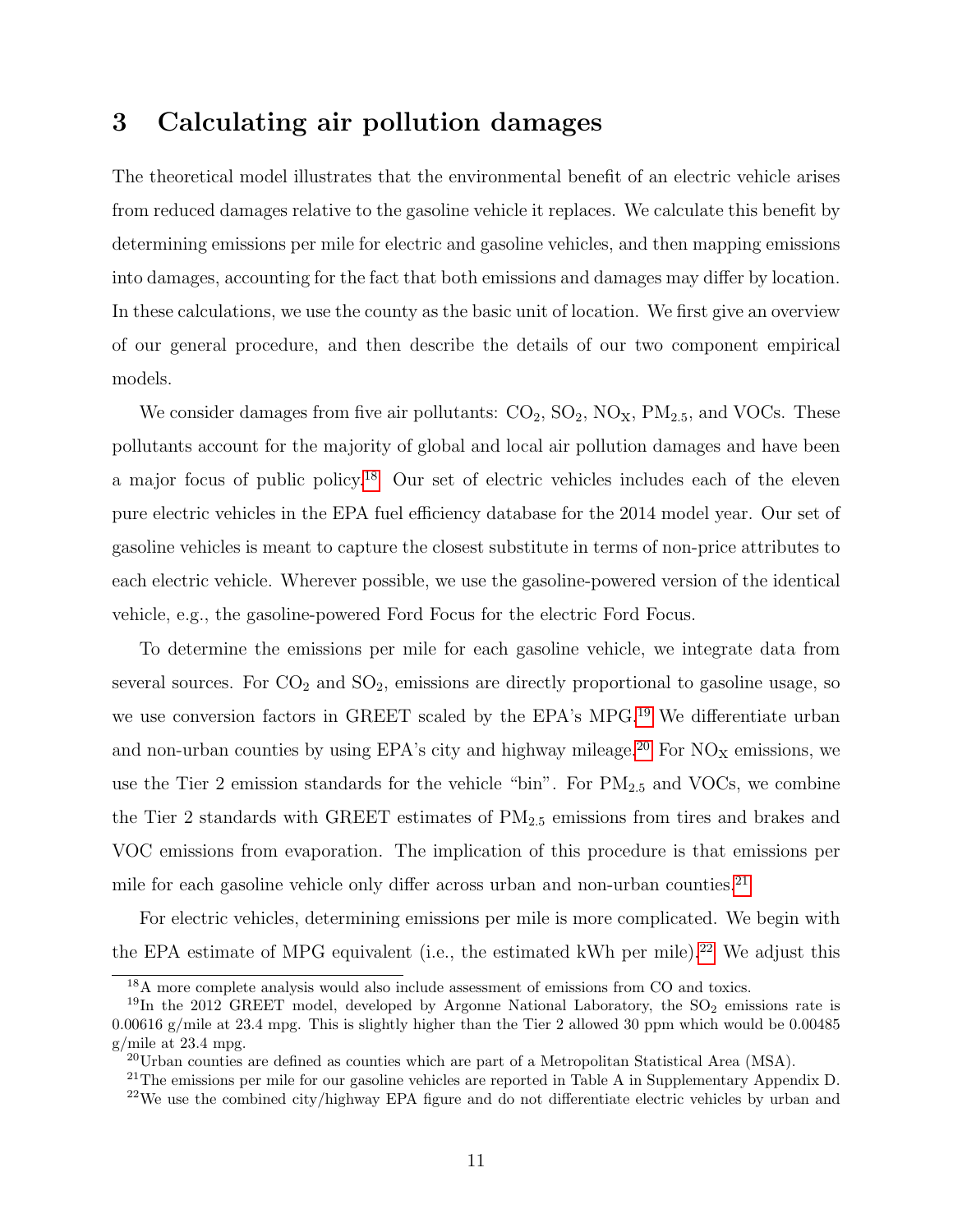figure to account for the temperature profile of each county, because electric vehicles use more electricity per mile in cold and hot weather.<sup>[23](#page-13-0)</sup> Next we use an econometric model (described below) to estimate the marginal emissions factors (e.g., tons per kWh) for each of our pollutants at each of 1486 power plants due to an increase in regional electricity load. We combine these estimates with an assumed daily charging profile to determine the emissions per mile at each power plant due to the charging of an electric vehicle in a given county.[24](#page-13-1) The implication of this procedure is that emissions per mile for each electric vehicle may differ across any two counties.

Next we map emissions into damages. For  $CO<sub>2</sub>$ , we use the EPA social cost of carbon of \$41 per ton.<sup>[25](#page-13-2)</sup> For local pollutants, we use the AP2 model. This model calculates damages per unit of a given local pollutant in each county (as described below). By multiplying emissions per mile and damages per unit, and then aggregating across pollutants (and, for electric vehicles, across power plants) we obtain the full damages per mile for each gasoline vehicle and each electric vehicle in each county. As in the theoretical section, these full damages account for global effects, local effects in the given county, and local effects in other counties.

To analyze any policy which affects multiple counties, we need a sense of the relative importance of driving in the counties. We weight all summary statistics using Vehicle Miles Travelled (VMT) in each county, as estimated by the EPA for their Motor Vehicle Emission Simulator (MOVES).[26](#page-13-3)

rural since regenerative braking leads to smaller differences in city and highway efficiencies.

<span id="page-13-0"></span><sup>&</sup>lt;sup>23</sup>This is due to both the decreased performance of the battery and the increased demand for climate control (Yuksel and Michalek, forthcoming, 2015). Temperature also effects the performance of gasoline vehicles, but the effects are much smaller, so we do not adjust gasoline MPG for temperature. We model the electric vehicle range loss as a Gaussian distribution with no range loss at 68°F but a 33% range loss at 19.4°F. See Supplementary Appendix E. We explore how sensitive our findings are to this assumption, as well as others, in Section 4.4.

<span id="page-13-1"></span><sup>&</sup>lt;sup>24</sup>We analyze eight charging profiles: our baseline profile using estimates from Electric Power Research Institute (EPRI) (See Supplementary Appendix Figure 1 in Supplementary Appendix D), a flat profile, and six profiles with non-overlapping four-hour charging blocks.

<span id="page-13-2"></span><sup>25</sup>See http://www.epa.gov/climatechange/EPAactivities/economics/scc.html. We use the year 2015, 3% discount rate estimate and convert it to 2014 dollars. Moreover, all monetary values in all model components are also converted to 2014 dollars.

<span id="page-13-3"></span><sup>&</sup>lt;sup>26</sup>The theoretical model weights by  $\alpha_i$  (the number of new vehicle buyers). This is equivalent if vehicles are driven the same number of miles per year in each county, and vehicles last the same number of years in each county.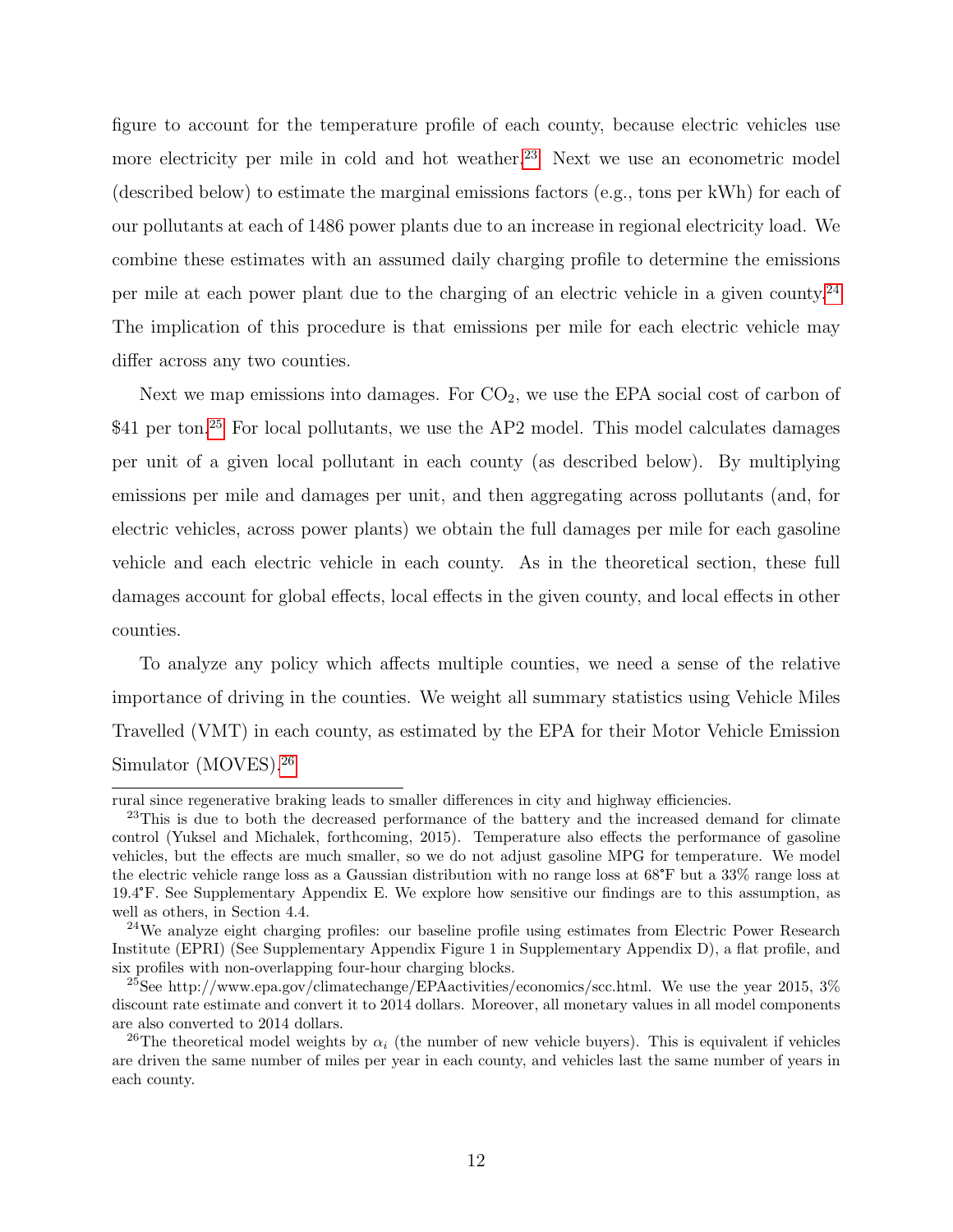# 3.1 Econometric model: estimation of marginal emission factors from electricity use

To determine the emissions that result from electricity use to charge an electric vehicle, we must determine which power plants respond (and how they respond) to increases in electricity usage at different locations. The electricity grid in the contiguous U.S. consists of three main "interconnections": Eastern, Western, and Texas. Since there are substantial electricity flows within each interconnection but quite limited flows between interconnections, we model each interconnection separately. Within each interconnection, transmission constraints prevent the free flow of electricity throughout the interconnection. Accordingly, we follow the North American Electric Reliability Corporation (NERC) and divide the three interconnections into nine distinct regions.[27](#page-14-0) We use these nine NERC regions to define the spatial scale for measuring emissions per kWh. In particular, our estimation strategy assumes that an electric vehicle charged at any county within a given NERC region has the same marginal emission factors as an electric vehicle charged at any other county within the same region.<sup>[28](#page-14-1)</sup>

Our data consists of hourly emissions of  $CO_2$ ,  $SO_2$ ,  $NO_{X}$ , and  $PM_{2.5}$  at 1486 power plants as well as hourly electricity consumption (i.e., electricity load) for each of our nine NERC regions, for the years 2010-2012.[29](#page-14-2) We use these data to estimate the effect of electricity load on emissions, employing methods similar to Graff Zivin et al. (2014) and Holland and Mansur (2008). Like them, we allow for an integrated market where electricity consumed within an interconnection may be provided by any power plant within that interconnection. In contrast, however, we estimate the effect of changes in electricity load *separately* for each power plant in the interconnection.

<span id="page-14-0"></span>The dependent variable in our analysis,  $y_{it}$ , is power plant is hourly emissions (CO<sub>2</sub>,

 $27$ See http://www.nerc.com for a description of NERC regions. We model the Eastern interconnection as the six NERC regions (FRCC, MRO, NPCC, RFC, SERC, and SPP). We define the MRO region to include all of the Midwest Independent Transmission System (MISO) territory (circa 2012), even those parts in other regions. We split the Western interconnection between California and the rest of the WECC. The Texas interconnection is simply the coterminous ERCOT.

<span id="page-14-1"></span><sup>&</sup>lt;sup>28</sup>There are some data on electricity load at NERC sub-regions. Due to a high degree of multi-collinearity, our estimation strategy would likely not work at this level of disaggregation.

<span id="page-14-2"></span><sup>&</sup>lt;sup>29</sup>CO<sub>2</sub>, SO<sub>2</sub>, and NO<sub>x</sub> data are directly from the EPA CEMS. We construct hourly PM<sub>2.5</sub> from hourly generation and annual PM2.<sup>5</sup> emissions rates. Power plant emissions of VOCs are negligible. More details about this data are in Supplementary Appendix F.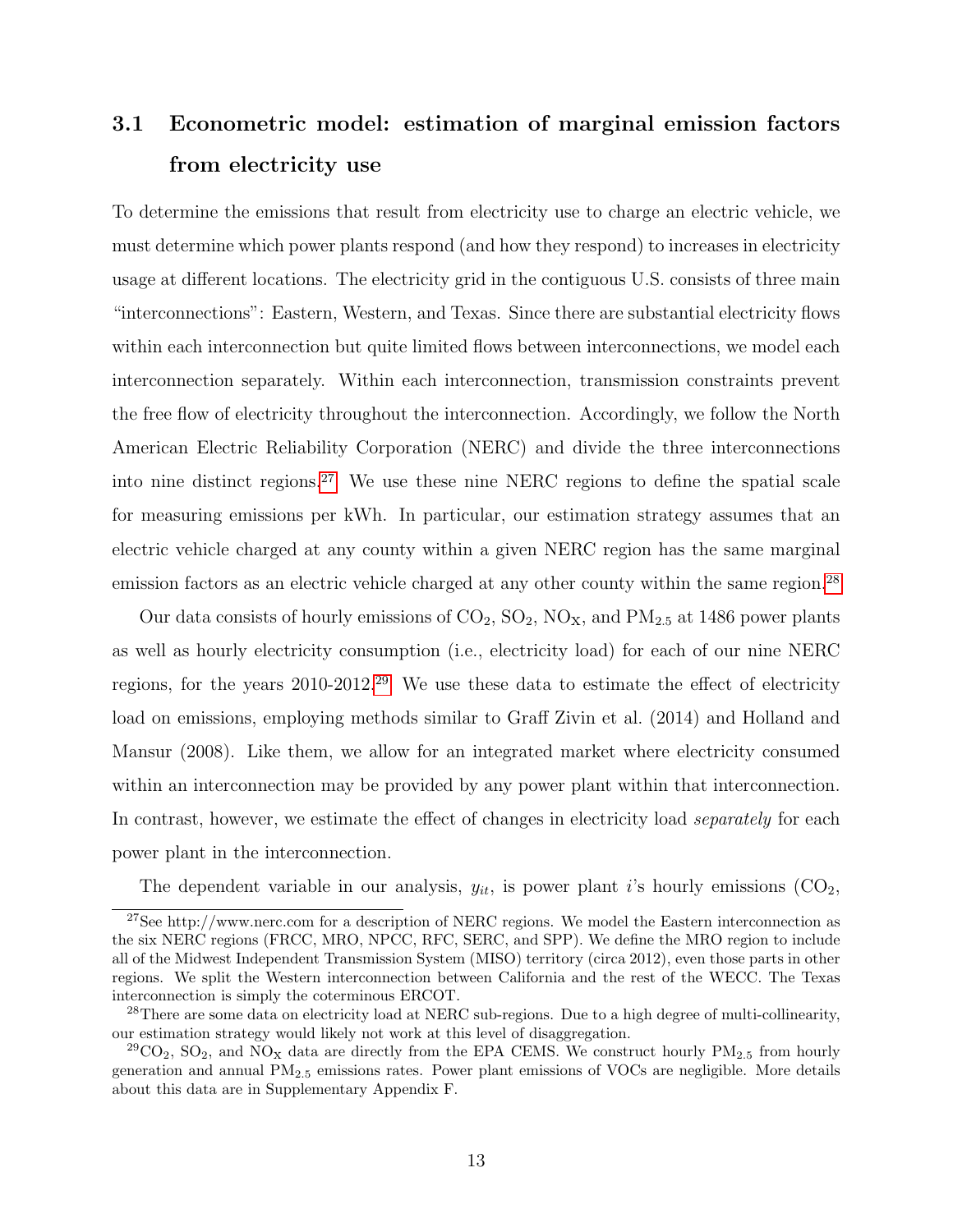$SO_2$ ,  $NO_X$ , or  $PM_{2.5}$ ) at time t. For each power plant, we regress the dependent variable on the contemporaneous electricity load in each of the regions within the power plant's interconnection. To account for different charging profiles, the coefficients on load vary by hour of the day. The regression includes fixed effects for each hour of the day interacted with the month of the sample. We regress:

$$
y_{it} = \sum_{h=1}^{24} \sum_{j=1}^{J(i)} \beta_{ijh} HOUR_hREGION_j LOAD_{jt} + \sum_{h=1}^{24} \sum_{m=1}^{12} \alpha_{ihm} HOUR_hMONTH_m + \varepsilon_{it}, \qquad (1)
$$

where  $J(i)$  equals the number of regions in the interconnection in which power plant i is located,  $HOUR_h$  is an indicator variable for hour of the day h,  $REGION_j$  indicates electricity region j,  $MONTH_m$  indicates month of the sample m, and  $LOAD_{jt}$  is the electricity consumed in region  $j$  at time  $t$ . The coefficients of interest are the marginal emission factors  $\beta_{ijh}$ , which represent the change in emissions at plant *i* from an increase in electricity usage in region  $i$  in hour of the day  $h$ .

#### 3.2 The AP2 model: determining damages from local air pollution

The AP2 model is an integrated assessment air pollution model.[30](#page-15-0) AP2 connects reported emissions (USEPA, 2014) to estimates of ambient concentrations using an air quality model. In particular, the air quality model maps emissions of ammonia,  $NO<sub>x</sub>$ ,  $SO<sub>2</sub>$ ,  $PM<sub>2.5</sub>$ , and VOCs from each reported source of air pollution in the contiguous U.S. into ambient concentrations of  $SO_2$ ,  $O_3$ , and  $PM_{2.5}$  at all receptor locations (i.e., the 3,110 counties in the contiguous U.S.). The remaining components of AP2 then link these ambient concentrations to exposures, physical effects, and monetary damages. Welfare endpoints covered by the model include: human health, crop and timber yields, degradation of buildings and material, and reduced visibility and recreation (Muller and Mendlsohn, 2007). Human exposures are calculated using county-level population data for 2011 which are reported by the U.S. Census. Crop and timber yields are reported by the U.S. Department of Agriculture. Damages associated with built structures, visibility, and recreation contribute a very small share

<span id="page-15-0"></span><sup>30</sup>See Muller, 2011; 2012; 2014. The AP2 model is an updated version of the APEEP model (Muller and Mendelsohn 2007; 2009; 2012; NAS NRC 2010; Muller, Mendelsohn, Nordhaus 2011; Henry, Muller, Mendelsohn 2011). More details of our implementation of AP2 are given in Supplementary Appendix F.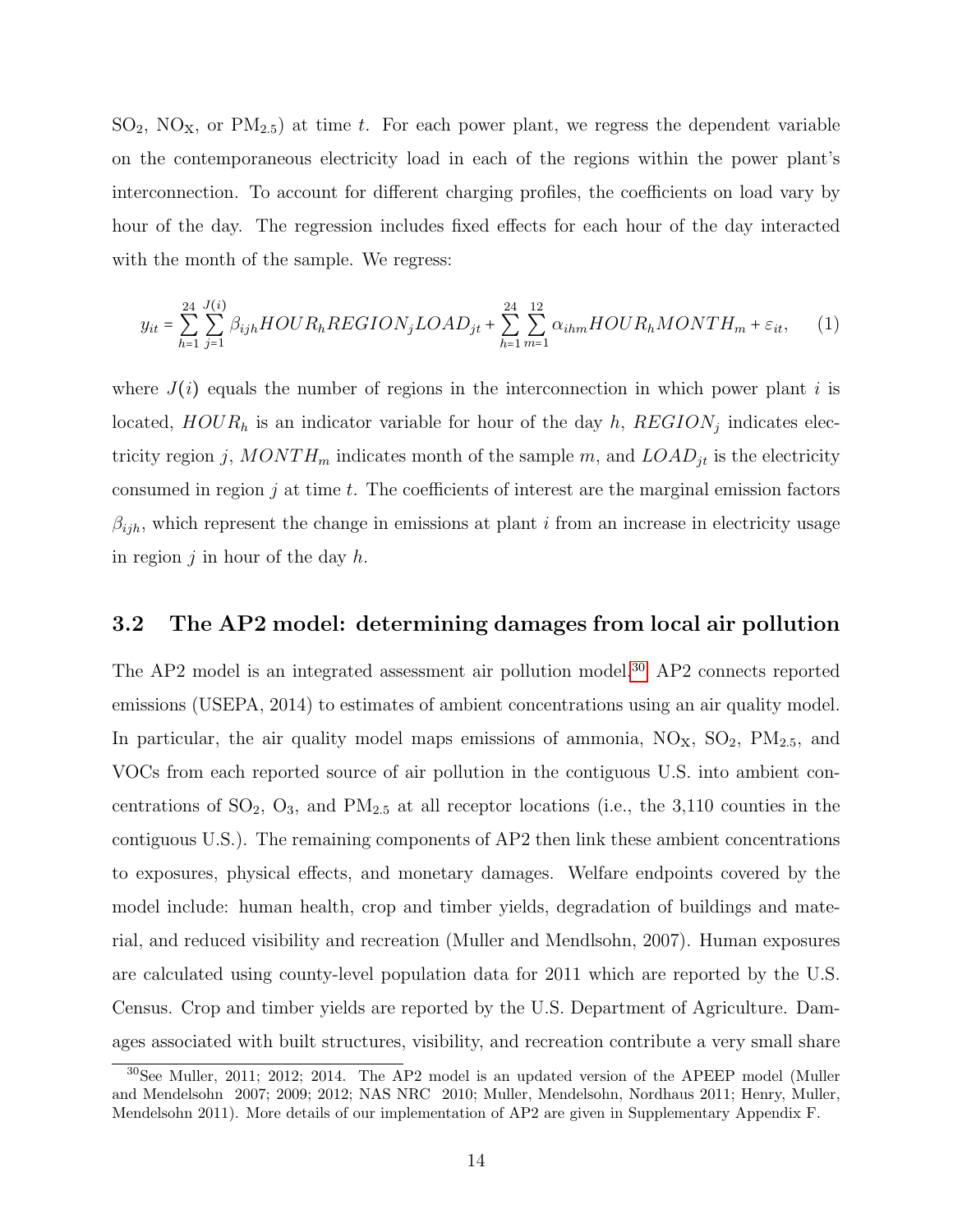of total damage (Muller, Mendelsohn, Nordhaus, 2011)

Exposures are translated into physical effects (e.g., premature deaths, cases of illness, lost crop yields) using concentration-response functions reported in the related literature. In terms of the share of total damages, the most important concentration-response functions are those governing adult mortality. We use results from Pope et al., (2002) to specify the effect of  $PM_{2.5}$  exposure on adult mortality rates and we use results from Bell et al  $(2004)$  to specify the effect of  $O_3$  exposure on all-age mortality rates.<sup>[31](#page-16-0)</sup> Mortality risks, which comprise the vast majority of damage from local air pollution, are then expressed in terms of monetary terms using a \$6 million value of a statistical life (VSL). Crop and timber yield effects from pollution exposure are valued using 2011 market prices.

Because of the focus of this paper on small changes to the vehicle fleet, calculation of incremental damages per-unit mass emitted is necessary. The algorithm used to compute damages per ton herein has been used in prior research (Muller and Mendelsohn, 2009; Muller, Mendelsohn, and Nordhaus, 2011). Briefly, this entails the following steps. With all sources in the U.S. emitting at their reported level in 2011, exposures, physical effects, and monetary damages are computed. Then, for an emission from a particular power plant, AP2 adds one ton of  $SO_2$ , for example, to reported emissions for 2011. Exposures, physical effects, and monetary damage are re-computed. The incremental damages per-unit mass is tabulated as the difference in monetary damage between the baseline case and the add-one-ton case.

Importantly, in computing per-unit emitted damages, AP2 aggregates the difference in damages across all county receptors affected by the additional ton. As discussed above, local governments may be more concerned about native damages rather than full damages. We use the AP2 model in a novel way to determine both types of damages. To determine full damages, we follow the usual procedure and aggregate damages at *all* receptors. To determine native damages, we disaggregate the plume of damages resulting from emissions at a given source in two ways. For in-state effects, native damages are limited to the change in damages that occur within the state of emission. For in-county effects, native damages encompass damages which occur within the county of emission.

<span id="page-16-0"></span> $31$ In our sensitivity analysis, we show the effects of using a more recent concentration response functions from Roman et al., 2008.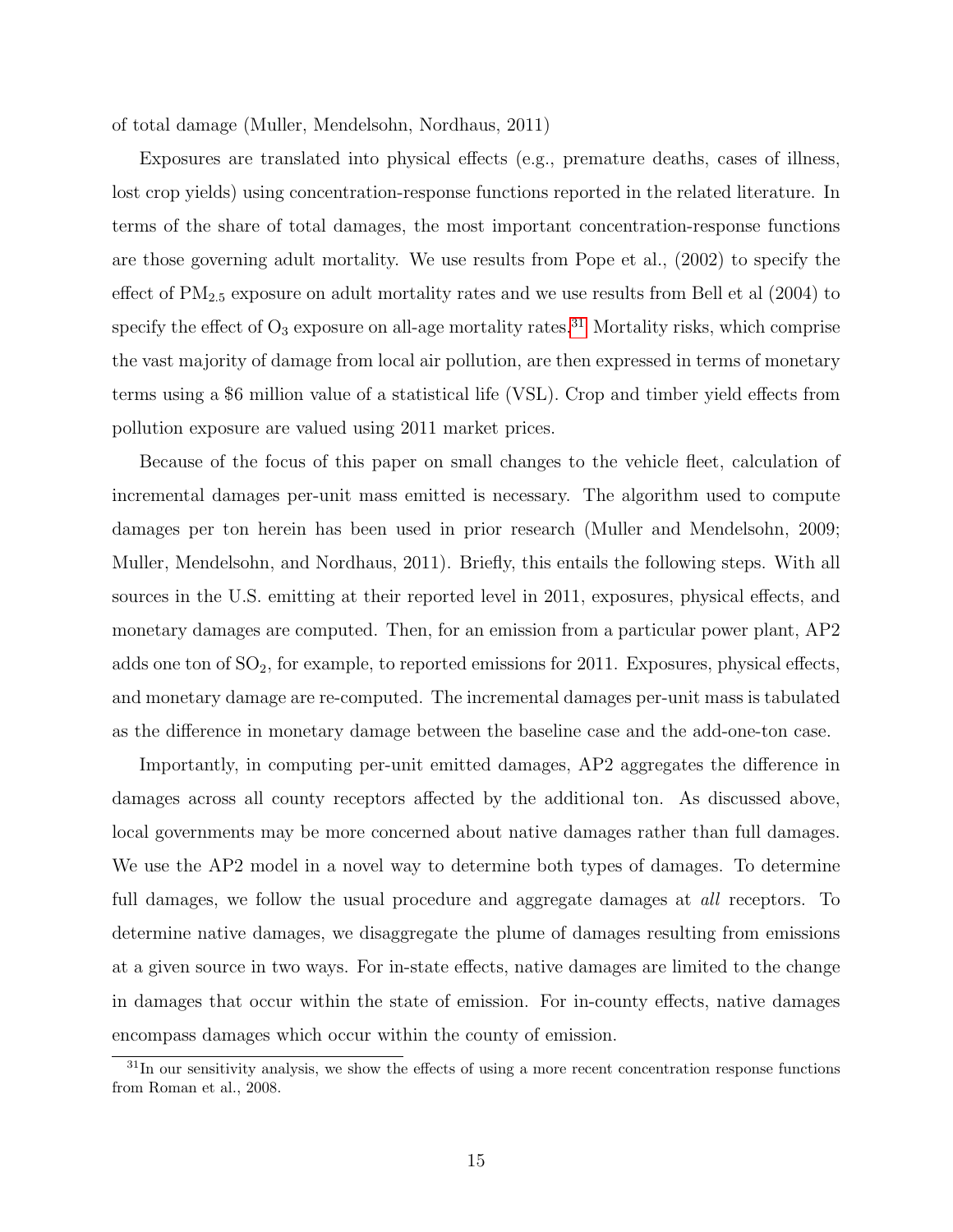### 4 Results

#### 4.1 Environmental benefit of electric vehicles

The environmental benefit of an electric vehicle depends on the difference between damages from gasoline and electric vehicles. We begin with damages from electric vehicles. The right panel of Figure 1 illustrates our baseline estimates of the damages (in cents per mile) for the 2014 electric Ford Focus by county. The variation is largely driven by the NERC regions, although damages do vary within a region due to our county-specific temperature correction.

Table 1 summarizes the data in Figure 1 and shows sensitivity with respect to charging profiles.[32](#page-17-0) In the baseline EPRI profile, mean damages are 2.5 cents per mile (the equivalent of 7.5 cents per kWh) but range from less than one cent per mile in California and the West (WECC) to over four cents per mile in the Midwest (MRO). These regional differences in emissions reflect the pollution intensity of the fuels used in each region's generating capacity as well as its electricity imports from other regions. There is some variation in damages across the charging profiles. It is widely assumed, as in the EPRI charging profile, that most electric vehicle charging will occur at night. However, damages could be reduced in the Midwest (MRO) by over 1.5 cents per mile by charging between 1pm and 4pm, for example. But generally, variation across charging profiles is much smaller than the variation across NERC regions.

The left columns in Table 2 summarize the distribution of damages across counties for the electric Ford Focus as well as all other 2014 model year electric vehicles. For the electric Ford Focus, the mean is 2.5 cents per mile with a range from under one cent (in the West) to almost 5 cents (in the Midwest). The difference across vehicles is due solely to differences in their efficiency (in kWh per mile). For example, the BYD e6 (the dirtiest electric vehicle) uses approximately twice as many kWh per mile as the Chevy Spark (the cleanest electric vehicle). Correspondingly, the mean, minimum, and maximum damages of the BYD e6 are approximately double those of the Chevy Spark.

We now turn to the damages from gasoline vehicles. The left panel of Figure 1 illustrates the damages (in cents per mile) for the gasoline Ford Focus by county. The counties with

<span id="page-17-0"></span><sup>32</sup>All results are in 2014\$ and all summary statistics are weighted by VMT.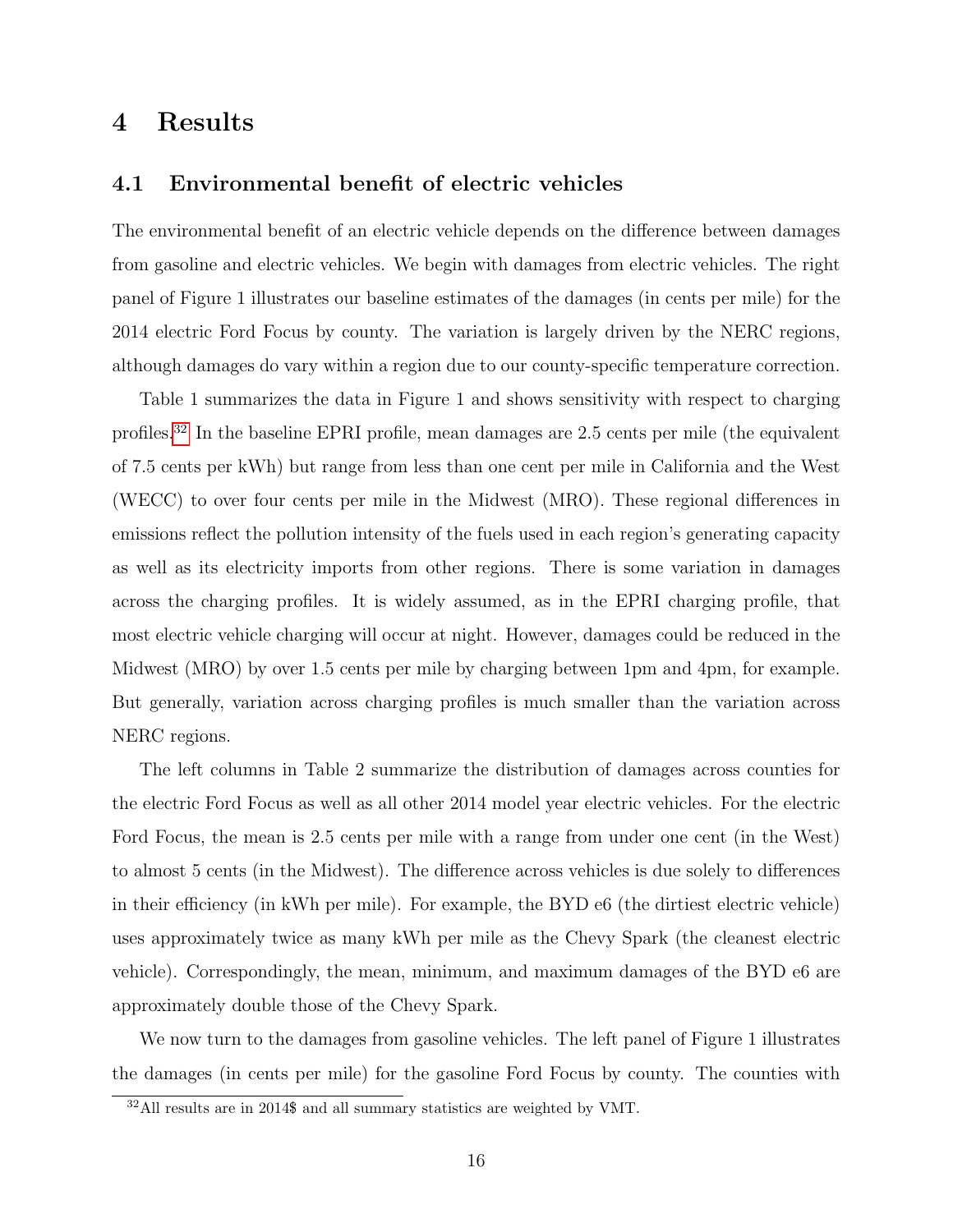large damages correspond to major population centers because air pollution damages are mostly comprised of premature mortality risks. These damages are summarized in the middle columns of Table 2. For the gasoline Ford Focus, mean damages are two cents per mile (the equivalent of \$0.60 per gallon) but range from about a cent per mile to over four cents per mile.[33](#page-18-0)

Notice that there is substantial overlap in the distributions of damages from gasoline and electric vehicles. If these damages were highly correlated, then the environmental benefit of an electric vehicle would be small in most counties. In fact, the damages are not highly correlated (the correlation is 0.06). As a result, the environmental benefit varies substantially, as shown in the right columns of Table 2. For example, gasoline vehicle damages are large in Los Angeles (due to the large population and properties of the airshed) but electric vehicle damages are small (due to the clean Western power grid). In this situation, the environmental benefit is almost equal to gasoline damages (i.e., three to four cents per mile) and hence electric vehicles have substantial environmental benefits. The opposite occurs in the upper Midwest where gasoline vehicle damages are small (due to low population densities) but electric vehicle damages are large (due to the prevalence of coal-fired generation in the region and the temperature adjustment to electric vehicle range). Here the environmental benefit of an electric vehicle is negative, and is almost equal to the electric vehicle damages. Overall, the environmental benefit is negative on average for each of the electric vehicles in Table 2.[34](#page-18-1) The electric Ford Focus is the median electric vehicle in terms of environmental benefit, and we focus on it throughout the results section.

Using Proposition 2, we can convert the environmental benefit into the second-best purchase subsidy by assuming that both the electric vehicle and the gasoline vehicle are driven 150,000 miles.[35](#page-18-2) Figure 2 shows the second-best subsidies by county. Except for a few coun-

<span id="page-18-0"></span><sup>&</sup>lt;sup>33</sup>The mean damage per gallon of gasoline is \$0.62 per gallon for each vehicle since the damages are proportional to gasoline use and our substitute vehicles are all in the same Tier 2 "bin".

<span id="page-18-1"></span><sup>34</sup>This is due in large part to the fact that only 30% of the VMT occurs in the three regions with the lowest marginal damages from electricity (see the last column of Table 1).

<span id="page-18-2"></span><sup>&</sup>lt;sup>35</sup>We are assuming that both types of vehicles have 10 year lifetimes, regardless of the number of miles driven, and that both types of vehicles are driven 15,000 miles a year in the absence of any taxes on miles. In practice, vehicle life depends on both years and miles driven. Moreover, it is not clear whether electric vehicles will be driven more (due to lower costs per mile) or less (due to the inconvenience of charging) than gasoline vehicles.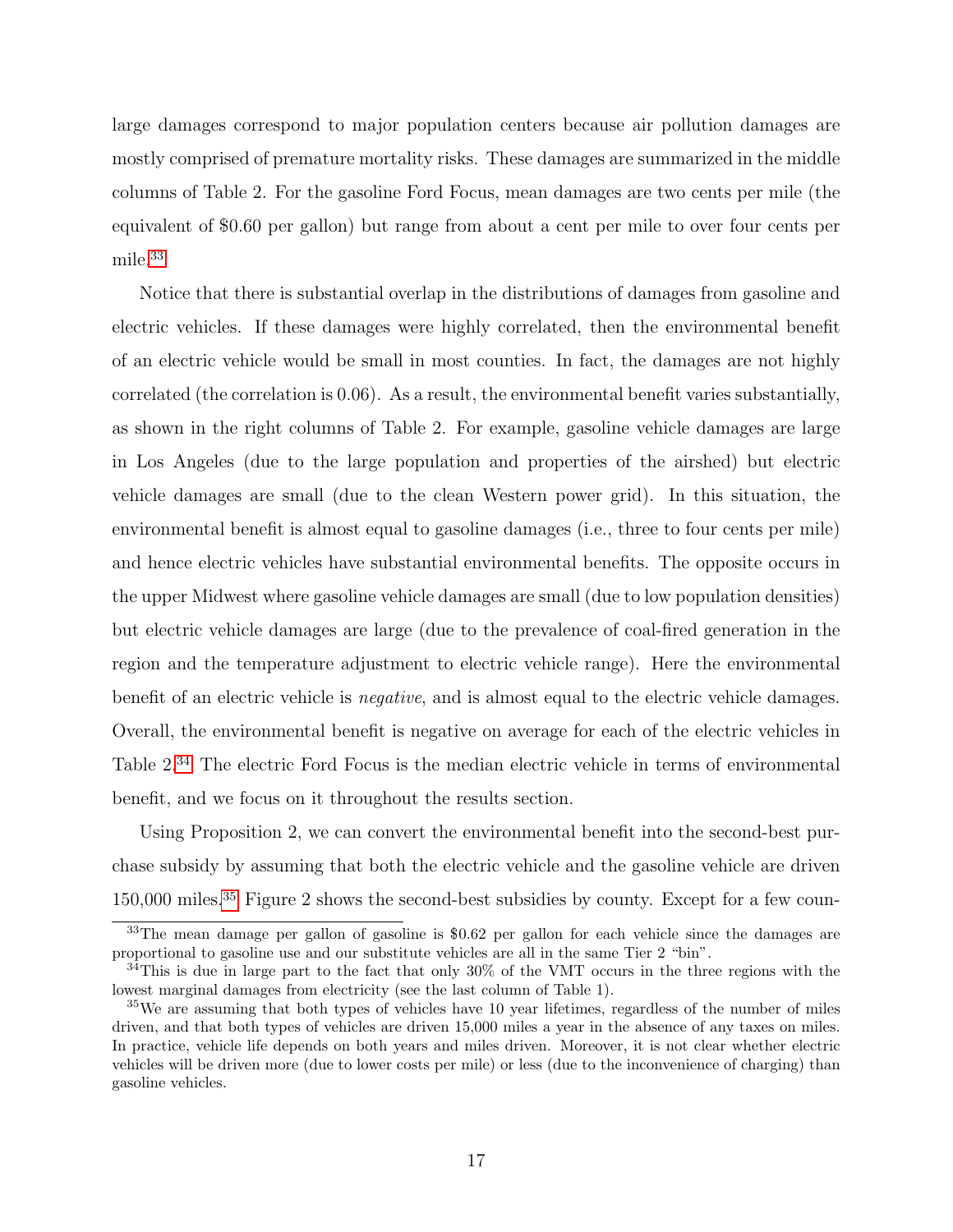ties around New York City and Atlanta, the subsidy is negative throughout the eastern part of the country (i.e. it is a tax on the purchase of electric vehicles). The subsidy is large and negative in the Upper Midwest. On the other hand, it is positive in most places in the West, and quite large in many counties in California. Overall, the second-best subsidy ranges from about positive \$5,000 to negative \$5,000.

In Table 3, we aggregate to the level of Metropolitan Statistical Area (MSA). The MSAs with the highest environmental benefit are all in California because electricity generation in the West does not produce much air pollution. In these MSAs, the environmental benefits are about two to three cents per mile (a second-best subsidy of up to \$5000). The MSAs with the lowest environmental benefit are all in the upper Midwest, again because of the prevalence of coal-fired power stations. Here the environmental benefits are negative three cents per mile (a second-best purchase tax of about \$4000). Other large MSAs can have either positive or negative environmental benefits. New York and Chicago have some of the largest damages from gasoline vehicles, but environmental benefits from electric vehicles are small or negative due to the large damages from electric vehicles. Electric vehicles have substantial environmental benefits in the major Texas MSAs, due to relatively low electric vehicle damages in Texas. However, for non-urban regions as well as for MSAs in the Southeast, Northeast, and Midwest, the benefits from electric vehicles are negative.

Table 4 contains a similar analysis at the state level. Compared to MSAs, the environmental benefits of electric vehicles are smaller at the state level because of negative benefits in non-urban areas. The largest environmental benefits are in California (a second-best subsidy of \$3,000) and other Western states. The lowest benefits are in the Upper Midwest (a second-best tax of almost \$5,000 in North Dakota.) There are only 12 states in which the environmental benefit is positive, and Texas is the only high VMT state outside the Western interconnection in which the environmental benefit is positive. The left panel of Figure 3 shows the second-best purchase subsidy by state. When driven in the average state, a 2014 electric Ford Focus causes \$724 more environmental damages over its driving lifetime than the equivalent gasoline Ford Focus.

Despite these modest (or negative) environmental benefits of electric vehicles, the current federal subsidy for electric vehicles is \$7500. Many states have additional policies designed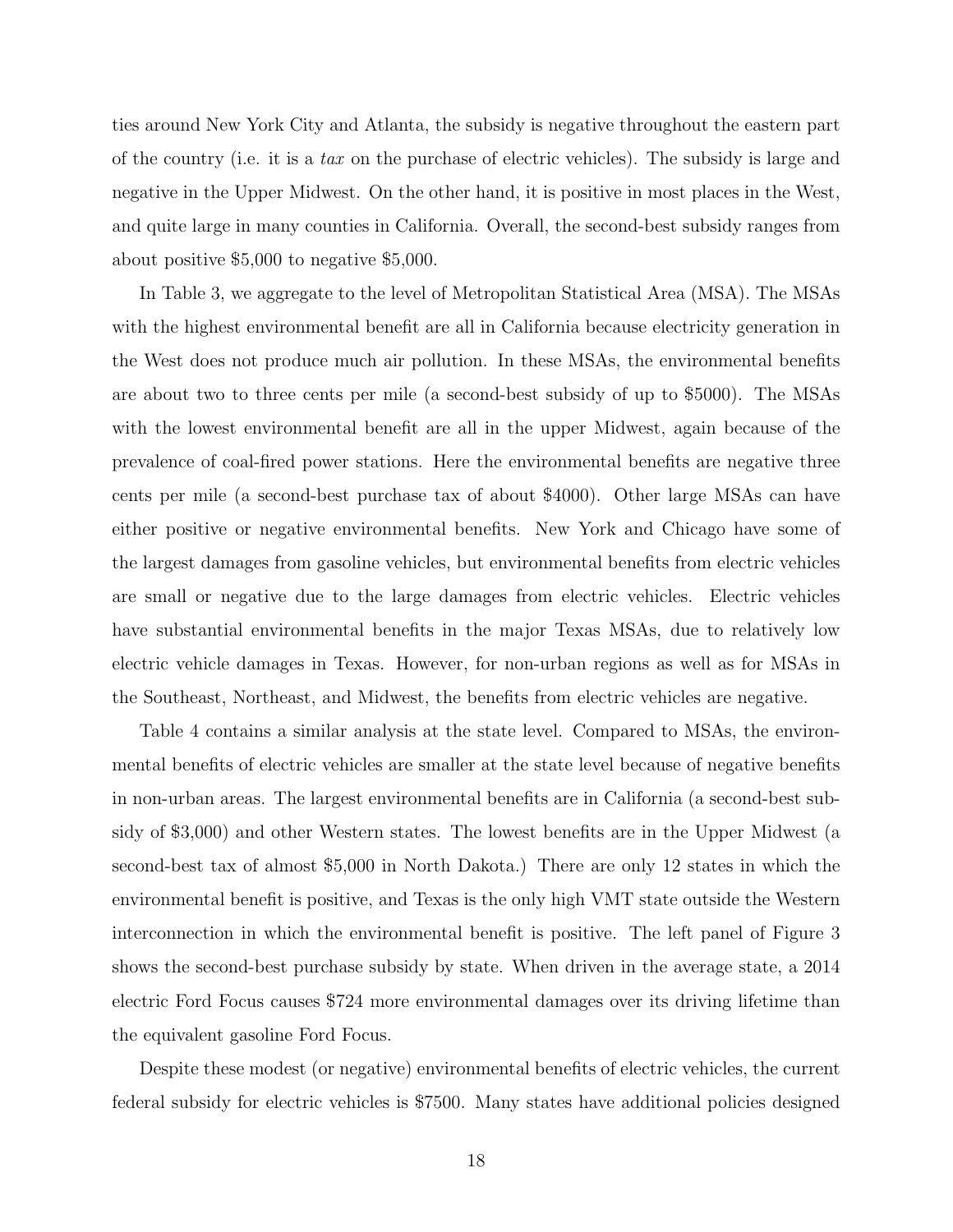to encourage the adoption of electric vehicles.

#### 4.2 Exporting pollution: full and native damages

Although both gasoline and electric vehicles export pollution, electric vehicles export pollution to a remarkable degree (the grid itself is distributed and emissions from power plants are released from tall smokestacks intended to disperse pollutants over a wide area). To illustrate this discrepancy, we first analyze transport of a specific pollutant from a specific county. Panel A in Figure 4 illustrates the change in  $PM_{2.5}$  associated with a fleet of 10,000 gasoline-powered Ford Focus vehicles, each driven 15,000 miles in a year in Fulton County Georgia. Most of the increase in  $PM_{2.5}$  is centered within a few nearby counties. Panel B in Figure 4 shows the change in  $PM_{2.5}$  associated with the same number of miles driven by electric powered Ford Focus vehicles that are charged in Fulton County, thereby increasing the consumption of electricity in the Southeast (SERC). The spatial footprint of  $PM_{2.5}$  in this case encompasses the entire eastern U.S.

Our definition of native damages allows a more comprehensive analysis of pollution export. Table 5 shows native damages at both the state and county levels for both electric and gasoline vehicles. For electric vehicles, full damages from local pollutants are 1.6 cents per mile on average. Native state damages are only 0.15 cents per mile, and native county damages are only 0.02 cents per mile. Thus on average 91% of electric vehicle damages from local pollutants are exported from the state and 99% of are exported from the county. Local damages from gasoline vehicles are exported to a much smaller extent. On average only 18% of these damages are exported from a state and only 57% are exported from a county.

Using native damages rather than full damages changes the environmental benefit calculation quite dramatically, especially at the lower tail of the distribution. In this lower tail, gasoline full damages are small and electric full damages are large. Because most electric vehicle damages are exported, both native gasoline damages and native electric damages are small. This implies that the lower tail of environmental benefit moves from approximately -3.5 cents per mile to approximately -0.06 cents per mile for county-level native damages. In contrast, at the the upper tail of the distribution, electric vehicle damages were already low, so accounting for native damages has a smaller impact on the environmental benefit.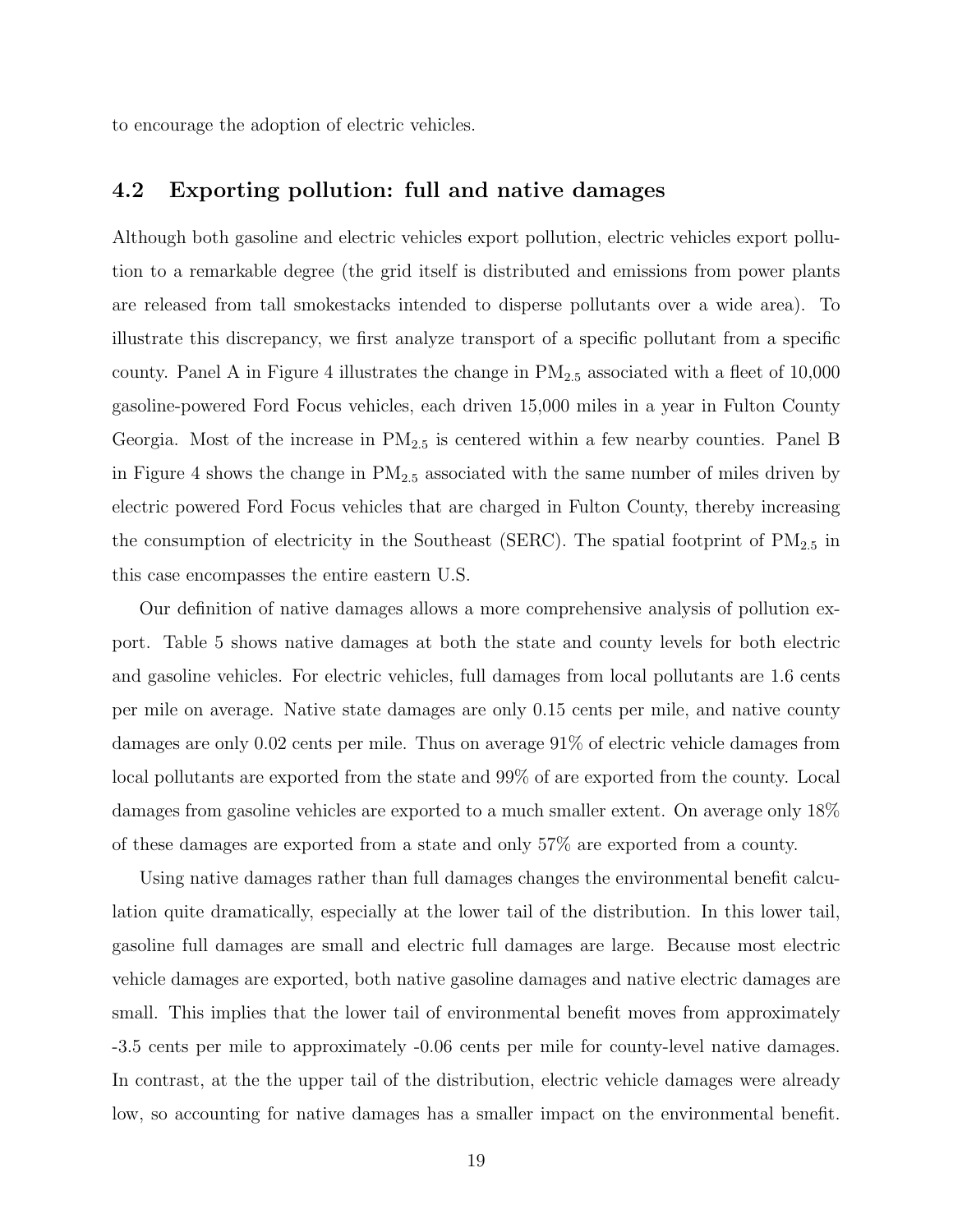On average, the environmental benefit calculated using native damages is positive at both the state and county level. Correspondingly, as illustrated in the right panel of Figure 3, the state level second-best purchase subsidy, using native damages, is positive in 33 out of 48 states.

Do state policymakers place greater emphasis on full or native damages when considering electric vehicle subsidies? Eight states have implemented subsidies for the adoption of electric vehicles, above and beyond the federal subsidy: California (\$2500), Colorado (\$6000), Georgia (\$5000), Illinois (\$4000), Maryland (\$3000), Massachusetts (\$2500), Texas (\$2500) and Utah (\$1500). In addition, some states offer a variety of other incentives, including carpool lane access, electricity discounts, and parking benefits.<sup>[36](#page-21-0)</sup> As shown in supplementary Appendix G, both actual subsidies and the number of other incentives are more highly correlated with our calculated native damage subsidy than with our calculated full damage subsidy. This evidence suggests that native damages may help explain state policymakers' support for electric vehicle subsidies.

#### 4.3 State and county differentiated policies

Our analysis shows that the environmental benefits of electric vehicles vary substantially across locations. This raises the question of whether differentiated policies can lead to large enough welfare gains to offset any additional implementation costs. To calculate these welfare gains, we calibrate the discrete choice model developed in Section 2.[37](#page-21-1) In addition to electric vehicle purchase subsidies, we also consider fuel-specific taxes on miles driven (i.e. VMT taxes), because such taxes at the county level correspond to first-best policy in our model.

Table 6a shows the deadweight losses for differentiated VMT tax policies. County-specific taxes on electric miles and gasoline miles set at the Pigovian levels  $t_{ei} = \delta_{ei}$  and  $t_{gi} = \delta_{gi}$  have zero deadweight loss. To calculate deadweight losses of other policies, we need to specify the share of new vehicle purchases that would be electric under a default policy in which there

<span id="page-21-0"></span><sup>&</sup>lt;sup>36</sup>The Department of Energy maintains a database of alternative fuels policies by state: http://www.afdc.energy.gov/laws/matrix?sort\_by=tech. A small number of states impose a special registration fee for electric vehicles. State policies change frequently. Our data accounts for policies in place on January 1, 2015.

<span id="page-21-1"></span><sup>37</sup>See Supplementary Appendix H for more details.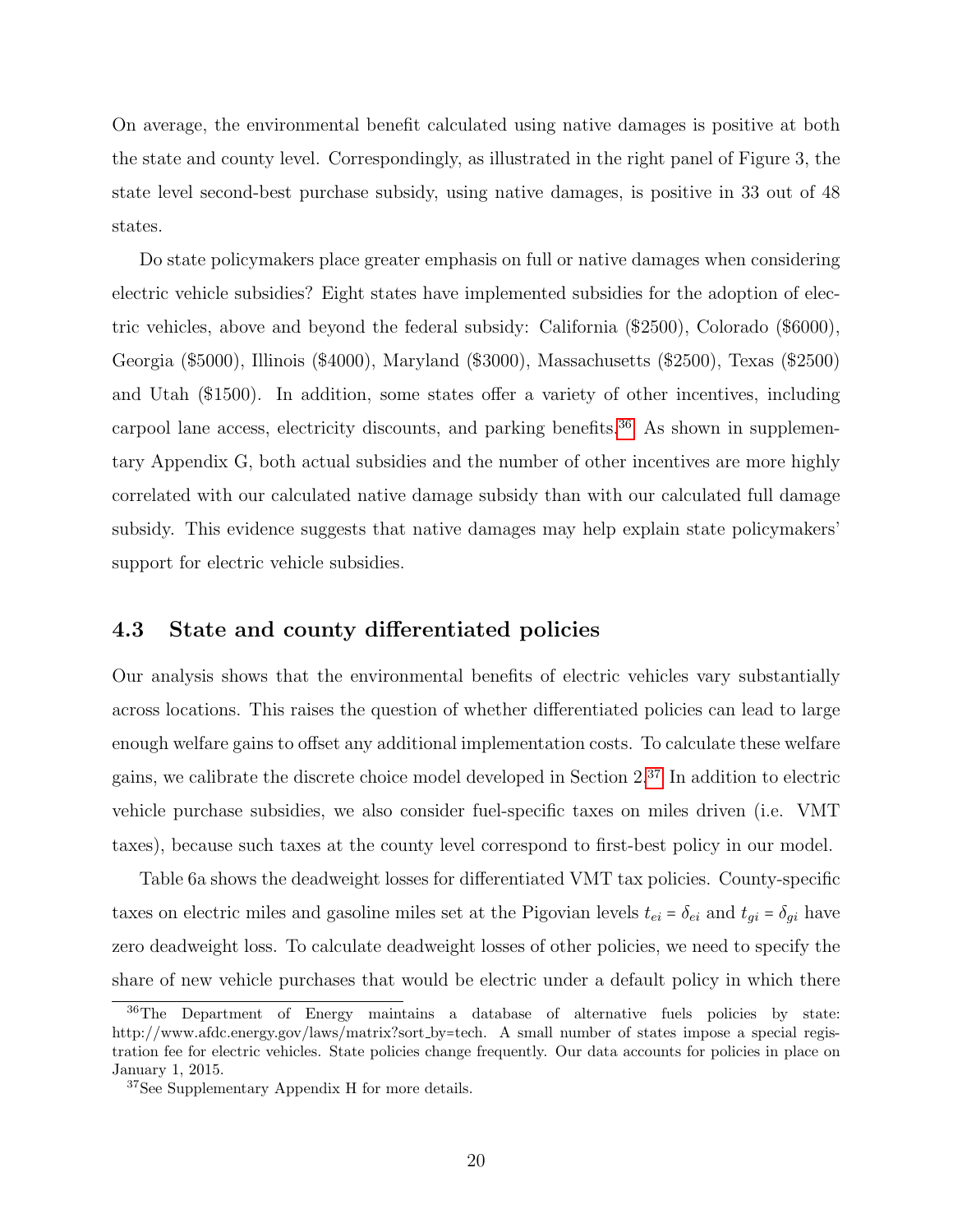is no subsidy at all (or business as usual.) If the share would be 5%, we refer to this as the 5% BAU EV share case. Given a 5% BAU EV share, state-specific taxes have a deadweight loss of \$102 million per year, and uniform federal taxes has a deadweight loss of \$273 million per year.[38](#page-22-0) This implies a gain from differentiation of \$171 million (moving from federal to state) and of \$273 million (moving from federal to county). The middle and right columns of Table 6a show differentiated policies in which there is only a single tax on one of the fuels. The second-best single tax is smaller than the Pigovian tax, because consumers can avoid taxation by substituting into the untaxed vehicle (see Supplementary Appendix I). For single tax policies, the gains from differentiation are on the order of \$150-\$200 million. However, the deadweight losses are large (\$2 billion) particularly for taxes on electric miles only. The last three rows of Table 6a show differentiated taxes based on native damages. The gains from differentiation are small or even negative. These policies lead to large deadweight losses (\$1-\$1.5 billion), because taxes based on native damages are much too low.

Table 6b shows the deadweight losses for differentiated electric vehicle purchase subsidies. Gains from differentiation are relatively small: on the order of \$20-\$40 million at 5% BAU EV share. These gains are much smaller than the gains from differentiation of VMT taxes. In addition to small gains from differentiation, deadweight losses from electric vehicle subsidies are large: over \$2 billion per year. Electric vehicle subsidies based on native damages have similarly large deadweight losses and small gains from differentiation.

Finally, Table 6b shows the deadweight loss from the current federal policy of a \$7500 subsidy on the purchase on an electric vehicle and the deadweight loss from the default nosubsidy policy. The deadweight loss from the current federal subsidy is \$6 billion per year at 5% BAU EV share. This exceeds the deadweight loss from the no-subsidy policy by \$3.7 billion per year. The BAU EV shares shown in the table represent plausible shares in the near future and are appropriate for evaluating policy looking forward. To evaluate the recent past, we calculate deadweight losses of the two policies for a BAU EV share of 0.375% which is consistent with the actual 2014 electric vehicle market share of approximately 0.75%.[39](#page-22-1) The deadweight loss from the current federal subsidy is \$2.2 Billion and the deadweight loss

<span id="page-22-0"></span><sup>38</sup>For context, annual vehicle sales are approximately 15 million in the United States.

<span id="page-22-1"></span> $39$ Li et al (2015) estimate that  $50\%$  of electric vehicle sales are due to the subsidy.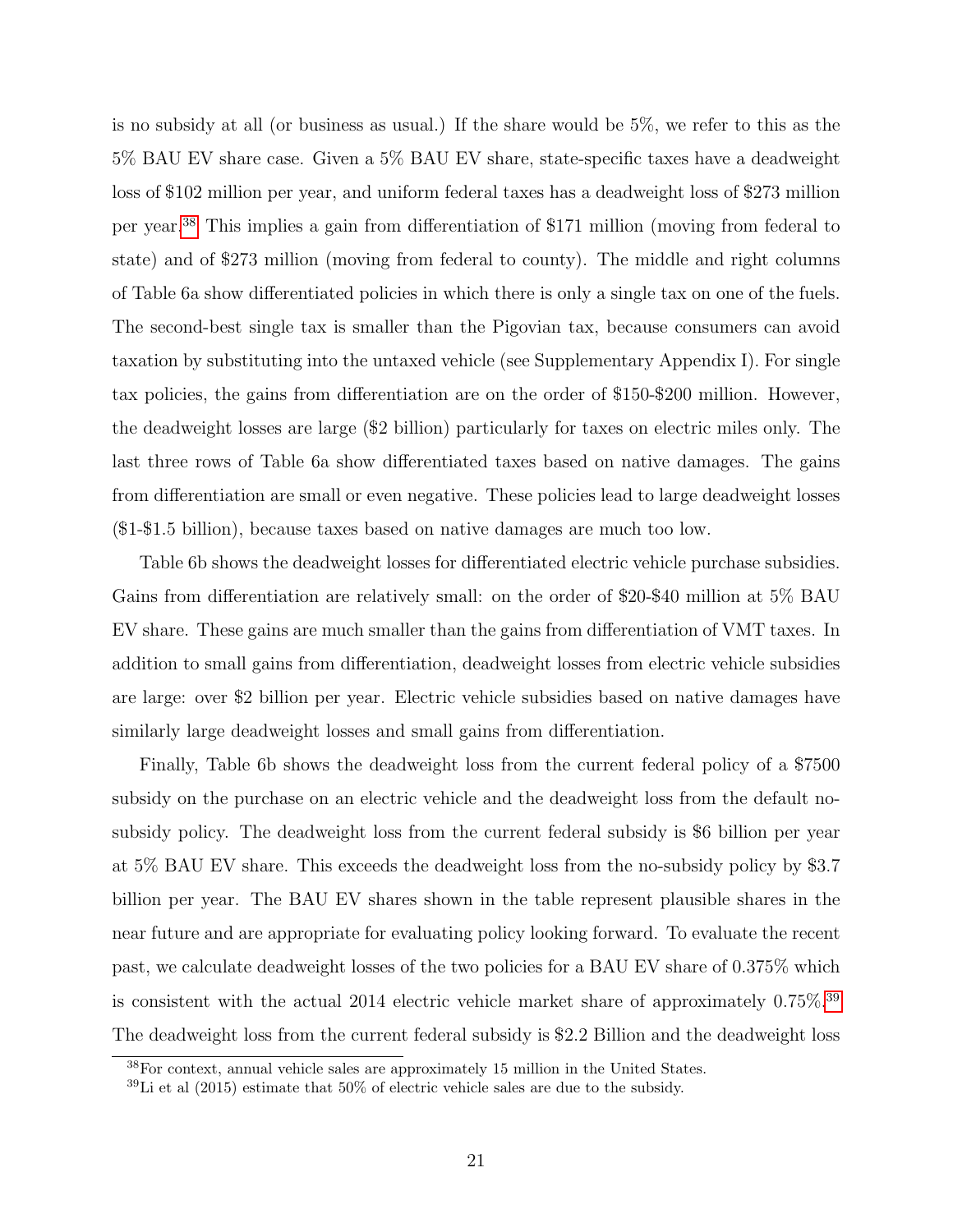from the no-subsidy policy is \$2 Billion. Regardless of BAU EV share, the current federal subsidy has larger deadweight loss than the no subsidy policy. And the welfare difference between the two polices increases substantially as the BAU EV share increases.

#### 4.4 Sensitivity analysis

Our analysis takes data from a number of different sources, uses estimated coefficients from regressions in the electricity model and the AP2 model, and makes assumptions about critical variables such as charging behavior and the effects of temperature on electric vehicle range. Although there is uncertainty associated with each of these factors, we do not attempt to assign standard errors to our results. Instead we perform a sensitivity analysis to see the effects of various deviations from our baseline model.[40](#page-23-0)

The first parameter that we explore in Table 7 is the social cost of carbon (SCC). Our baseline value is \$41. A higher value for the SCC leads to higher damage estimates for both electric and gasoline vehicles, but the environmental benefit is not highly sensitive to the assumed SCC.

Several of our assumptions affect only one type of vehicle. On the electric side, our baseline calculation makes a temperature adjustment to account for the reduced performance of electric vehicles in weather extremes and uses the EPRI charging profile. Table 7 shows that our results are not sensitive to these choices. On the gasoline side, our baseline calculation differentiates the MPG of gasoline vehicles by city and highway driving and assumes emissions throughout the lifetime of the vehicle are the same as when new. Using an average MPG instead leads to slightly lower gasoline vehicle damages. Doubling emissions rates for local pollutants primarily affects the upper tail of the gasoline vehicle damages and hence the upper tail of the environmental benefits.

Another set of assumptions relate to parameters in the AP2 model. In particular, in the baseline case, AP2 uses a VSL of approximately \$6 million. A lower VSL of about \$2 million leads to lower damages for both electric and gasoline vehicles and hence a narrower distribution for the environmental benefit. Another important parameter in AP2 is the doseresponse function that links  $PM_{2.5}$  exposure to adult mortality. We find that a higher dose

<span id="page-23-0"></span> $40$ Additional sensitivity for the welfare analysis is in Supplementary Appendix H.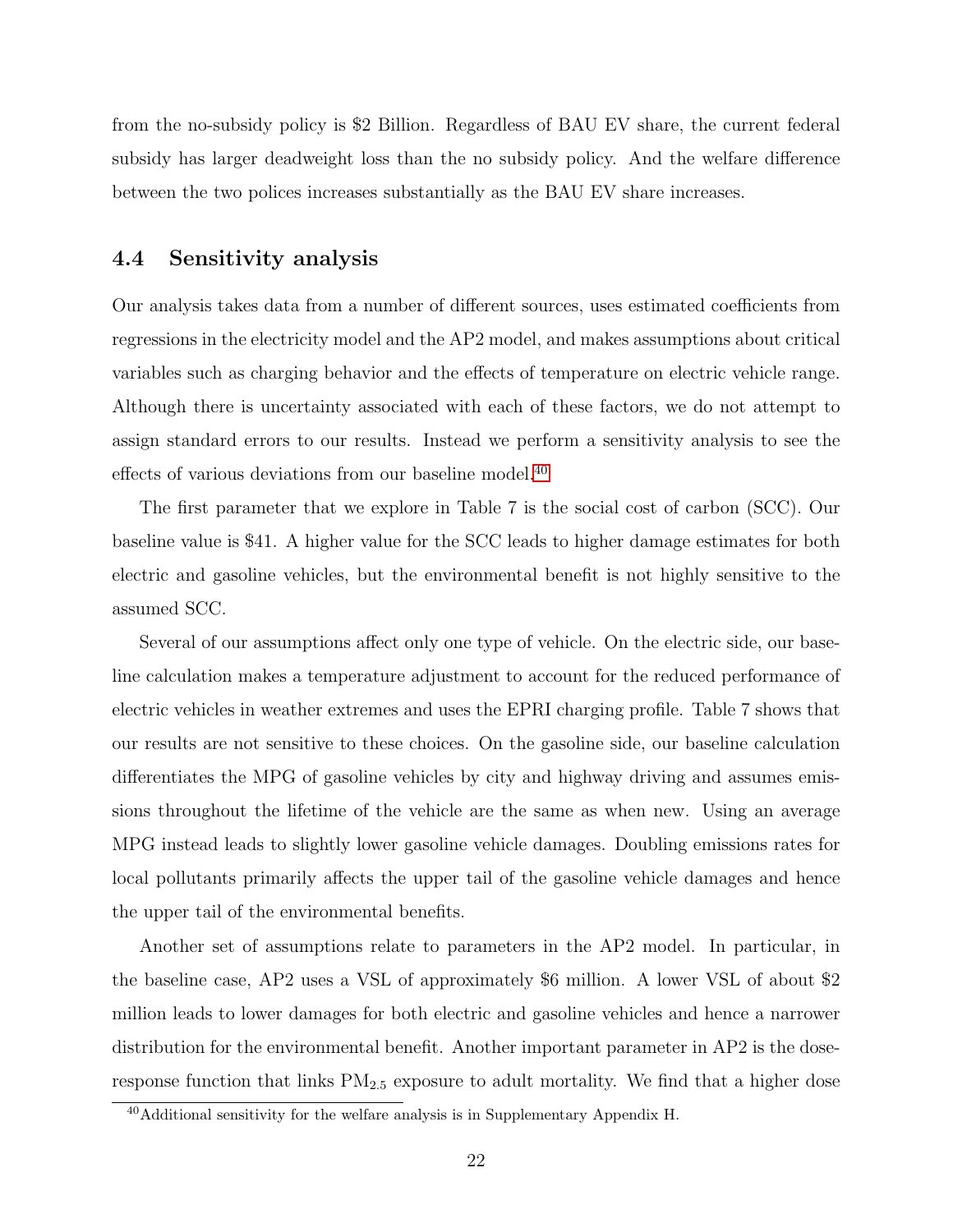response parameter leads to higher damages for both vehicles which widens the distribution of environmental benefits.

The final sensitivity calculation examines changes to the electricity grid and the gasoline vehicle fleet. Our baseline uses observed power plant emissions in 2010-2012 to estimate the damages from electric vehicles. New air pollution and climate regulations on power plants will likely lead to lower emissions in the future. For a rough estimate of these effects, we model a power grid in which all of the coal-fired power plants are replaced with new gasfired power plants. This procedure implies that the replacement plants would be in the same location and would be dispatched identically to the old coal-fired plants.[41](#page-24-0) Turning to the gasoline vehicle fleet, our baseline uses the gasoline Ford Focus as the comparison vehicle to the electric Ford Focus. New regulations on gasoline vehicles will likely lead to lower emissions in the future. For a rough estimate of these effects, we use the Toyota Prius as a proxy for the vehicle of the future. The effect of these changes on the environmental benefit of electric vehicles is given by the "Future grid & vehicle" row in Table 7. Damages from both vehicles are lower, and damages from electric vehicles are much lower. However the mean environmental benefit of 0.64 cents per mile implies an electric vehicle subsidy of \$960, which is still substantially less than current subsidies.

## 5 Extensions and caveats

#### 5.1 Effects of CAFE standards

We have analyzed the environmental benefit of electric vehicles in isolation from other environmental regulations. In practice, other regulations may impact the electricity market and/or the market for vehicles, and hence have an effect on the environmental benefit of electric vehicles.

One important regulatory interaction is with the Corporate Average Fuel Economy

<span id="page-24-0"></span><sup>&</sup>lt;sup>41</sup>Modeling different plant locations and a new load curve is beyond the scope of the present analysis. Here we scale the plant-specific coefficients for coal plants by a ratio. The numerator is the average emissions rate for combined cycle gas turbine plants that started operating after 2007, namely their total emissions in 2010 over their total net generation that year. The denominator is a similar emissions rate for each coal plant in our sample that is not a co-generation plant.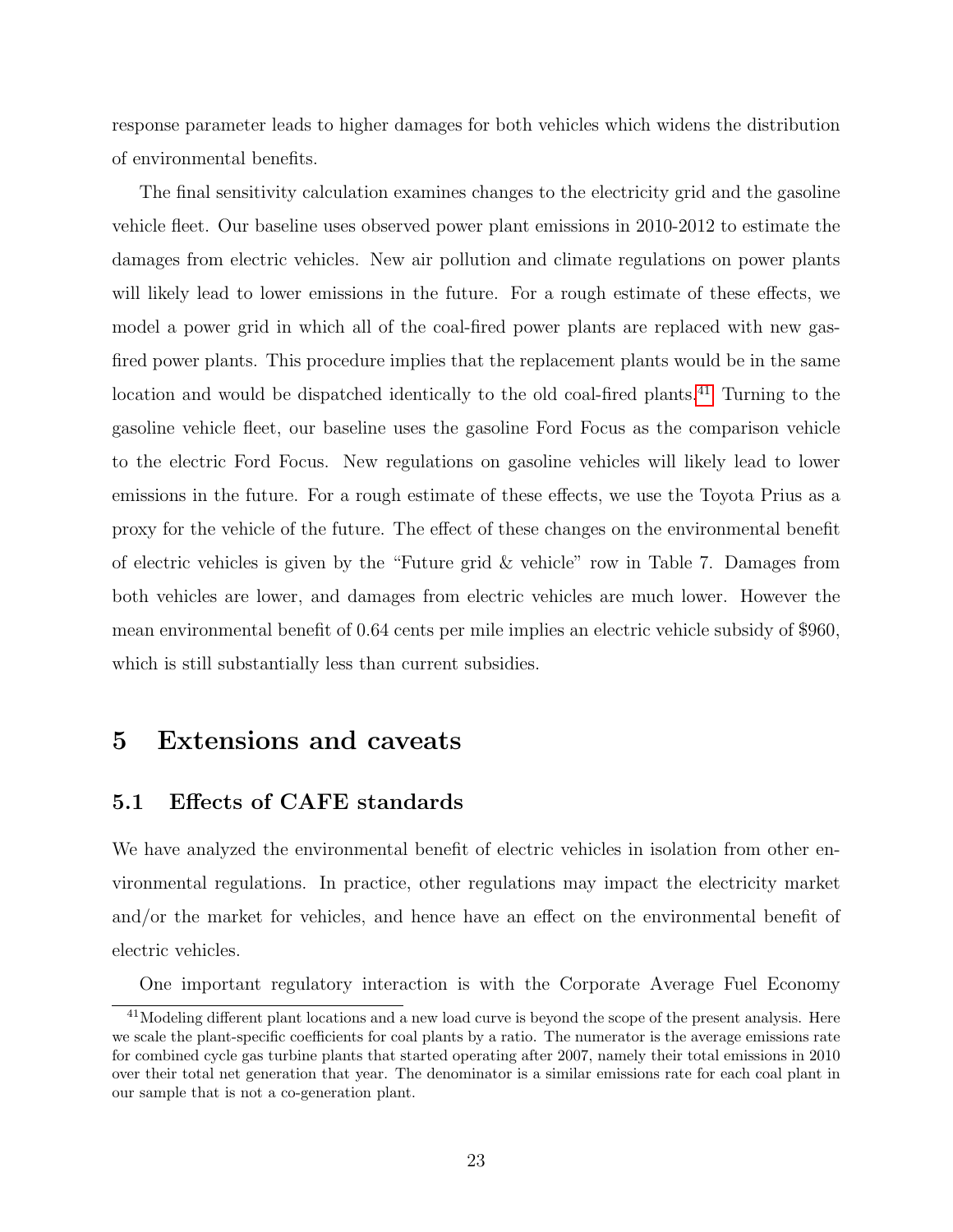(CAFE) standards. CAFE stipulates that the sales-weighted harmonic mean of MPG for a given manufacturer's fleet of vehicles must meet a certain requirement. Electric vehicles are assigned a MPG equivalent for this calculation. These values are generally much larger than any existing gasoline vehicle. Assuming that the CAFE requirement is initially binding, selling an electric vehicle enables manufacturers to meet a lower standard for the rest of their fleet. Starting in 2017, this effect will be exacerbated, as the CAFE standards will treat electric vehicles even more generously. An electric vehicle sale will receive a multiplier, starting at two and then declining over time. When a manufacturer sells an electric vehicle, it will get credit in the CAFE calculation as if it sold two electric vehicles. This will enable the firm to decrease the fuel economy of the rest of its fleet even more while remaining in compliance with CAFE.

We give a preliminary analysis of this interaction that is consistent with our model.<sup>[42](#page-25-0)</sup> Let the CAFE-induced environmental cost of an electric vehicle be defined as the increase in environmental damage from the rest of the fleet when an electric vehicle is sold. In Supplementary Appendix J we show that the CAFE-induced environmental cost is the difference in damages due to the substitution of a low MPG vehicle for a high MPG vehicle.[43](#page-25-1) We also show that the second-best subsidy on the purchase of an electric vehicle is decreased by the amount of the CAFE-induced environmental cost. Applying our baseline values for the Ford Focus, the CAFE-induced environmental cost under current CAFE standards is \$1439 per vehicle. The magnitude of this CAFE-induced environmental cost is significant in comparison with even the largest second-best subsidy for an electric vehicle found in our study (\$3025, in California).

#### 5.2 Caveats

There are several important caveats that affect the calculation and interpretation of our environmental benefit of an electric vehicle due to decreased air pollution emissions.

<span id="page-25-0"></span>First, it is important to stress that we have only considered the externalities from air

<sup>&</sup>lt;sup>42</sup>A more thorough analysis would require a complete model of both supply and demand for the entire new vehicle market and relax our assumption of constant prices.

<span id="page-25-1"></span><sup>&</sup>lt;sup>43</sup>With respect to the 2017 CAFE standards, double counting the electric vehicle more than doubles its CAFE-induced environmental cost.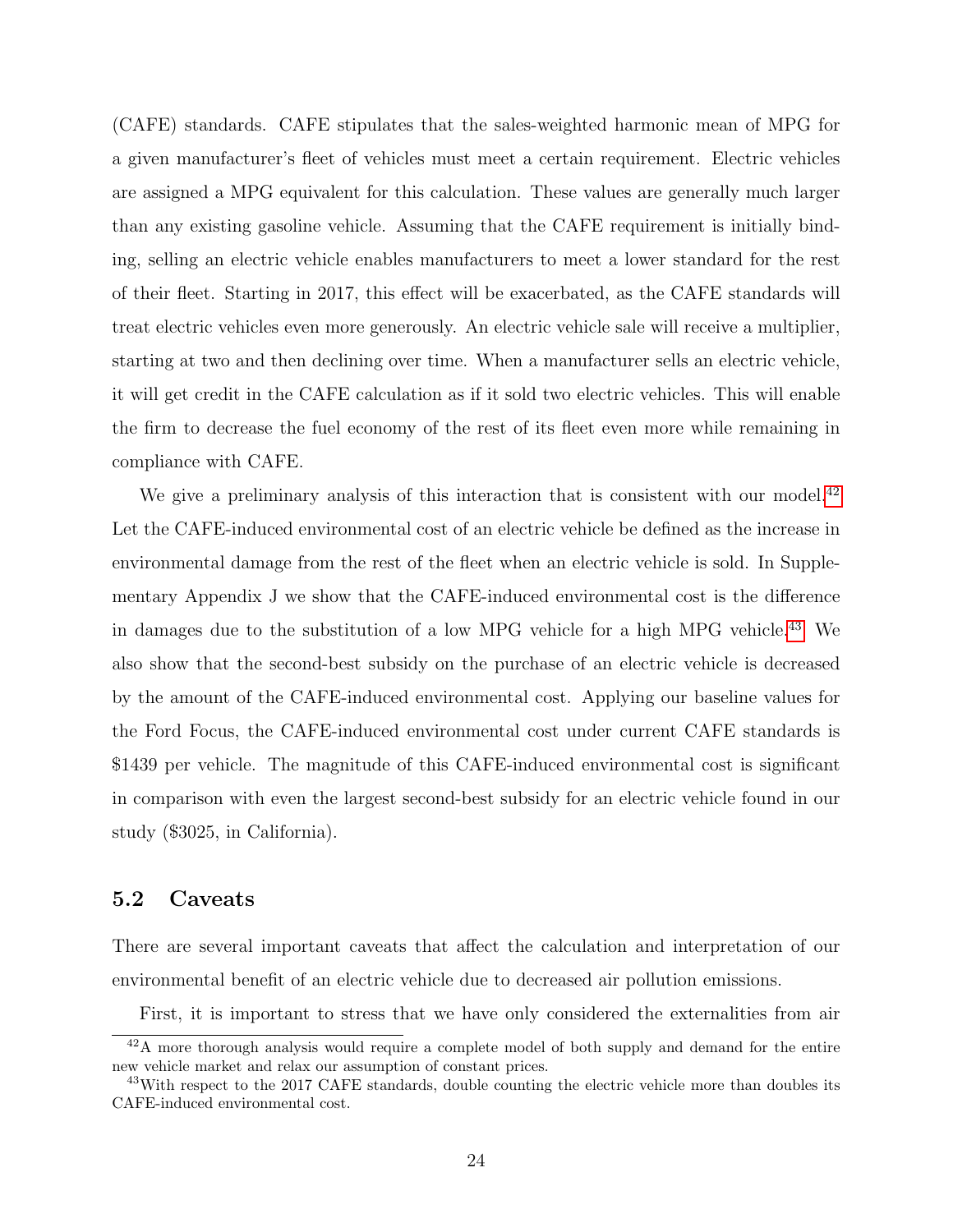pollution emissions associated with driving the vehicles. There are several other externalities associated with electric and gasoline vehicles. For example, there are pollution emissions associated with manufacturing and disposing of both types of vehicles. There are emissions associated with extracting oil, refining gasoline, and transporting the gasoline to the retail stations. There are emissions associated with mining coal and natural gas and transporting these resources to electric power plants. In addition to these "life-cycle" externalities, there may be a geo-political externality from oil consumption. It is unlikely, however, that these externalities have the same degree of heterogeneity found in air pollution emissions. So the effect of including them would likely be a shift in the distribution of second-best subsidies but not a significant change in the variance of this distribution. Moreover, previous research on life-cycle externalities has shown that the differences between electric vehicles and gasoline vehicles are relatively small (Michalek et al. 2011).

Second, electric vehicle subsidies may be justified due to innovation spillovers. If innovation is a public good, then markets may provide too little innovation. Similarly, the inability of firms to appropriate the full gains from innovation (e.g., consumers may also benefit) may reduce innovation incentives. Our analysis cannot speak to the appropriateness of these justifications for electric vehicle subsidies. However, it is worth noting that electric vehicle subsidies are a "demand pull" innovation policy and hence are subject to all the limitations of demand pull policies.

Third, an additional argument put forth in favor of electric vehicle subsidies involves the dynamics of network externalities. Subsidizing electric vehicles today helps boost demand, which in turn increases incentives to provide electric vehicle charging infrastructure.<sup>[44](#page-26-0)</sup> This results in a larger network in the future, at which point electric vehicle adoption will presumably be more desirable due to a cleaner electric grid. This argument may indeed have merit, but any such long-term benefits may be at least partially offset by the short-term costs associated with current electric vehicle use. Our analysis provides the foundation for an estimate of these costs.

<span id="page-26-0"></span>Fourth, electric power plants may be subject to cap-and-trade emission permit markets.

 $^{44}$ Li et al (2015) examine the relative effectiveness of the current policy with alternative policies aimed at building out the charging network.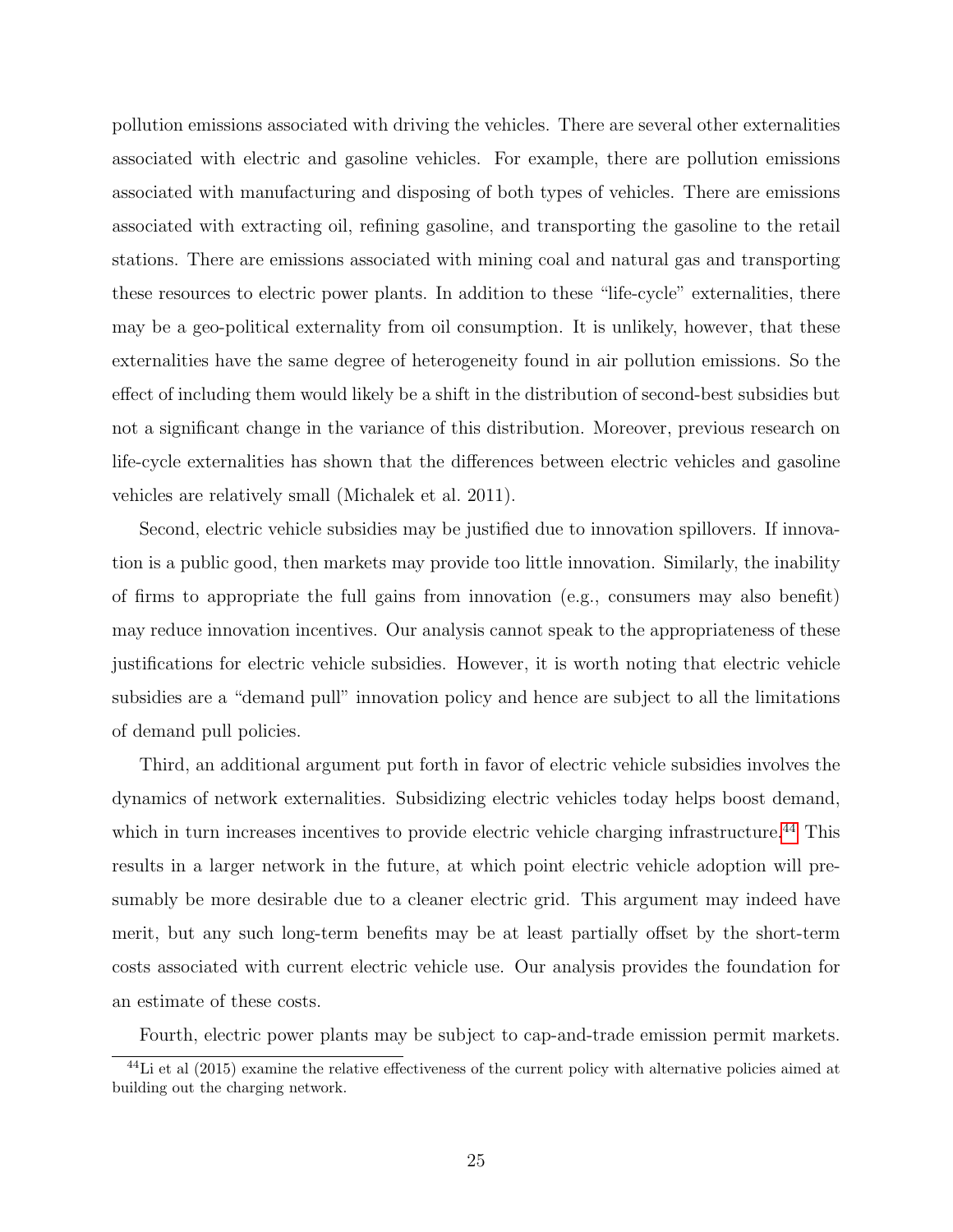EPA programs cap emissions of  $NO<sub>x</sub>$  and  $SO<sub>2</sub>$  and the Regional Greenhouse Gas Initiative caps emissions of  $CO<sub>2</sub>$  in the Northeast. In our model of the electricity market, we determine the marginal increase in emissions due to an increase in electricity consumption. We do not model the constraint that power plant emissions are capped. During the period of our analysis, the permit prices in these markets were low, which suggests that the constraints due to the cap were not severe.<sup>[45](#page-27-0)</sup>

Finally, there are three important caveats to our calculation of the environmental benefit. First, it is based on a simple snapshot of the electricity grid in the years 2010-2012. We might expect the grid to become cleaner over time by integrating new lower-emission fuels and technologies. Of course, gasoline vehicles may become cleaner over time as well. The overall effect on the environmental benefit of electric vehicles will depend on the relative rates of changes of these two factors. Table 7 makes a preliminary analysis of a future grid, but it is important to stress that our estimates are based on the dispatch and emissions of the electricity grid in 2010-2012. Second, we focus on the marginal emissions from an increase in the demand for electric power due to electric vehicles charging. This is appropriate when the electricity demand for electric vehicles is a small fraction of overall electricity use. The effects of large scale adoption of electric vehicles would require analysis beyond the scope of this paper. Third, our results depend critically on the AP2 model, so our analysis inherits any of its limitations.

## 6 Conclusion

The Federal Government encourages the adoption of electric vehicles by providing a \$7,500 subsidy for the purchase of an electric vehicle. Some states add to the federal subsidy with their own financial inducements. These public sector interventions embody a conventional wisdom that electric vehicles generate a range of benefits. Perhaps chief among these is a reduction in environmental impacts relative to gasoline vehicles. Rather than simply accepting the assertion of environmental benefits from electric vehicle use, this paper conducts

<span id="page-27-0"></span><sup>45</sup>A complete analysis of this issue would also require evaluating the increase in abatement costs to meet the cap following the increase in emissions from electric vehicles.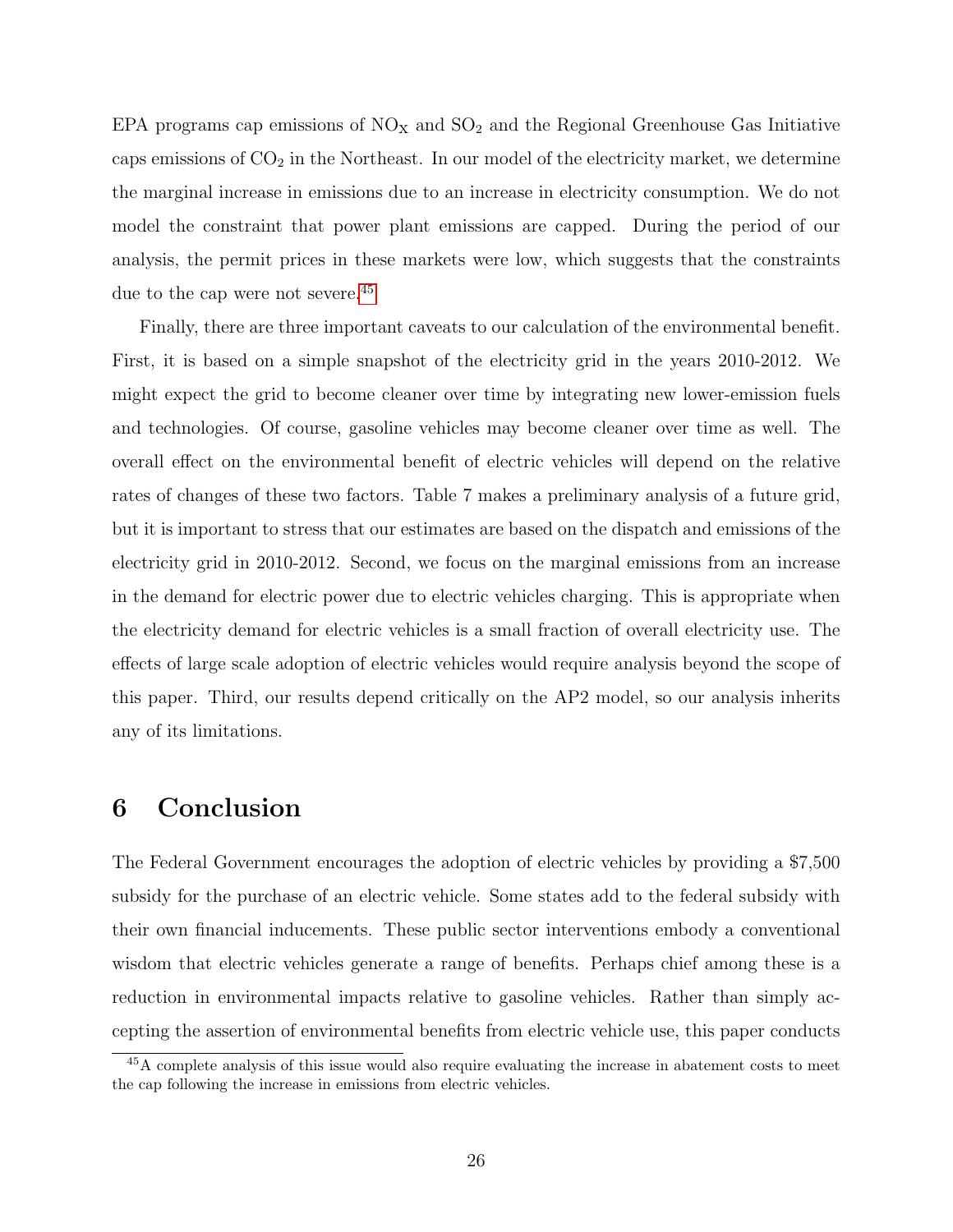a rigorous comparison of the environmental consequences of gasoline and electric powered vehicles, specifically by quantifying the externalities (both greenhouse gases and local air pollution) generated by driving these vehicles.

On average, electric vehicles generate a negative environmental benefit of about -0.5 cents per mile relative to comparable gasoline vehicles (-1.5 cents per mile for vehicles driven outside metropolitan areas). We find considerable variation around this central result; electric vehicles used in Los Angeles, California produce a benefit of 3.3 cents per mile while those used in Grand Forks, North Dakota, produce a cost of 3 cents per mile. One implication of these findings is the dependence of policy orientation (whether a policy encourages or discourages electric vehicle adoption) on the policymaker's jurisdiction. Our distinction between full and native damages reveals another policy implication. In the vast majority of states, when a consumer opts for an electric vehicle rather than a gasoline vehicle, they reduce air pollution in their state. However, in all but twelve states, this purchase makes society as a whole worse off because electric vehicles tend to export air pollution to other states more than gasoline vehicles. Given this, we would not be surprised to see a proliferation of state-specific subsidies for electric vehicles. Hence there may be a need for federal policy to account for exported damages.

Of course, given the heterogeneity in the magnitude and the sign of the environmental benefit of an electric vehicle, differentiated policy is in fact appropriate, provided it accounts for full damages, not just native damages. We find that differentiated taxes on miles driven lead to greater welfare gains than differentiated subsidies on vehicle purchases. This is not surprising, as economists have long recognized the superiority of putting a direct price on externalities relative to other indirect corrective policies. Unfortunately, this insight does not seem to have had much influence on policy, as political decision makers often implement indirect policies instead. A consequence of this predilection is that multiple indirect policies may target the same externalities, as is the case with CAFE standards and purchase subsidies on electric vehicles. Our preliminary analysis suggests that the interaction of these policies may have significant unintended consequences. It seems worthwhile to devote additional study to this issue.

In summary, our findings generate critical questions as to the merits of the federal subsidy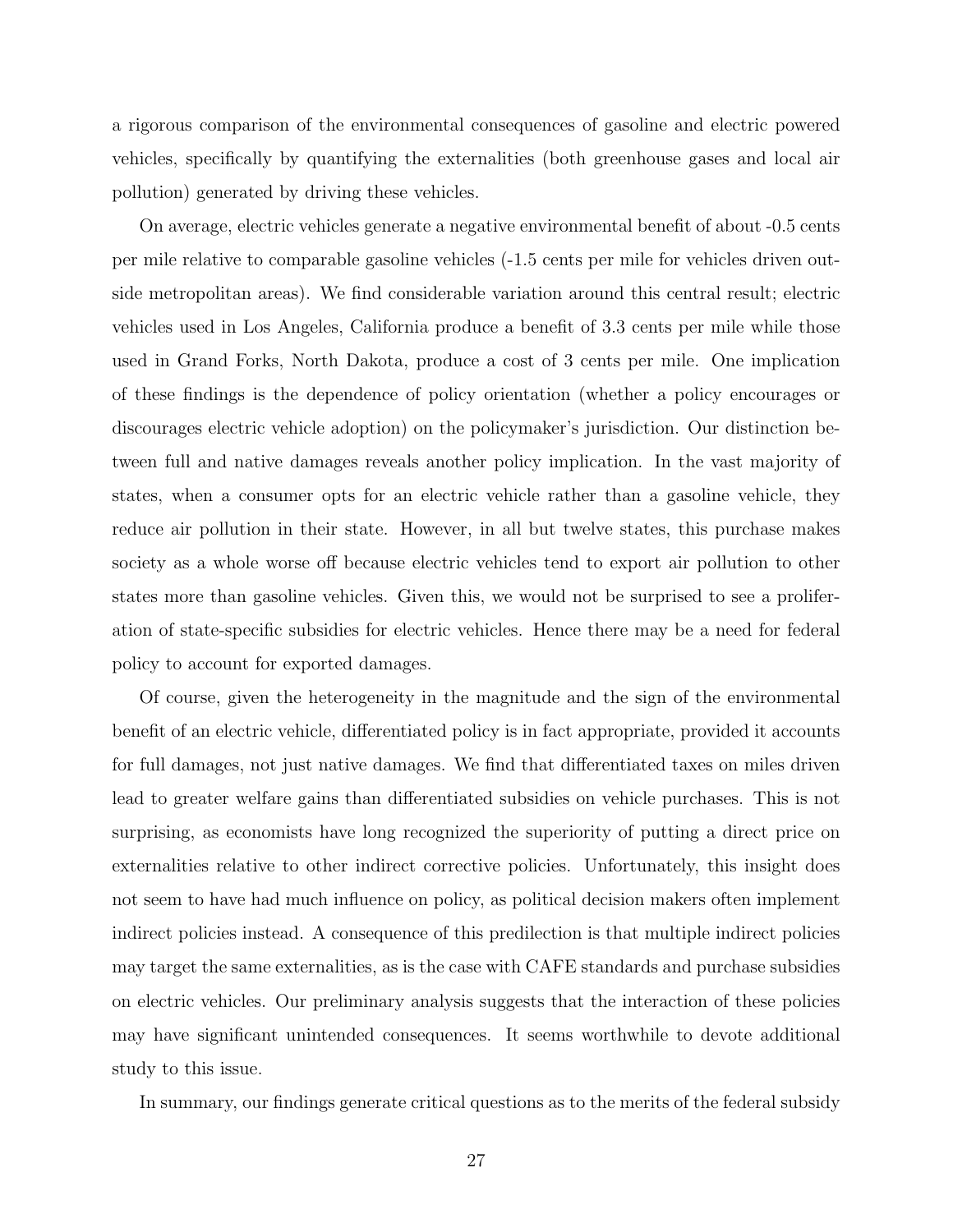in the U.S. and may provide guidance to other governments considering interventions in the electric vehicle market. We evaluate concerns regarding the sign, the magnitude, and the one-size-fits-all nature of the subsidy. We find that both sign and magnitude of the federal subsidy are significantly different from those indicated by our model. Differentiated policy can lead to welfare improvements relative to one-size-fits all, but greater gains are realized by using differentiated taxes on electric and gasoline miles rather than differentiated purchase subsidies. As a general point, the paper argues that public policy evaluation is especially important in contexts characterized by: economically significant outcomes with complicated interactions among economic and physical systems, where stakeholders possess strong prior beliefs among as to the merits of the policy. The federal subsidy of electric vehicles exhibits each of these traits. Although we have focused on vehicles, there is a broader trend toward electrification of a variety of forms of transportation. Our methodology, which combines discrete-choice models, distributed electricity generation, and air pollution models, may yield a useful template for further analysis of the environmental consequences of this trend.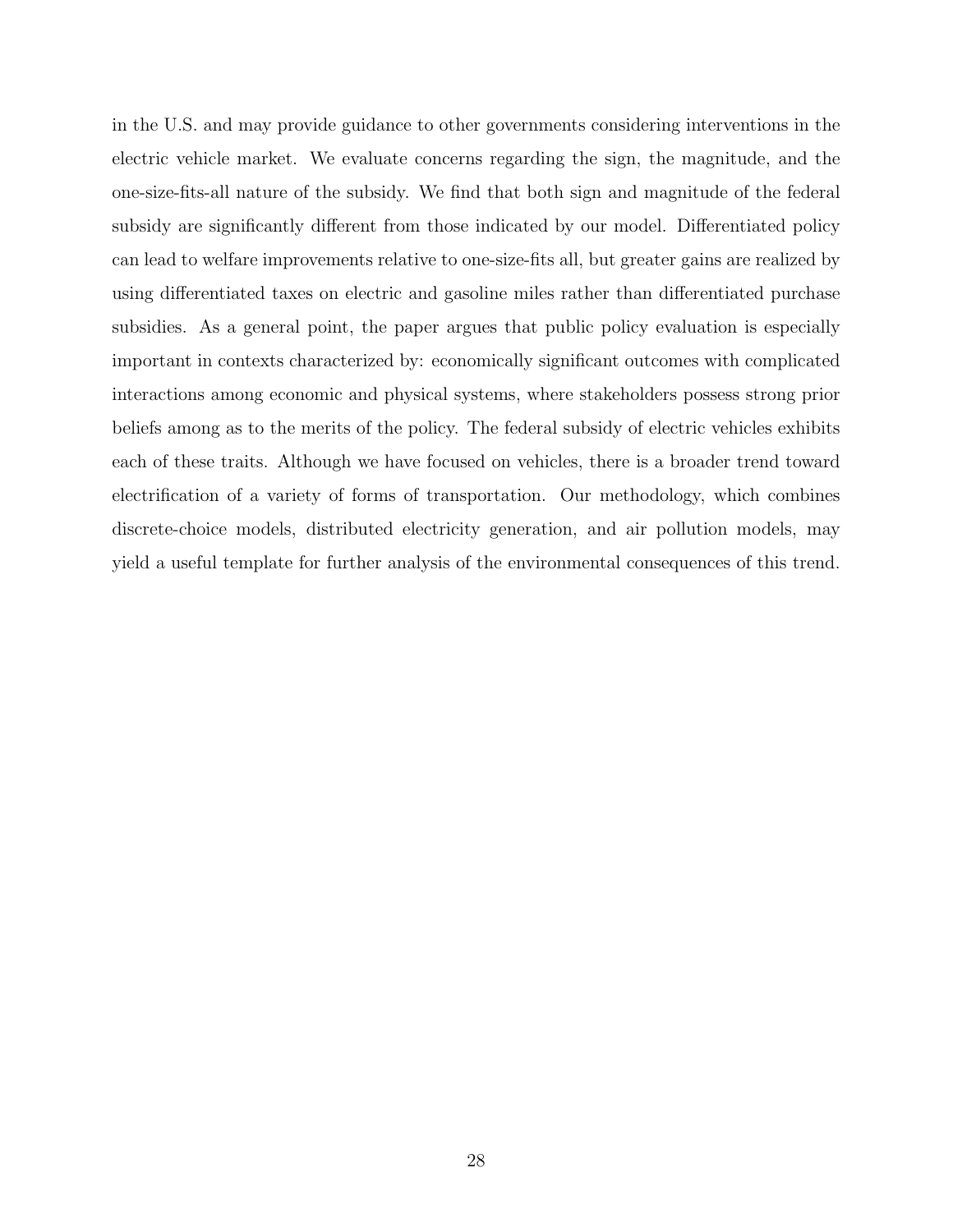## Appendix

Preliminary calculations. For the moment we drop the i subscript. Let  $G = \pi g$  and  $E =$  $(1 - \pi)e$ . For a generic policy variable  $\rho$  we have

$$
\frac{\partial \mathcal{W}}{\partial \rho} = \mu \left( \frac{1}{\exp(V_g/\mu) + \exp(V_e/\mu)} \right) \left( \frac{1}{\mu} \exp(V_g/\mu) \frac{\partial V_g}{\partial \rho} + \frac{1}{\mu} \exp(V_e/\mu) \frac{\partial V_e}{\partial \rho} \right) - \left( \delta_g \frac{\partial G}{\partial \rho} + \delta_e \frac{\partial E}{\partial \rho} \right) + \frac{\partial R}{\partial \rho},
$$

which simplifies to

<span id="page-30-0"></span>
$$
\frac{\partial W}{\partial \rho} = \left( (1 - \pi) \frac{\partial V_e}{\partial \rho} + \pi \frac{\partial V_g}{\partial \rho} \right) - \left( \delta_g \frac{\partial G}{\partial \rho} + \delta_e \frac{\partial E}{\partial \rho} \right) + \frac{\partial R}{\partial \rho}.
$$
 (2)

From the definition of  $\pi$  we have

$$
\frac{\partial \pi}{\partial \rho} = \frac{(\exp(V_g/\mu) + \exp(V_e/\mu)) \exp(V_g/\mu) \frac{1}{\mu} \frac{\partial V_g}{\partial \rho} - \exp(V_g/\mu) (\exp(V_g/\mu) \frac{1}{\mu} \frac{\partial V_g}{\partial \rho} + \exp(V_e/\mu) \frac{1}{\mu} \frac{\partial V_e}{\partial \rho})}{(\exp(V_g/\mu) + \exp(V_e/\mu))^2}.
$$

which simplifies to

<span id="page-30-3"></span>
$$
\frac{\partial \pi}{\partial \rho} = \frac{\pi (1 - \pi)}{\mu} \left( \frac{\partial V_g}{\partial \rho} - \frac{\partial V_e}{\partial \rho} \right). \tag{3}
$$

Using this result we can derive the following

<span id="page-30-1"></span>
$$
\frac{\partial G}{\partial \rho} = g \frac{\partial \pi}{\partial \rho} + \pi \frac{\partial g}{\partial \rho} = g \frac{\pi (1 - \pi)}{\mu} \left( \frac{\partial V_g}{\partial \rho} - \frac{\partial V_e}{\partial \rho} \right) + \pi \frac{\partial g}{\partial \rho}
$$
(4)

and

<span id="page-30-2"></span>
$$
\frac{\partial E}{\partial \rho} = -e \frac{\partial \pi}{\partial \rho} + (1 - \pi) \frac{\partial e}{\partial \rho} = -e \frac{\pi (1 - \pi)}{\mu} \left( \frac{\partial V_g}{\partial \rho} - \frac{\partial V_e}{\partial \rho} \right) + (1 - \pi) \frac{\partial e}{\partial \rho}.
$$
(5)

With these in hand we turn to the proof of the Propositions.

Proof of Proposition [1](#page-9-3). Throughout the proof we can drop the subscript i. From the Envelope Theorem, we have  $\frac{\partial V_g}{\partial s} = 0$  and  $\frac{\partial V_e}{\partial s} = 1$ . The first-order condition for s comes from substituting these expressions into [\(2\)](#page-30-0) with  $\rho = s$ , setting the resulting expression equal to zero, and simplifying. This gives

$$
(1 - \pi) - \left(\delta_g \frac{\partial G}{\partial s} + \delta_e \frac{\partial E}{\partial s}\right) + \frac{\partial R}{\partial s} = 0.
$$

Expected tax revenue is  $R = -s(1-\pi)$ . So we have  $\frac{\partial R}{\partial s} = -(1-\pi) + s\frac{\partial \pi}{\partial s}$ . Substituting this into the first-order condition and simplifying gives

$$
\left(s\frac{\partial\pi}{\partial s}\right) - \left(\delta_g\frac{\partial G}{\partial s} + \delta_e\frac{\partial E}{\partial s}\right) = 0.
$$
\n(6)

So the optimal  $s$  is given by

$$
s = \frac{\delta_g \frac{\partial G}{\partial s} + \delta_e \frac{\partial E}{\partial s}}{\frac{\partial \pi}{\partial s}}
$$
(7)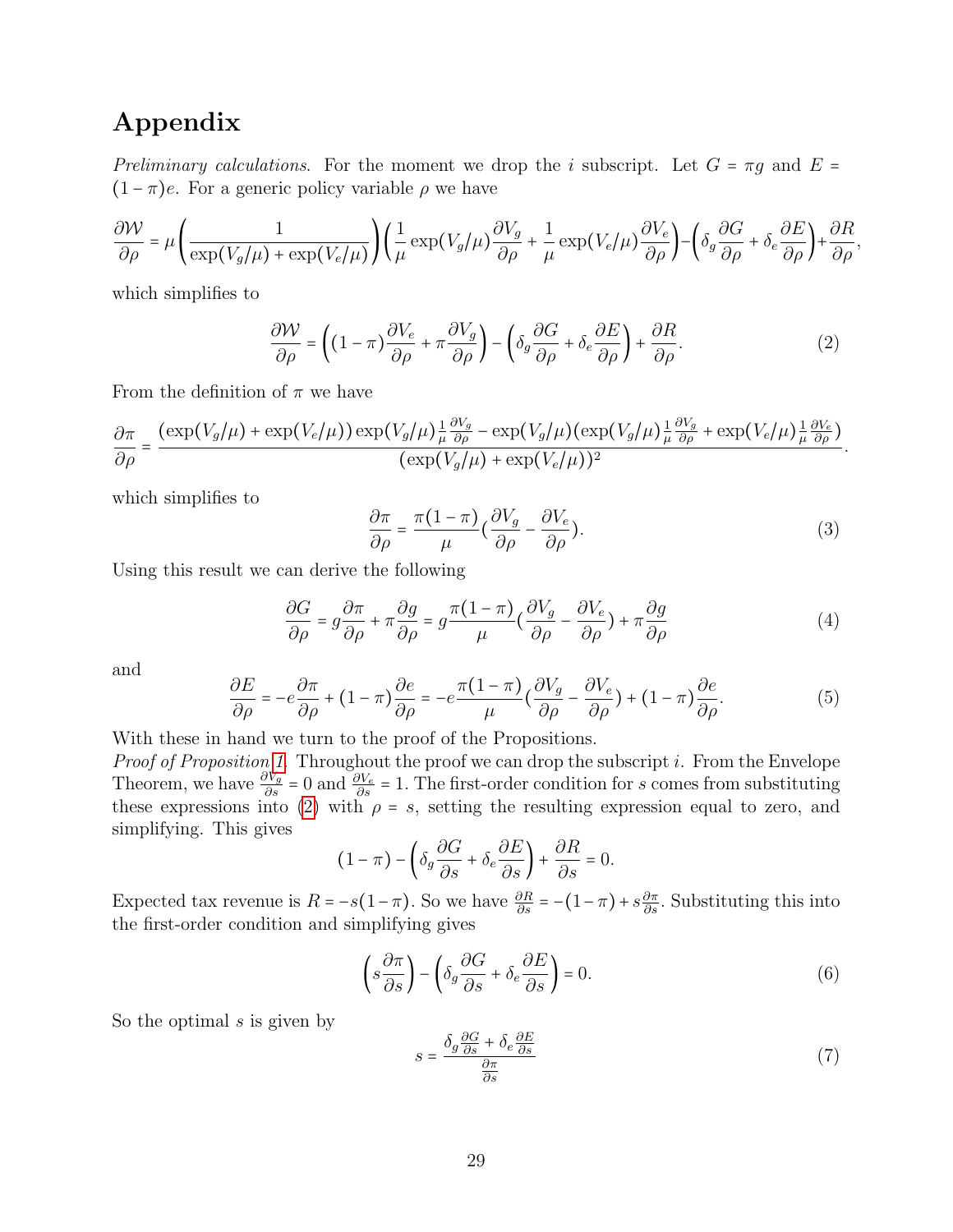From  $(4)$  and  $(5)$ , we have

$$
\frac{\partial G}{\partial s}=\frac{\partial g}{\partial s}\pi+g\frac{\partial \pi}{\partial s}=g\frac{\partial \pi}{\partial s},
$$

and

$$
\frac{\partial E}{\partial s} = \frac{\partial e}{\partial s} (1 - \pi) - e \frac{\partial \pi}{\partial s} = -e \frac{\partial \pi}{\partial s},
$$

where the second equality in both equations follows from the fact that there are no income effects, so  $\frac{\partial g}{\partial s}$  and  $\frac{\partial e}{\partial s}$  are equal to zero. Substituting these into the first-order condition for s and simplifying gives

$$
s = (\delta_g g - \delta_e e).
$$

∎

Proof of Proposition [2.](#page-10-0)

Let  $W(S)$  denote the weighted average of per capita welfare across regions as a function of an arbitrary vector of subsidies  $S = (s_1, s_2, \ldots, s_n)$ . We have

$$
\mathcal{W}(S) = \sum \alpha_i \mathcal{W}_i(s_i) = \sum \alpha_i \left( \mu \left( \ln(\exp(V_{ei}/\mu) + \exp(V_{gi}/\mu)) \right) + R_i - (\delta_{gi} G_i + \delta_{ei} E_i) \right).
$$

First consider the derivation of the second-best uniform subsidy. Here the central government selects the same subsidy s for each location. Except for  $\delta_{gi}$ ,  $\delta_{ei}$ , and  $\alpha_i$ , the locations are identical, and the government is selecting the same subsidy for each location. Therefore, the values for  $e_i$ ,  $g_i$ ,  $R_i$  and  $\pi_i$  will be same across locations. Under these conditions, the derivative of  $W(S)$  with respect to s can be written as

$$
\sum \alpha_i s \frac{\partial \pi}{\partial s} - \sum \alpha_i \left( \delta_{gi} \frac{\partial G}{\partial s} + \delta e_i \frac{\partial E}{\partial s} \right) = 0.
$$

It follows that

$$
s\frac{\partial \pi}{\partial s} - \left(\frac{\partial G}{\partial s} \sum \alpha_i \delta_{gi} + \frac{\partial E}{\partial s} \sum \alpha_i \delta_{ei}\right) = 0.
$$

Solving for s gives the second-best uniform subsidy  $\tilde{s}$ 

$$
\tilde{s} = \frac{1}{\frac{\partial \pi}{\partial s}} \left( \sum \alpha_i \delta_{gi} \frac{\partial G}{\partial s} + \sum \alpha_i \delta_{ei} \frac{\partial E}{\partial s} \right).
$$
\n(8)

The equation in the Proposition for  $\tilde{s}$  now follows from the same manipulations used in the proof of Proposition [1.](#page-9-3)

Next we want to determine a second-order Taylor series approximation to  $W(S)$  at the point  $\tilde{S} = (\tilde{s}, \tilde{s}, \dots, \tilde{s})$ . First we take the derivatives at an arbitrary point. Because  $\frac{\partial W}{\partial s_i}$  does not depend on  $s_j$ , the cross-partial derivative terms will all be equal to zero. We have

$$
\frac{\partial W}{\partial s_i} = \alpha_i s_i \frac{\partial \pi_i}{\partial s_i} - \alpha_i \left( \delta_{gi} \frac{\partial G_i}{\partial s_i} + \delta_{ei} \frac{\partial E_i}{\partial s_i} \right)
$$

From [\(3\)](#page-30-3), [\(4\)](#page-30-1), and [\(5\)](#page-30-2) we have:  $\frac{\partial \pi_i}{\partial s_i} = -\frac{\pi_i(1-\pi_i)}{\mu}, \frac{\partial G_i}{\partial s_i}$  $\frac{\partial G_i}{\partial s_i} = -\frac{\pi_i(1-\pi_i)}{\mu} g_i$  and  $\frac{\partial E_i}{\partial s_i} = \frac{\pi_i(1-\pi_i)}{\mu} e_i$ . Using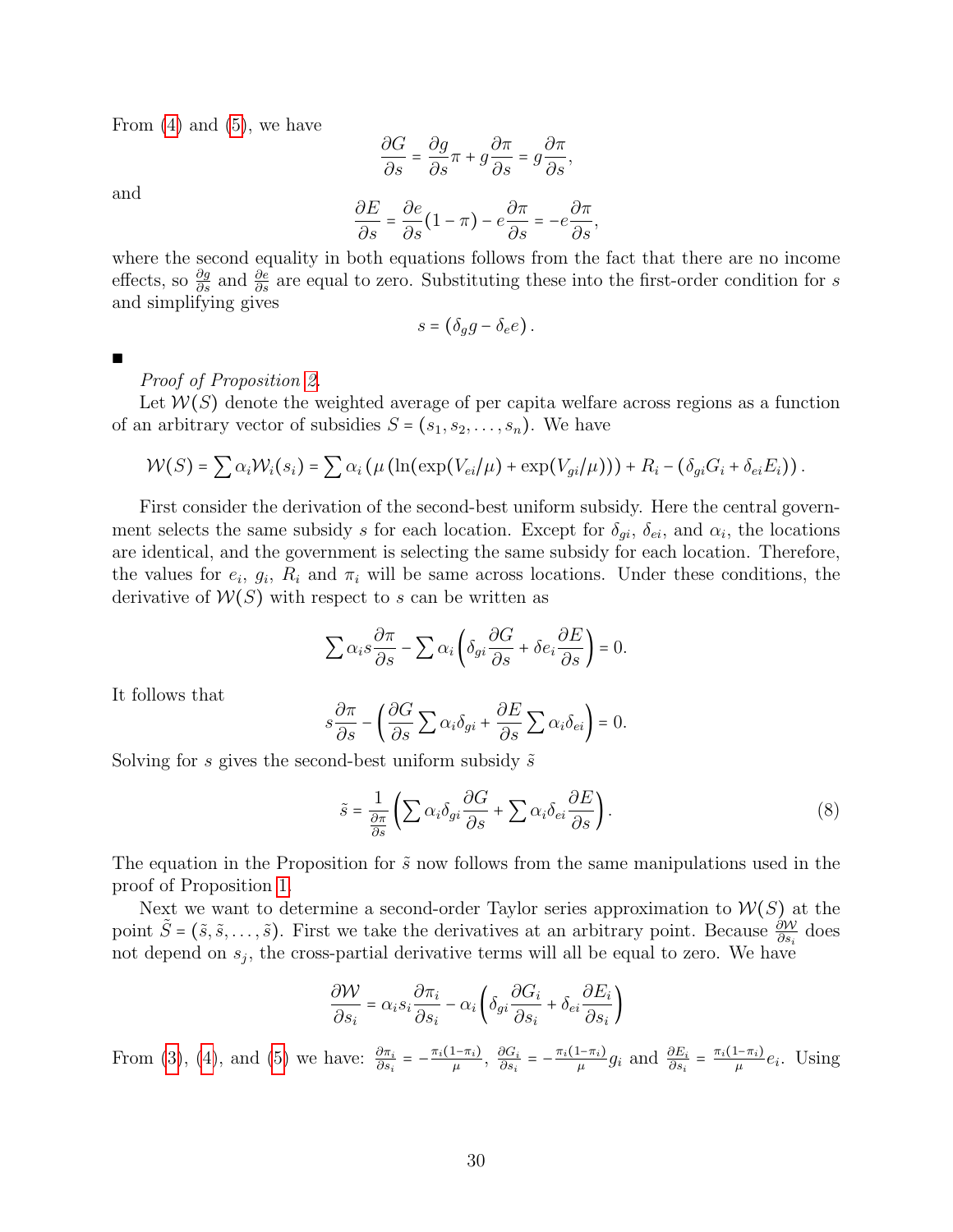these we can write the derivative as

$$
\frac{\partial \mathcal{W}}{\partial s_i} = \alpha_i \frac{\pi_i (1 - \pi_i)}{\mu} \left( -s_i + \delta_{gi} g_i - \delta_{e_i} e_i \right).
$$

Now take the second derivative. We have

$$
\frac{\partial^2 \mathcal{W}}{\partial s_i^2} = -\frac{\alpha_i}{\mu^2} \pi_i (1-\pi_i) (1-2\pi_i) (-s_i+\delta_{gi}g_i-\delta_{e_i}e_i) - \alpha_i \frac{\pi_i (1-\pi_i)}{\mu} = -\frac{1}{\mu} (1-2\pi_i) \frac{\partial \mathcal{W}}{\partial s_i} - \alpha_i \frac{\pi_i (1-\pi_i)}{\mu}.
$$

Evaluating the first and second derivatives at  $\tilde{S}$  gives

$$
\left. \frac{\partial \mathcal{W}}{\partial s_i} \right|_{\tilde{S}} = \frac{\alpha_i}{\mu} \pi (1 - \pi) (\delta_{gi} g - \delta_{e_i} e - \tilde{s}), \tag{9}
$$

and

<span id="page-32-0"></span>
$$
\left. \frac{\partial^2 \mathcal{W}}{\partial s_i^2} \right|_{\tilde{S}} = -\frac{1}{\mu} (1 - 2\pi) \left. \frac{\partial \mathcal{W}}{\partial s_i} \right|_{\tilde{S}} - \frac{\alpha_i}{\mu} \pi (1 - \pi). \tag{10}
$$

We have dropped the subscripts from  $g, e$ , and  $\pi$  because prices, income, and the functions f and h are the same across locations, and, at the point  $\tilde{S}$ , the subsidy is the same across locations. In addition, because the subsidy does not effect the number of miles driven, it follows from Proposition [1,](#page-9-3) that  $s_i^* = (\delta_{gi}g - \delta_{ei}e)$ . Thus

<span id="page-32-1"></span>
$$
\left. \frac{\partial \mathcal{W}}{\partial s_i} \right|_{\tilde{S}} = \frac{\alpha_i}{\mu} \pi (1 - \pi) (s_i^* - \tilde{s}). \tag{11}
$$

Because the cross-partial derivatives are equal to zero, the second-order Taylor series expansion of  $W$  at the point  $\tilde{S}$  can be written as

$$
\mathcal{W}(S) - \mathcal{W}(\tilde{S}) \approx \sum \left. \frac{\partial \mathcal{W}}{\partial s_i} \right|_{\tilde{S}} (s_i - \tilde{s}) + \frac{1}{2} \sum \left. \frac{\partial^2 \mathcal{W}}{\partial s_i^2} \right|_{\tilde{S}} (s_i - \tilde{s})^2.
$$

We use this expansion to evaluate  $W(S^*)$  –  $W(\tilde{S})$ . From [\(10\)](#page-32-0) and [\(11\)](#page-32-1) we have

$$
\mathcal{W}(S^*) - \mathcal{W}(\tilde{S}) \approx \frac{1}{\mu} \pi (1 - \pi) \sum \alpha_i (s_i^* - \tilde{s})^2 +
$$
  

$$
\frac{1}{2} \left( -\frac{1}{\mu^2} \pi (1 - \pi) (1 - 2\pi) \sum \alpha_i (s_i^* - \tilde{s})^3 - \frac{1}{\mu} \pi (1 - \pi) \sum \alpha_i (s_i^* - \tilde{s})^2 \right).
$$

The formula for the second-order approximation follows by combining the quadratic  $(s_i^* - \tilde{s})$ terms. ∎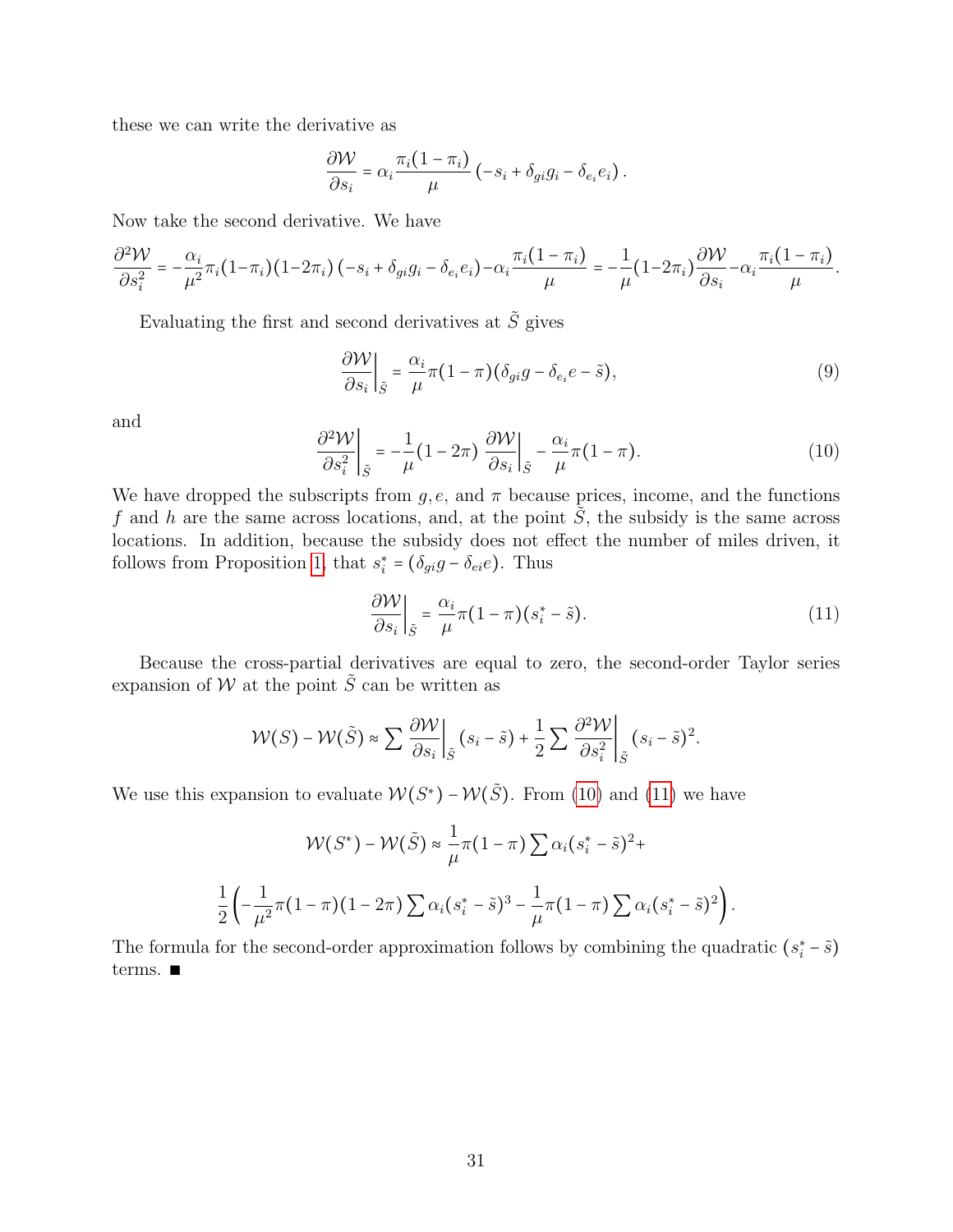## References

- [1] Anderson, S., A. de Palma, and J. Thisse (1992), Discrete choice theory of product differentiation, Cambridge: MIT Press.
- [2] Babaee, S., A. Nagpure, and J. DeCarolis (2014), "How much do electric drive vehicles matter to future U.S. emissions", *Environmental Science and Technology*, forthcoming.
- [3] Banzhaf, H., and B. Chupp (2012), "Fiscal federalism and interjurisdictional externalities: New results and an application to US air pollution", Journal of Public Economics, 96: 449-464.
- [4] Bell, M.L., A. McDermott, S. L. Zeger, J. M. Samet, and F. Domenici. (2004), "Ozone and Short-Term Mortality in 95 US Urban Communities, 1987-2000." J. of the Amer. Medical Association, 17: 2372-2378.
- [5] Burtraw, D., A. Krupnick, D. Austin, D. Farrel, and E. Mansure (1998), "Costs and benefits of reducing air pollutants related to acid rain," Contemporary Economic Policy, 16: 379-400.
- [6] De Borger, B. (2001), "Discrete choice models and optimal two-part tariffs in the presence of externalities: optimal taxation of cars," Regional Science and Urban Economics, 31: 471-504.
- [7] De Borger, B. and I. Mayeres (2007), "Optimal taxation of car ownership, car use and public transport: Insights derived from a discrete choice numerical optimization model," European Economic Review, 51: 1177-1204.
- [8] Dubin, J. and D. McFadden (1984), "An econometric analysis of residential electric appliance holdings and consumption," Econometrica, 52: 345-362.
- [9] Fann, N., C. Fulcher, and B. Hubbell (2009), "The Influence of location, source, and emission, type in estimates of the human health benefits of reducing a ton of air pollution," Air Quality, Atmosphere and Health, 2: 169-176.
- [10] Fowlie, M. and N. Muller (2013), "Market-based emissions regulation when damages vary across sources: What are the gains from differentiation?" EI@Haas WP 237.
- [11] Graff Zivin, J., M. Kotchen, and E. Mansur (2014), "Spatial and temporal heterogeneity of marginal emissions: Implications for electric cars and other electricity-shifting policies", Journal of Economic Behavior and Organization, 107(A): 248-268.
- [12] Grissom, G. (2013), "Determining the optimal subsidy for plug-in electric vehicles in the United States by county", Honors Thesis in Economics, The University of North Carolina at Chapel Hill.
- [13] Henry, D., N. Muller, and R, Mendelsohn (2011), "The social cost of trading: measuring the increased damages from Sulfur Dioxide trading in the United States," Journal of Policy Analysis and Management, 30(3): 598-612.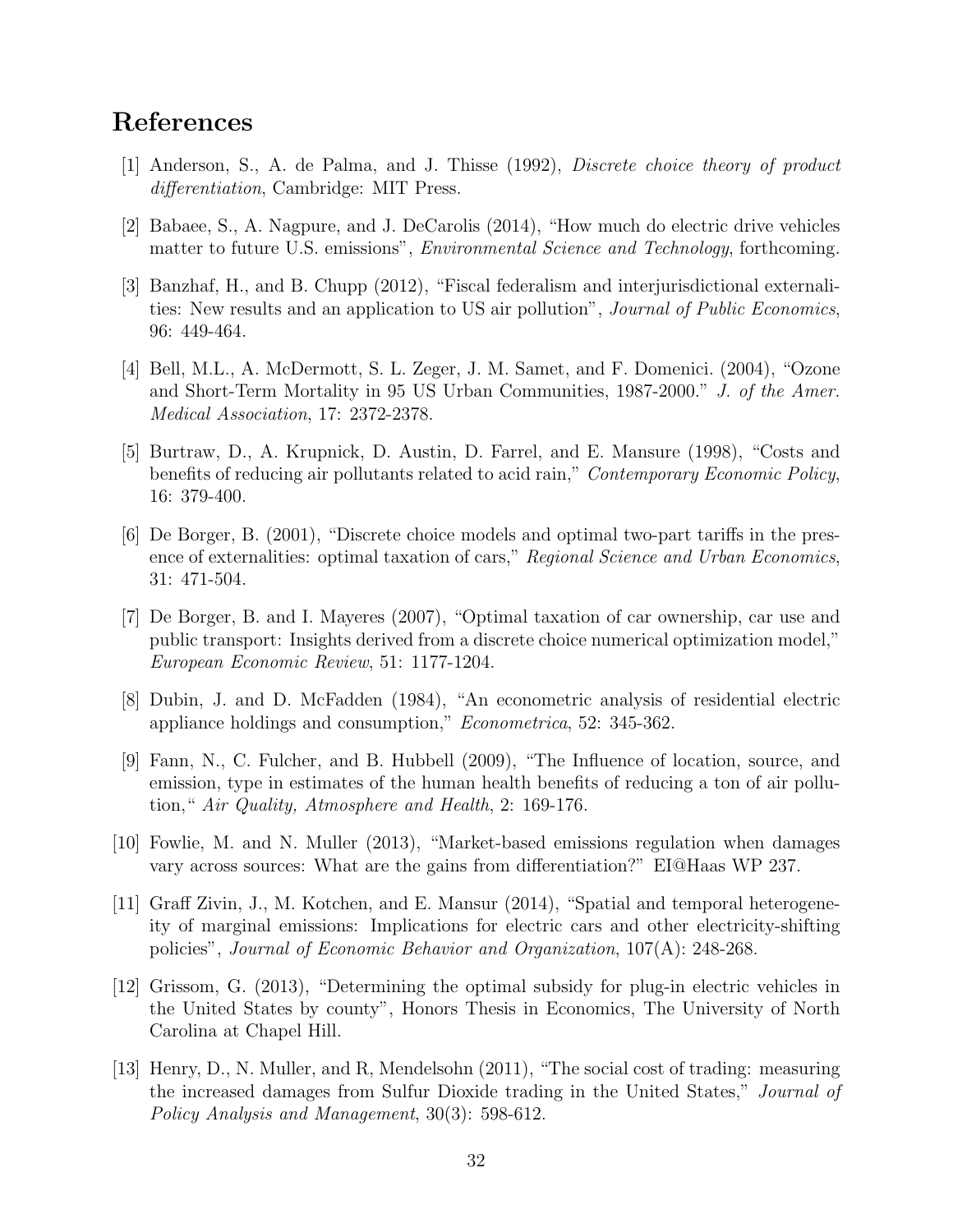- [14] Holland, S., and E. Mansur (2008), "Is real-time pricing green? The environmental impacts of electricity demand variance", Review of Economics and Statistics, 90(3): 550-561.
- [15] Jacobsen, M., C. Knittel, J. Sallee, and A. van Benthem (2015), "Correcting externalities from durable goods in the presence of herterogeneity", working paper.
- [16] Levy, J., L. Baxter, and J. Schwartz (2009),"Uncertainty and Variability in Health Related Damages from Coal-fired Power Plants in the United States, Risk Analysis. DOI: 10.1111/j.1539-6924.2009.01227.x
- [17] Li, S., L. Tong, J. Xing, and Y. Zhou (2015), "The market for electric vehicles: Indirect network effects and policy impacts", working paper, Cornell University.
- [18] Mauzerall, D., B. Sultan, N. Kim, and D. Bradford (2005), "NOx Emissions from Large Point Sources: Variability in Ozone Production, Resulting Health Damages and Economic Costs," Atmospheric Environment, 39: 2851-66.
- [19] Mendelsohn, R. (1980), "An Economic Analysis of Air Pollution from Coal-Fired Power Plants," Journal of Environmental Economics and Management, 7(1): 30-43.
- [20] Mendelsohn, R. (1986), "Regulating heterogeneous emissions," Journal of Environmental Economics and Management, 13: 301-312.
- [21] Michalek, J., M. Chester, P. Jaramillo, C. Samaras, C. Shiau, and L. Lave (2011), "Valuation of plug-in vehicle life-cycle air emissions and oil displacement benefits", Proceedings of the National Academy of Sciences, 108: 16554-16558.
- [22] Muller, N. (2011), "Linking Policy to Statistical Uncertainty in Air Pollution Damages." The B.E. Press Journal of Economic Analysis and Policy. 11(1), Contributions, Article 32.
- [23] Muller, N. (2012), "The Design of Optimal Climate Policy with Air Pollution Co-Benefits." Resource and Energy Economics. http://dx.doi.org/10.1016/j.reseneeco.2012.07.002
- [24] Muller, N. (2014), "Boosting GDP growth by accounting for the environment: Including air pollution and greenhouse gas damages increases estimated U.S. growth." Science. August 22nd, Vol. 345 no. 6199 pp. 873-874: DOI:10.1126/science.1253506.
- [25] Muller, N. and R. Mendelsohn (2007), "Measuring the Damages of Air Pollution in the United States" J. of Environmental Economics and Management, 54: 1-14.
- [26] Muller, N. and R. Mendelsohn (2009), "Efficient pollution regulation: getting the prices right," American Economic Review, 99: 1714-1739.
- [27] Muller, N. and R. Mendelsohn (2012), Using Marginal Damages in Environmental policy: A Study of Air Pollution in the United States, The American Enterprise Institute Press. Washington, D.C., USA.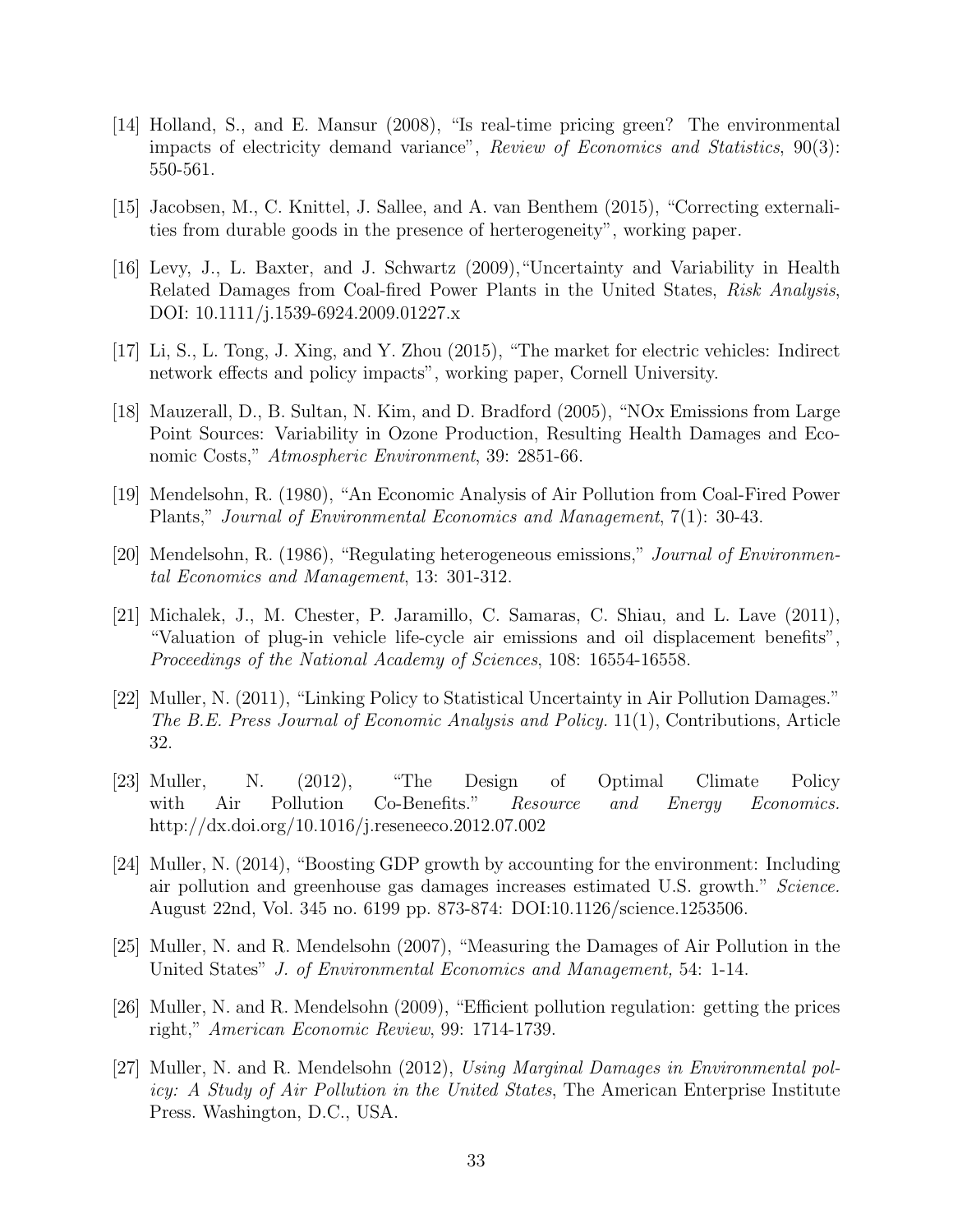- [28] Muller, N., R. Mendelsohn, W. Nordhaus (2011), "Environmental Accounting for Pollution in the United States Economy." American Economic Review. 101: 1649-1675.
- [29] Muller, N., D. Tong, R. Mendelsohn, (2009) "Regulating  $NO_x$  and  $SO_2$  in Atlanta." The B.E. Journal of Economic Analysis & Policy: Vol. 9 : Iss. 2 (Contributions), Article 3.
- [30] National Academy of Sciences, National Research Council. (NAS NRC) 2010. Hidden Costs of Energy: unpriced consequences of energy production and use. National Academy Press, Washington, D.C., USA.
- [31] Parry, I. and K. Small (2005), "Does Britain or the United States have the right gasoline tax?" American Economic Review, 95: 1276-1289.
- [32] Pope, C. A., R. T. Burnett, M. J. Thun, E. E. Calle, D. Krewski, K. Ito, G. D. Thurston. (2002). "Lung Cancer, Cardiopulmonary Mortality, and Long-Term Exposure to Fine Particulate Air Pollution." J. of the Amer. Medical Association, 287 (9): 1132-1141.
- [33] Roman, H.A. K.D. Walker, T.L. Walsh, L. Conner, H.M. Richmond, B.J. Hubbell, P.L. Kinney. (2008). "Expert Judgment Assessment of the Mortality Impact of Changes in Ambient Fine Particulate Matter in the U.S." *Environmental Science and Technology*. 42:2268 – 2274.
- [34] Small, K. and H. Rosen (1981), "Applied welfare economics with discrete choice models," Econometrica, 49: 105-130.
- [35] Stavins, R. (1996), "Correlated Uncertainty and Policy Instrument Choice," Journal of Environmental Economics and Managemetn, 30: 218-232.
- [36] Tessum, C., J. Hill, and J. Marshall (2014), "Life cycle air quality impacts of conventional and alternative light duty transportation in the United States," Proceedings of the National Academy of Sciences, 111: 18490-18495.
- [37] Tong, D., N. Muller, D. Mauzerall, and R. Mendelsohn (2006), "Integrated Assessment of the Spatial Variability of Ozone Impacts from Emissions of Nitrogen Oxides," Environmental Science and Technology, 40(5): 1395-1400.
- [38] USEPA (2014) National Emissions Inventory (NEI), 2011. Washington, DC: Office of Air Quality Planning and Standards, Emissions Inventory Group; Emissions, Monitoring, and Analysis Division.
- [39] Weitzman, M. (1974), "Prices vs. Quantities," Review of Economic Studiesm 41: 477- 491.
- [40] Yuksel, T. and J. Michalek (2015), "Effects of regional temperature on electric vehicle efficiency, range, and emissions in the United States", forthcoming, Environmental Science and Technology.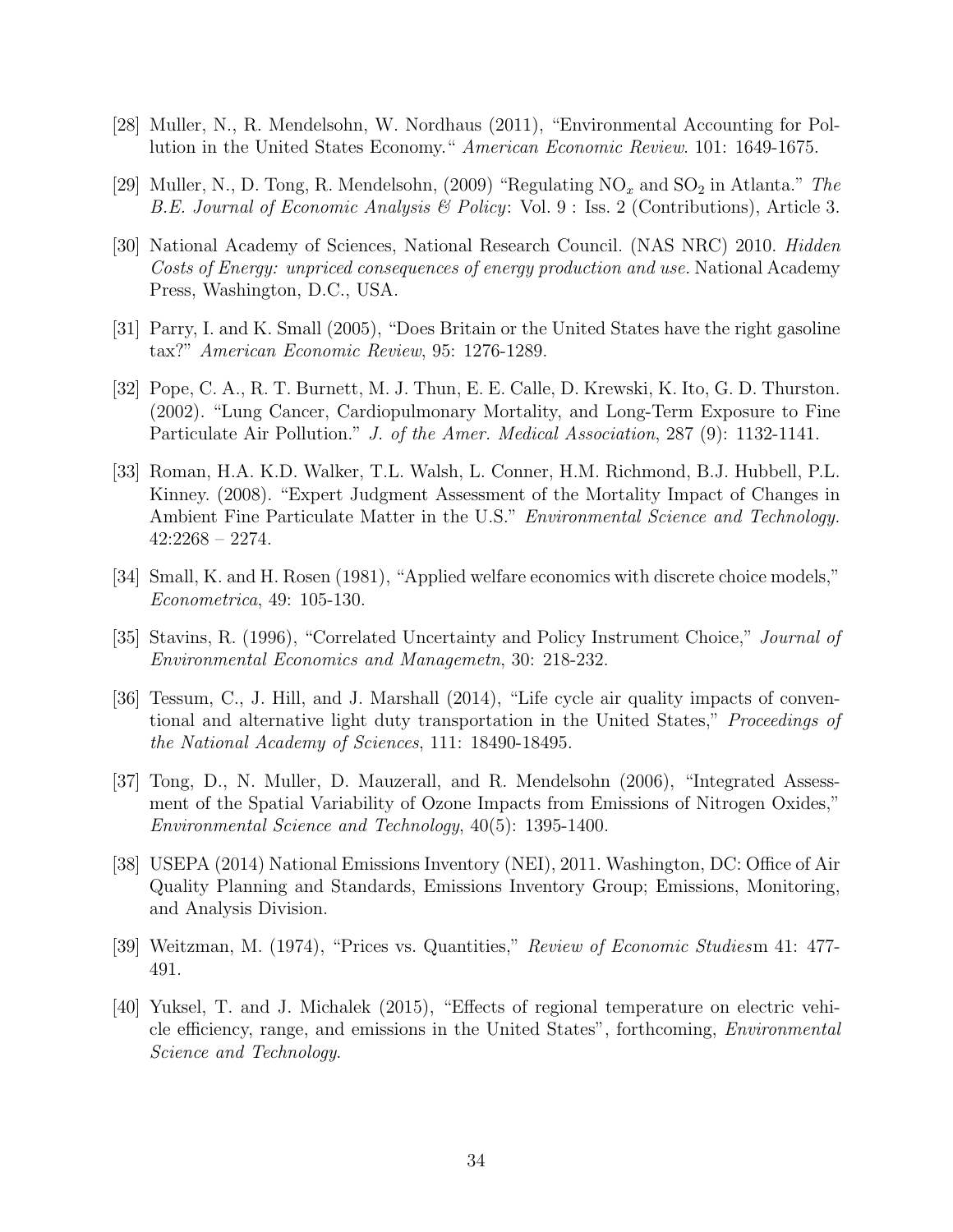

# Figure 1: Marginal Damages for Gas and Electric Cars by County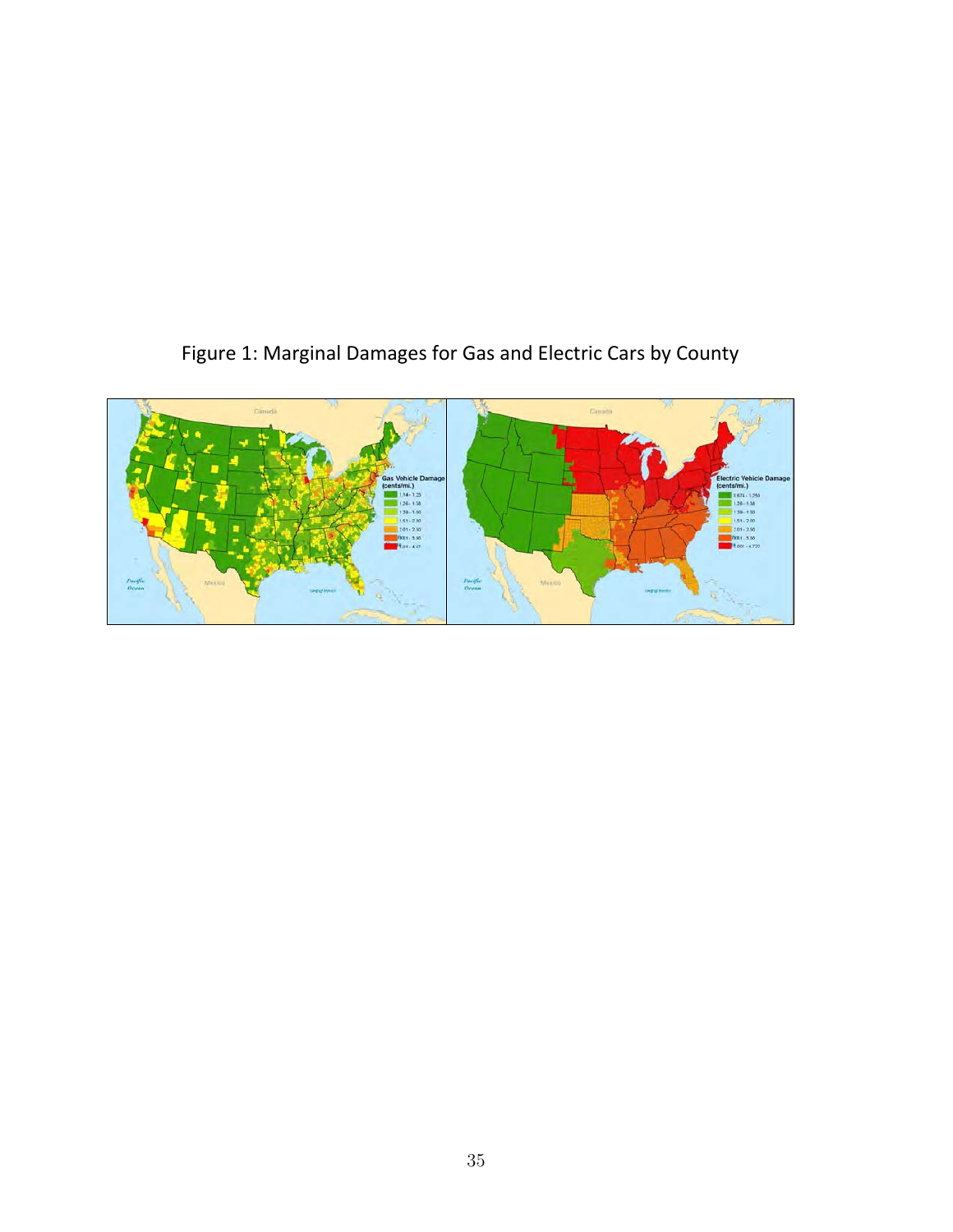

## Figure 2: Second-Best Electric Vehicle Subsidy by County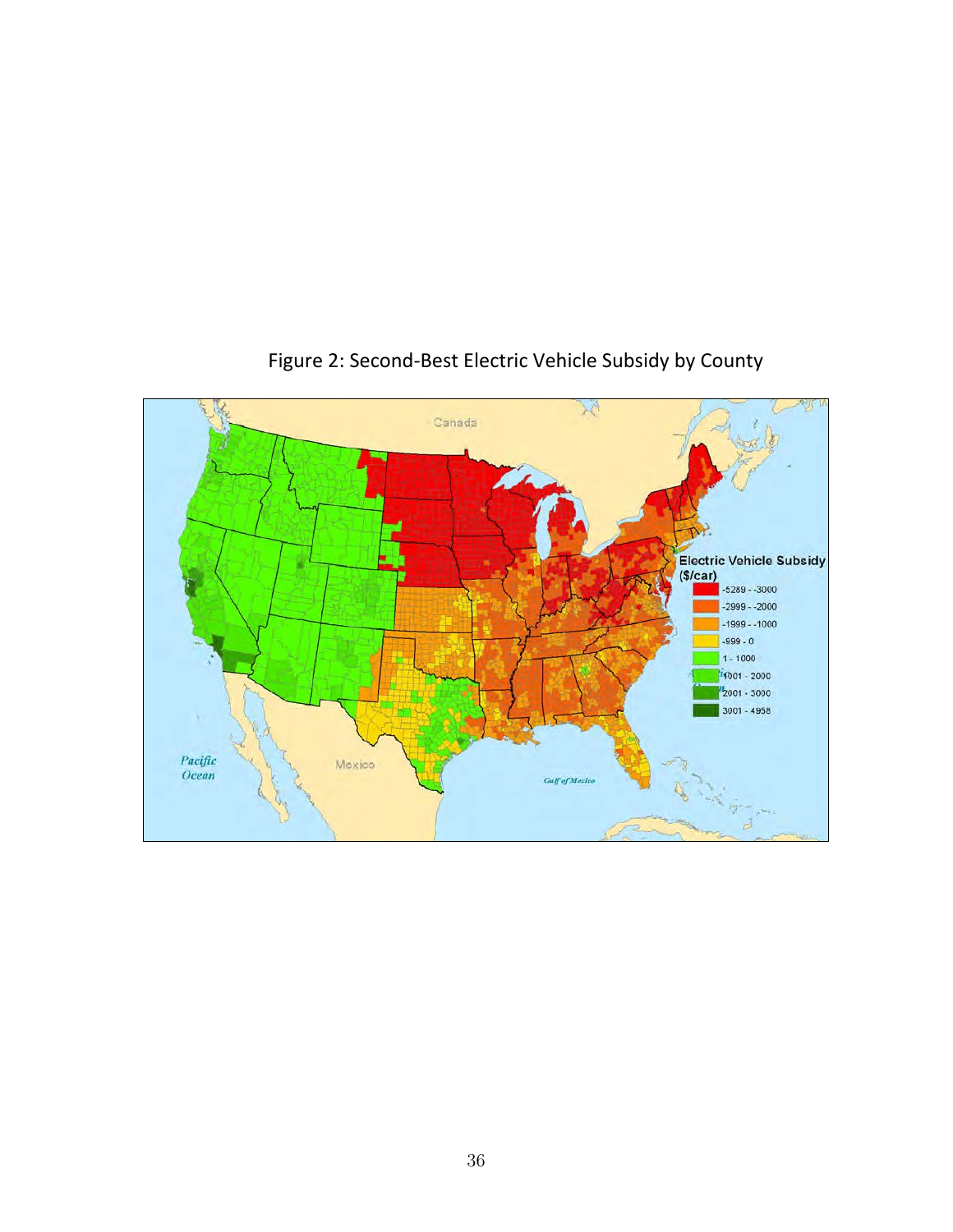![](_page_38_Figure_0.jpeg)

![](_page_38_Figure_1.jpeg)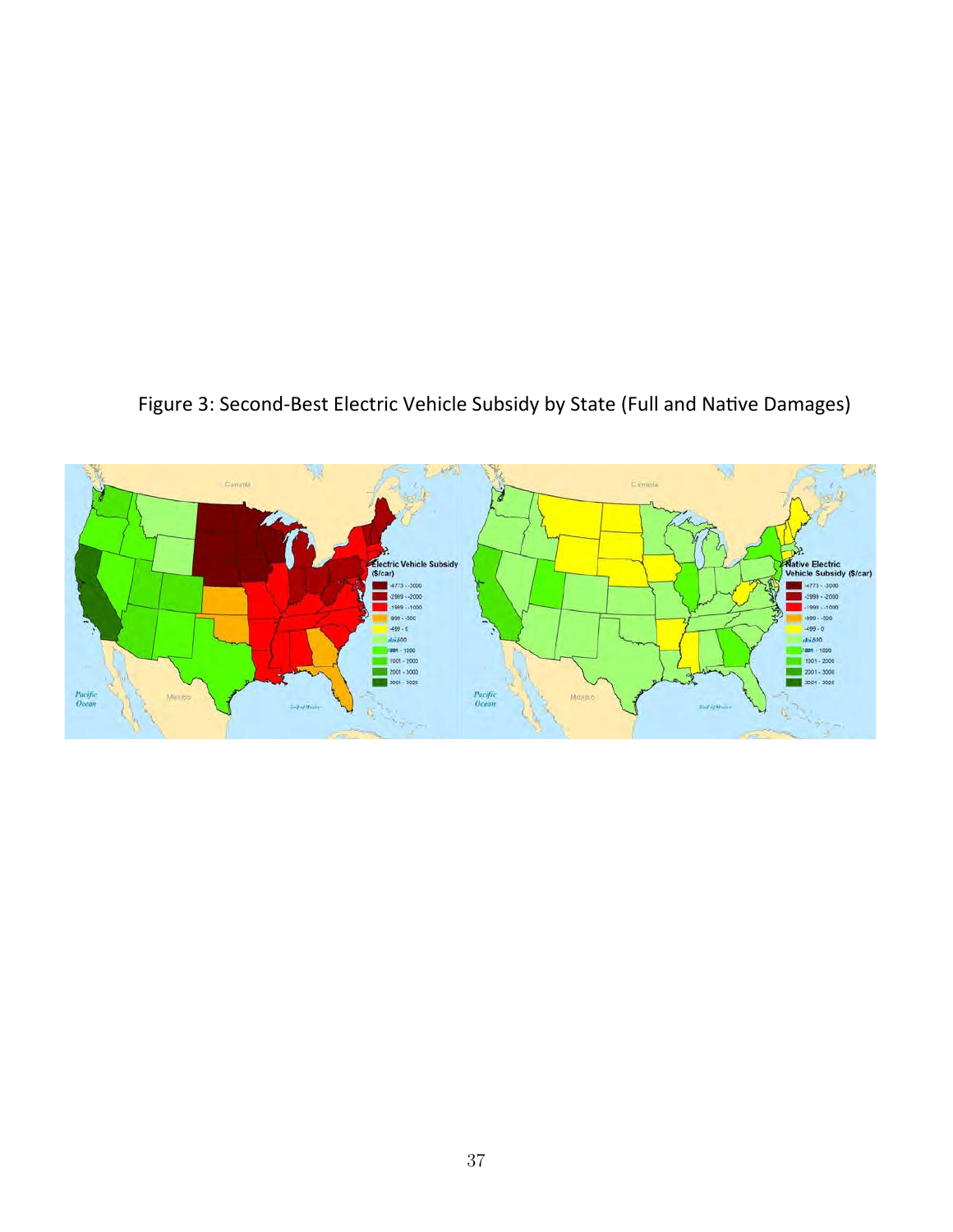![](_page_39_Figure_0.jpeg)

Figure 4 Panel A: Change in  $PM_{2.5}$  Preliminary Fulton County: 1000 ICE Focus

<Double-click here to enter text>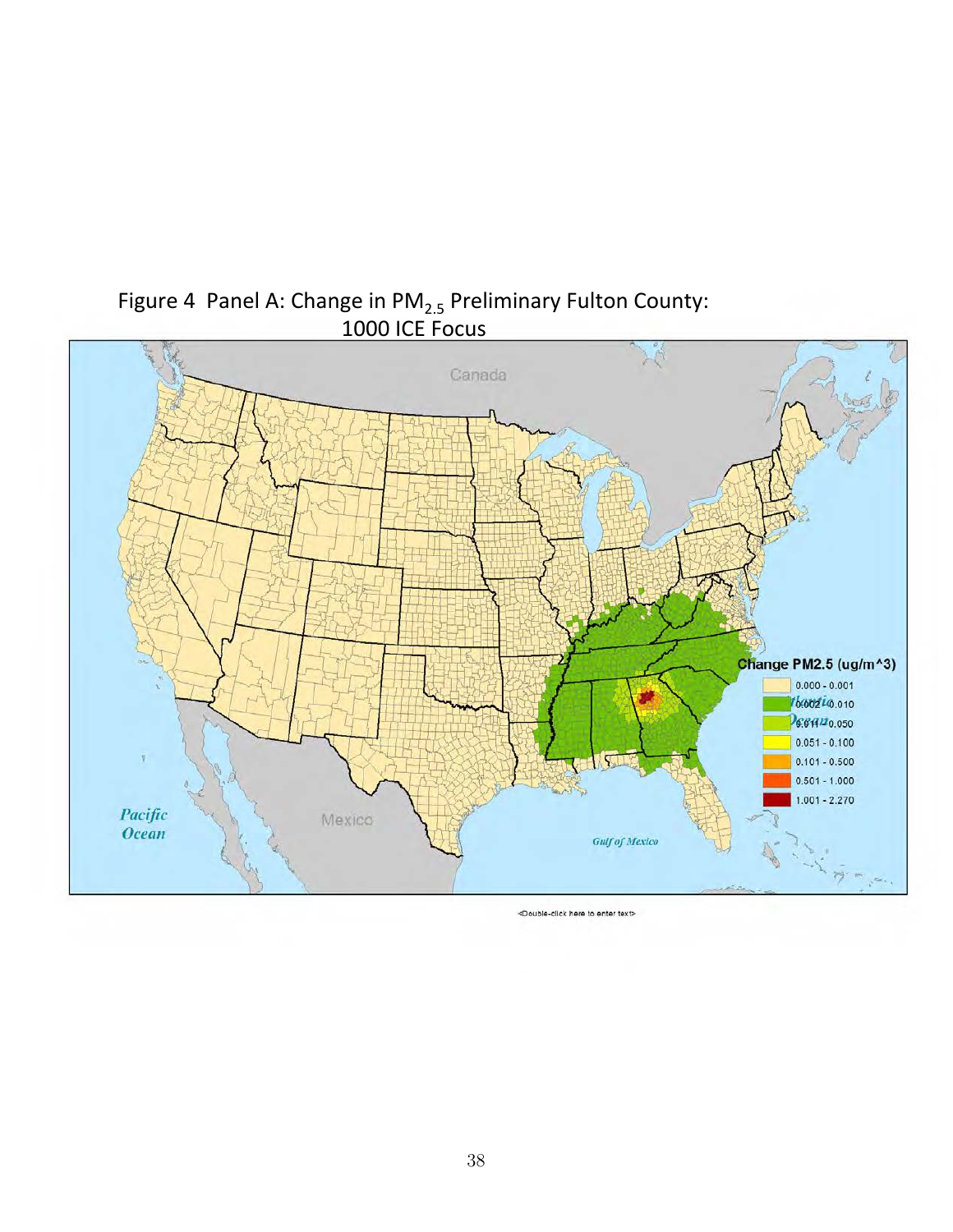![](_page_40_Figure_0.jpeg)

# Figure 4 Panel B: Change in  $PM_{2.5}$ : 1000 EV Focus in SERC Region

<Double-click here to enter text>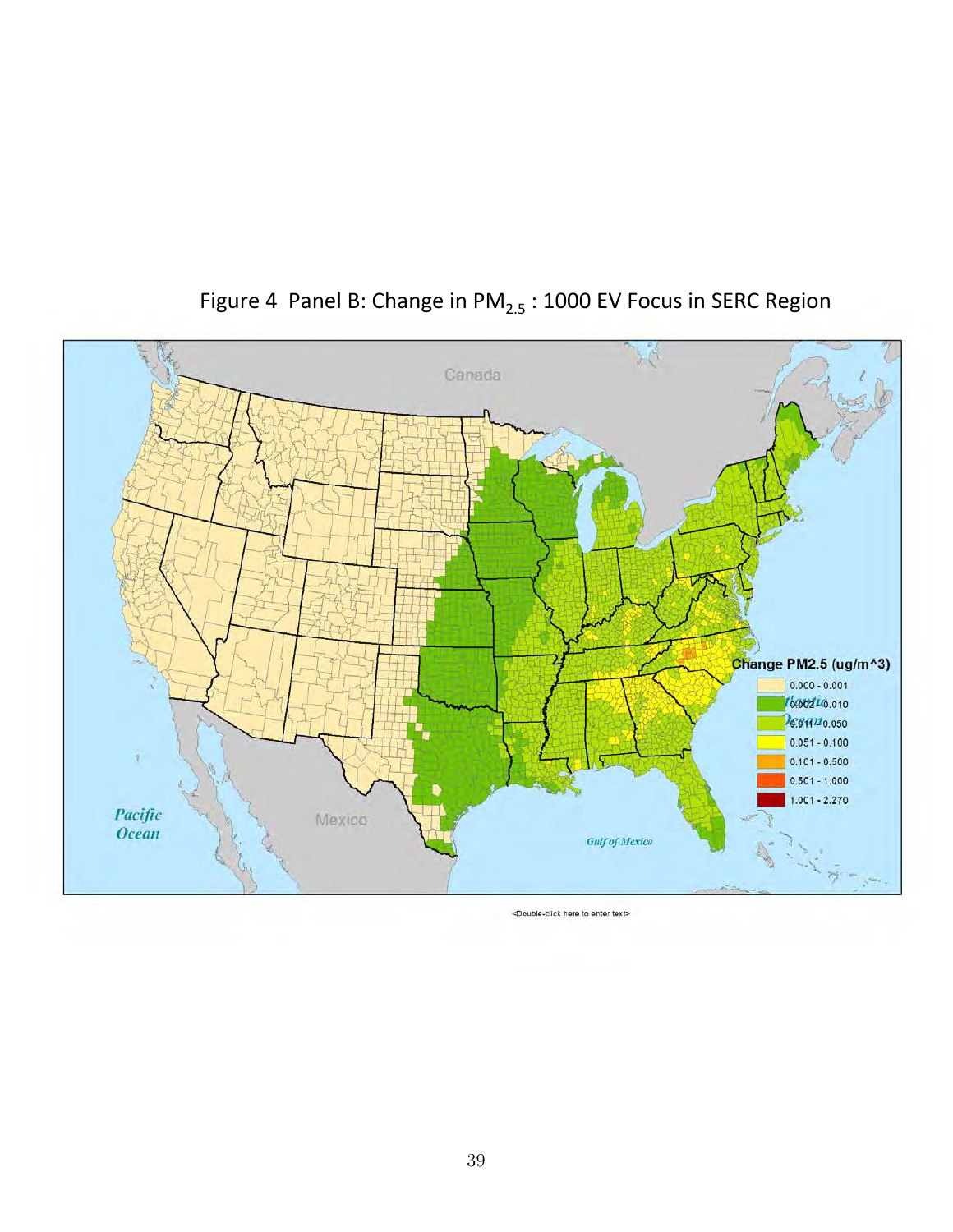Table 1: Mean damages in cents per mile by NERC electricity region for a 2014 Ford Focus electric vehicle for different charging profiles.

| Region       | EPRI | Flat | Hr 1-4 | Hr 5-8 | Hr 9-12 | Hr 13-16 | Hr 17-20 | Hr 21-24 | <b>VMT</b><br>(pct) |
|--------------|------|------|--------|--------|---------|----------|----------|----------|---------------------|
| California   | 0.69 | 0.75 | 0.65   | 0.78   | 0.78    | 0.84     | 0.82     | 0.64     | 12%                 |
| WECC w/o CA  | 1.03 | 0.92 | 1.18   | 0.98   | 0.84    | 0.76     | 0.73     | 0.99     | 10%                 |
| <b>ERCOT</b> | 1.28 | 1.21 | 1.50   | 1.41   | 1.10    | 1.07     | 1.05     | 1.16     | 8%                  |
| <b>FRCC</b>  | 2.48 | 2.14 | 3.21   | 2.36   | 2.25    | 1.39     | 1.53     | 2.11     | 7%                  |
| <b>SERC</b>  | 2.75 | 2.68 | 2.76   | 2.26   | 2.73    | 2.97     | 2.64     | 2.72     | 24%                 |
| <b>SPP</b>   | 2.24 | 2.74 | 2.07   | 4.91   | 2.30    | 2.89     | 2.39     | 1.89     | 4%                  |
| <b>NPCC</b>  | 3.11 | 2.75 | 4.19   | 3.75   | 1.61    | 2.12     | 2.49     | 2.35     | 9%                  |
| <b>RFC</b>   | 3.65 | 3.56 | 3.44   | 3.39   | 3.85    | 3.07     | 3.44     | 4.17     | 22%                 |
| <b>MRO</b>   | 4.39 | 3.61 | 5.77   | 4.01   | 3.11    | 2.63     | 2.37     | 3.78     | 5%                  |
|              |      |      |        |        |         |          |          |          |                     |
| Total        | 2.50 | 2.38 | 2.69   | 2.49   | 2.30    | 2.18     | 2.18     | 2.44     | 100%                |

Damages in cents per mile

Notes: The regions are listed by the damage per mile under the "Flat" charging profile. The "EPRI" charging profile is illustrated in Appendix Figure 1. The flat charging profile assumes charging is equally likely across hours. Other profiles assume charging occurs only in the indicated hours. Damages (in cents per mile) are weighted across counties by passenger vehicle VMT. "WECC w/o CA" is the Western US excluding California; "ERCOT" is Texas; "FRCC" is Florida; "SERC" is the Southeast; "SPP" is Kansas and Oklahoma; "NPCC" is the Northeast; "RFC" is the Mid-Atlantic and Midwest; and "MRO" is the upper Midwest including all of MISO. See http://www.nerc.com for a map of the regions.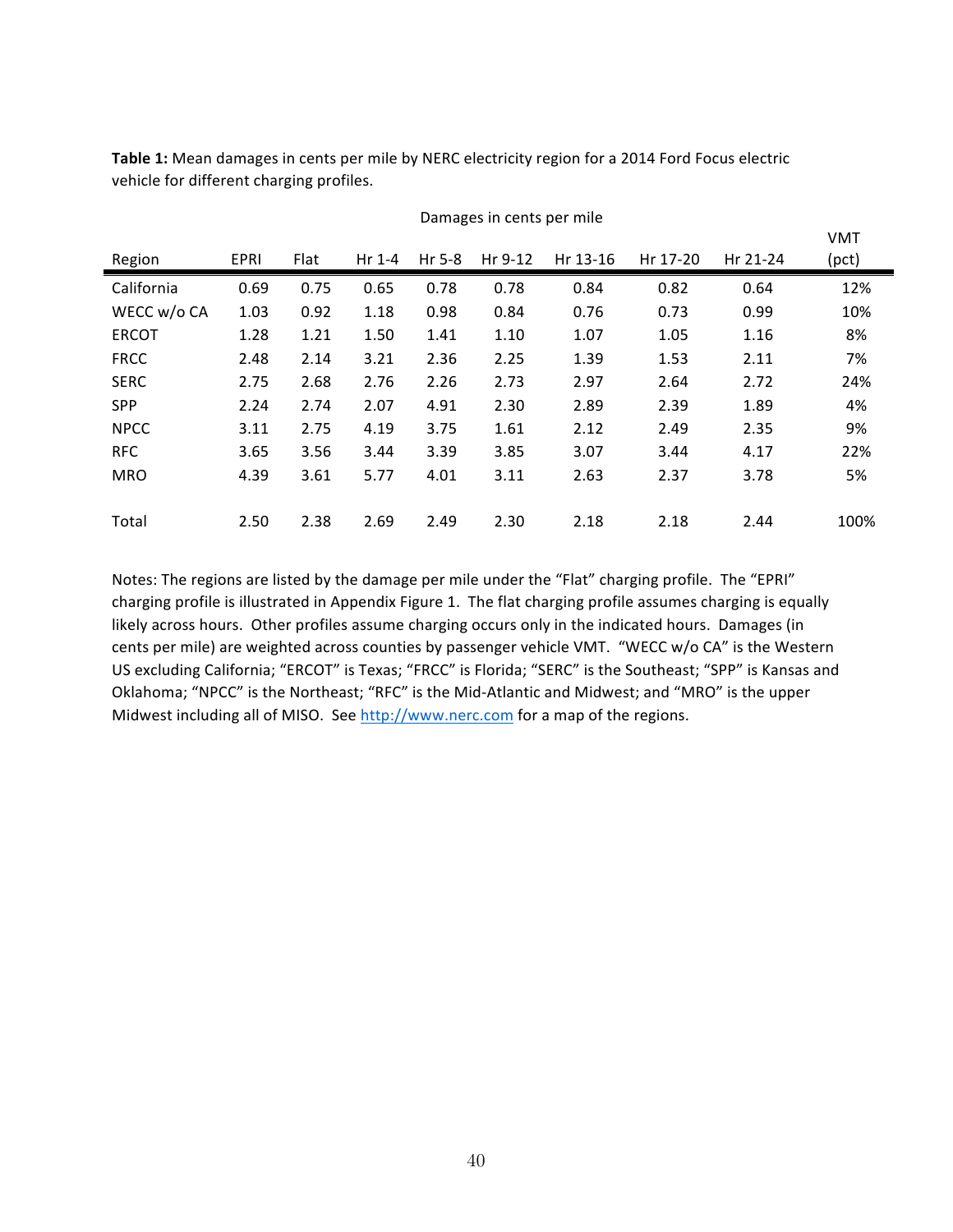|                   | Electric Vehicle |      |      |      | Gasoline Vehicle |      | Environmental Benefit |         |      |  |
|-------------------|------------------|------|------|------|------------------|------|-----------------------|---------|------|--|
| Vehicle           | mean             | min  | max  | mean | min              | max  | mean                  | min     | max  |  |
| Chevy Spark       | 2.20             | 0.59 | 4.17 | 1.81 | 1.05             | 4.42 | $-0.39$               | $-3.05$ | 3.20 |  |
| Honda Fit         | 2.22             | 0.60 | 4.20 | 2.07 | 1.24             | 4.96 | $-0.15$               | $-2.88$ | 3.73 |  |
| Fiat 500e         | 2.26             | 0.61 | 4.27 | 1.87 | 1.03             | 4.75 | $-0.39$               | $-3.17$ | 3.45 |  |
| Nissan Leaf       | 2.30             | 0.62 | 4.35 | 1.31 | 0.81             | 3.60 | $-1.00$               | $-3.44$ | 2.29 |  |
| Mitsubishi i-Miev | 2.34             | 0.63 | 4.41 | 1.81 | 1.05             | 4.42 | $-0.53$               | $-3.30$ | 3.17 |  |
| Smart fortwo      | 2.45             | 0.66 | 4.63 | 1.78 | 1.08             | 4.61 | $-0.67$               | $-3.48$ | 3.24 |  |
| <b>Ford Focus</b> | 2.50             | 0.67 | 4.72 | 2.00 | 1.13             | 4.47 | $-0.49$               | $-3.53$ | 3.31 |  |
| Tesla S (60 kWh)  | 2.72             | 0.73 | 5.15 | 2.64 | 1.41             | 5.68 | $-0.09$               | $-3.65$ | 4.48 |  |
| Tesla S (85 kWh)  | 2.96             | 0.80 | 5.59 | 2.89 | 1.63             | 5.96 | $-0.07$               | $-3.87$ | 4.77 |  |
| Toyota Rav4       | 3.45             | 0.93 | 6.52 | 2.25 | 1.32             | 5.18 | $-1.21$               | $-5.11$ | 3.66 |  |
| BYD e6            | 4.20             | 1.13 | 7.94 | 2.25 | 1.32             | 5.18 | $-1.96$               | $-6.52$ | 3.45 |  |

Table 2: Summary statistics of damages and environmental benefit in cents per mile for 2014 electric vehicles and equivalent 2014 gasoline vehicles across counties

Notes: Damages are from power plant emissions or tailpipe emissions of NOx, VOCs, PM2.5, SO2, and CO2e. Electric vehicles assume the EPRI charging profile. Equivalent vehicles are defined as the identical make where possible. The equivalent vehicle for the Nissan Leaf is the Toyota Prius; for the Mitsubishi i-Miev is the Chevy Spark; for the Tesla Model S is the BMW 740 or 750; and for the BYD e6 is the Toyota Rav4. Damages are in cents per mile and are weighted across counties by VMT.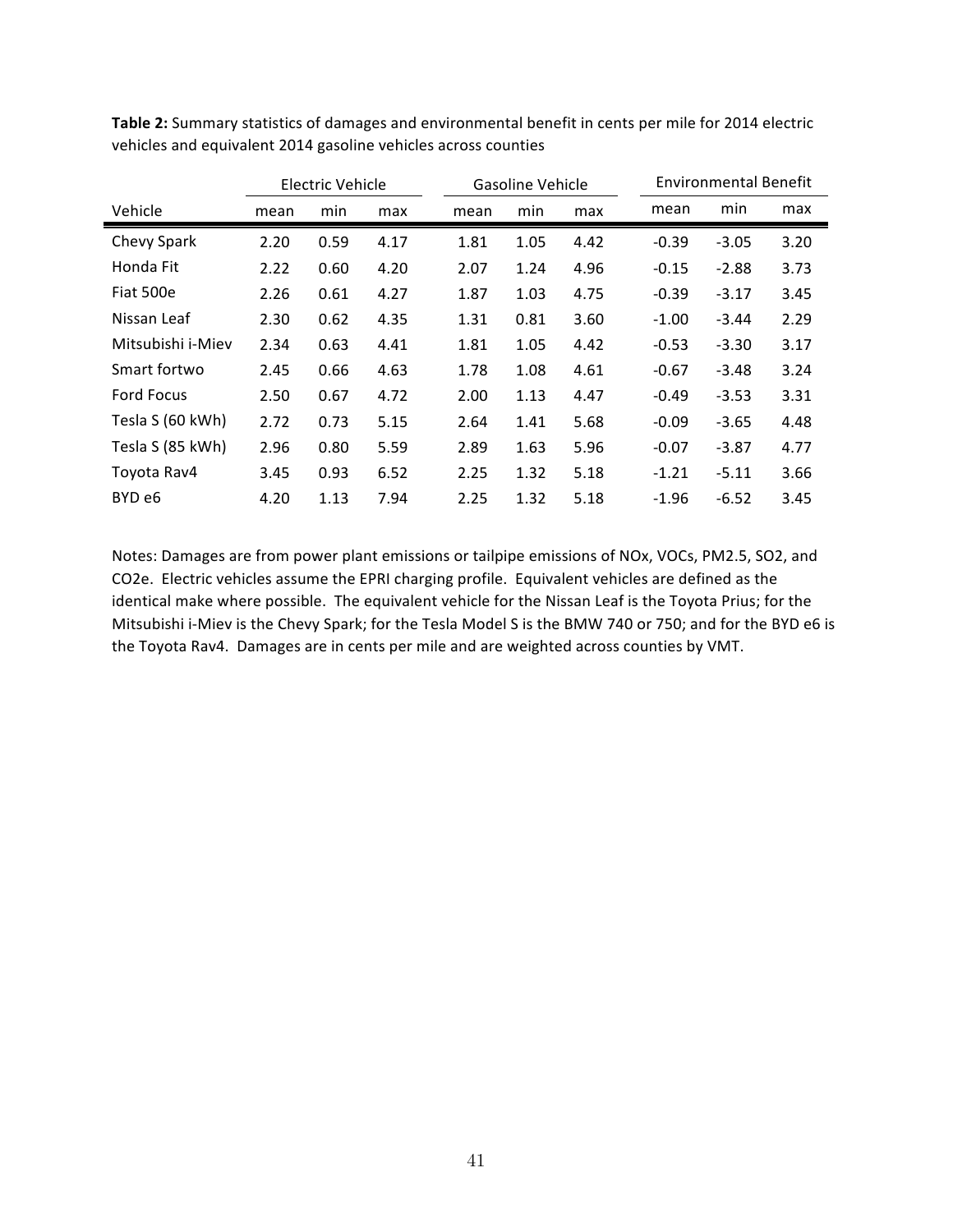|                               | Environmental<br><b>VMT</b> |       | Damage                 | Damage                 |                     |
|-------------------------------|-----------------------------|-------|------------------------|------------------------|---------------------|
| Metropolitan Statistical Area | benefit per<br>mile         | (pct) | per mile<br>(gasoline) | per mile<br>(electric) | Purchase<br>Subsidy |
| <b>Highest Benefit MSAs</b>   |                             |       |                        |                        |                     |
| Los Angeles, CA               | 3.31                        | 2.88% | 3.99                   | 0.69                   | \$4,958             |
| Oakland, CA                   | 2.35                        | 0.80% | 3.04                   | 0.68                   | \$3,531             |
| San Jose, CA                  | 2.26                        | 0.57% | 2.94                   | 0.69                   | \$3,388             |
| San Francisco, CA             | 2.06                        | 0.47% | 2.74                   | 0.68                   | \$3,086             |
| Santa Ana, CA                 | 2.01                        | 0.99% | 2.68                   | 0.67                   | \$3,016             |
| Other High VMT MSAs           |                             |       |                        |                        |                     |
| San Diego, CA                 | 1.99                        | 1.03% | 2.67                   | 0.68                   | \$2,986             |
| Riverside, CA                 | 1.31                        | 1.41% | 2.02                   | 0.71                   | \$1,972             |
| Phoenix, AZ                   | 0.89                        | 1.11% | 1.92                   | 1.03                   | \$1,328             |
| Dallas, TX                    | 0.76                        | 1.91% | 2.05                   | 1.29                   | \$1,144             |
| Houston, TX                   | 0.76                        | 1.83% | 2.16                   | 1.40                   | \$1,140             |
| New York, NY                  | 0.12                        | 2.08% | 3.30                   | 3.17                   | \$184               |
| Tampa, FL                     | $-0.20$                     | 0.96% | 2.27                   | 2.47                   | $-5305$             |
| Atlanta, GA                   | $-0.21$                     | 1.95% | 2.52                   | 2.73                   | $-5314$             |
| Chicago, IL                   | $-0.60$                     | 1.20% | 3.12                   | 3.72                   | $-5900$             |
| Washington DC-VA              | $-0.72$                     | 1.81% | 2.31                   | 3.03                   | $-$1,077$           |
| U.S. and Non-Urban            |                             |       |                        |                        |                     |
| U.S. Average                  | $-0.49$                     | 100%  | 2.00                   | 2.50                   | $-5742$             |
| Non-urban                     | $-1.46$                     | 19%   | 1.30                   | 2.77                   | $-52,193$           |
| Lowest Benefit MSAs           |                             |       |                        |                        |                     |
| St. Cloud, MN                 | $-2.73$                     | 0.07% | 1.76                   | 4.49                   | $-54,094$           |
| Bismarck, ND                  | $-2.83$                     | 0.04% | 1.67                   | 4.49                   | $-54,240$           |
| Fargo, ND-MN                  | $-2.93$                     | 0.07% | 1.69                   | 4.61                   | $-54,388$           |
| Duluth, MN-WI                 | $-2.95$                     | 0.09% | 1.62                   | 4.56                   | $-54,418$           |
| Grand Forks, ND-MN            | $-3.00$                     | 0.03% | 1.66                   | 4.66                   | $-54,495$           |

Table 3: Environmental benefit in cents per mile by Metropolitan Statistical Areas for a 2014 Ford Focus (electric v. gasoline)

Notes: The environmental benefit is the difference in damages between the gasoline-powered Ford Focus and the electric Ford Focus. Environmental benefit is weighted by VMT by county within each MSA. Non-urban includes all counties that are not part of an MSA. The vehicle subsidy assumes vehicle is driven 150,000 miles.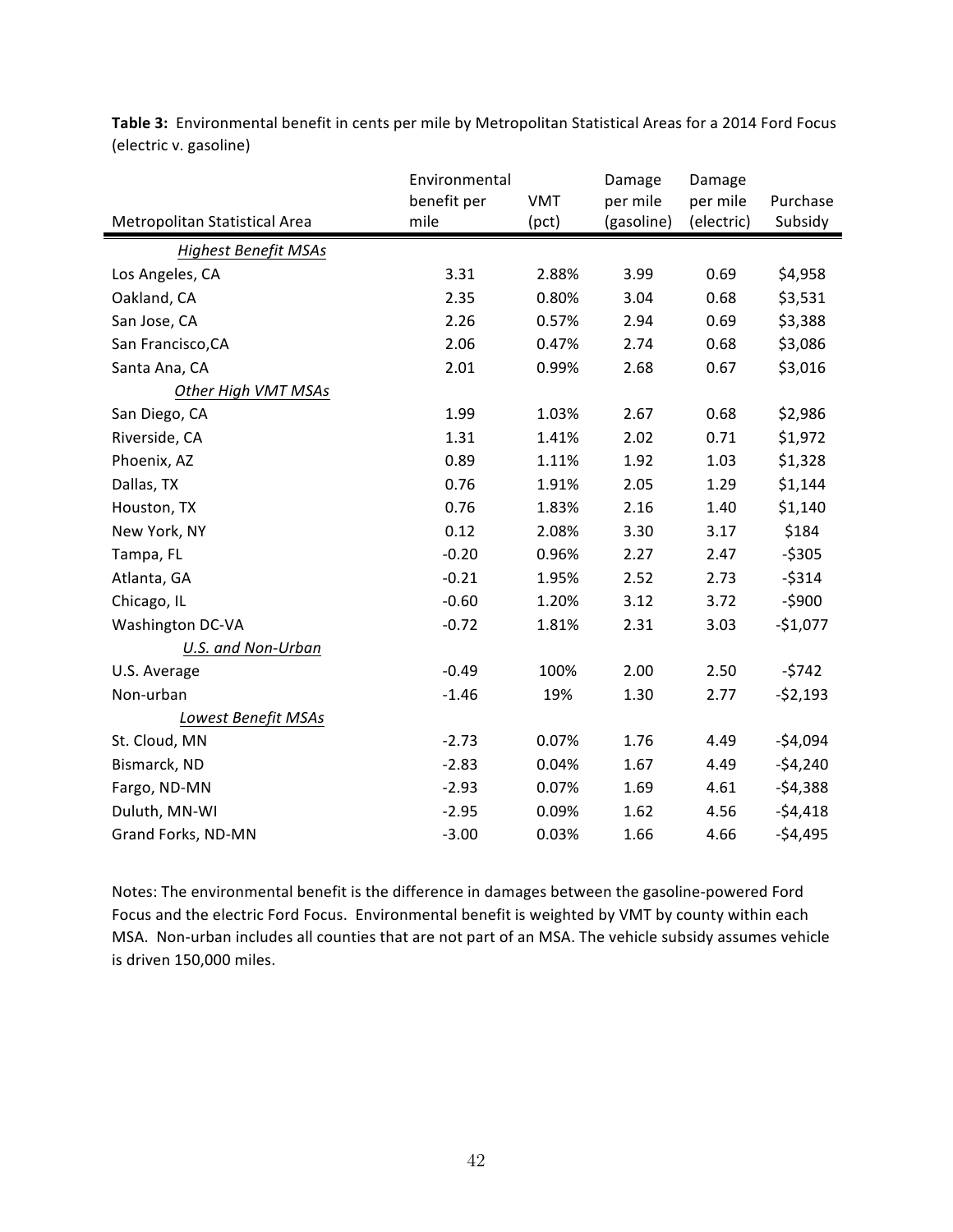|                 | Environmental |            | Damage     | Damage     |           |
|-----------------|---------------|------------|------------|------------|-----------|
|                 | benefit per   | <b>VMT</b> | per mile   | per mile   | Purchase  |
| State           | mile          | (pct)      | (gasoline) | (electric) | Subsidy   |
| Highest Benefit |               |            |            |            |           |
| <b>States</b>   |               |            |            |            |           |
| California      | 2.02          | 12%        | 2.71       | 0.69       | \$3,025   |
| Utah            | 0.88          | 1%         | 1.92       | 1.04       | \$1,320   |
| Colorado        | 0.75          | 2%         | 1.78       | 1.03       | \$1,123   |
| Washington      | 0.74          | 1%         | 1.76       | 1.02       | \$1,108   |
| Arizona         | 0.73          | 2%         | 1.75       | 1.02       | \$1,093   |
| Other High VMT  |               |            |            |            |           |
| <b>States</b>   |               |            |            |            |           |
| Texas           | 0.52          | 9%         | 1.90       | 1.38       | \$784     |
| Florida         | $-0.55$       | 7%         | 1.94       | 2.49       | $-5829$   |
| Georgia         | $-0.64$       | 4%         | 2.10       | 2.74       | $-5955$   |
| New York        | $-0.75$       | 5%         | 2.35       | 3.10       | $-51,122$ |
| New Jersey      | $-0.91$       | 3%         | 2.70       | 3.61       | $-$1,367$ |
| Virginia        | $-1.02$       | 4%         | 1.87       | 2.89       | $-51,532$ |
| Ohio            | $-1.62$       | 5%         | 2.02       | 3.65       | $-52,437$ |
| Pennsylvania    | $-1.65$       | 3%         | 2.00       | 3.64       | $-52,472$ |
| Indiana         | $-1.70$       | 3%         | 1.96       | 3.65       | $-52,543$ |
| Michigan        | $-1.81$       | 3%         | 1.93       | 3.75       | $-52,720$ |
| Lowest Benefit  |               |            |            |            |           |
| <b>States</b>   |               |            |            |            |           |
| South Dakota    | $-2.52$       | 0%         | 1.40       | 3.92       | $-53,787$ |
| Minnesota       | $-2.57$       | 1%         | 1.57       | 4.14       | $-53,856$ |
| Nebraska        | $-2.63$       | 2%         | 1.85       | 4.48       | $-53,951$ |
| lowa            | $-2.75$       | 1%         | 1.49       | 4.24       | $-54,118$ |
| North Dakota    | $-3.18$       | 0%         | 1.39       | 4.58       | $-54,773$ |
|                 |               |            |            |            |           |
| U.S. Average    | $-0.49$       | 100%       | 2.00       | 2.50       | $-5742$   |

Table 4: Environmental benefit in cents per mile by state for a 2014 Ford Focus (electric v. gasoline)

Notes: The environmental benefit is the difference in damages between the gasoline-powered Ford Focus and the electric Ford Focus. Environmental benefit is weighted by gasoline-vehicle VMT within each state. The vehicle subsidy assumes the vehicle is driven 150,000 miles.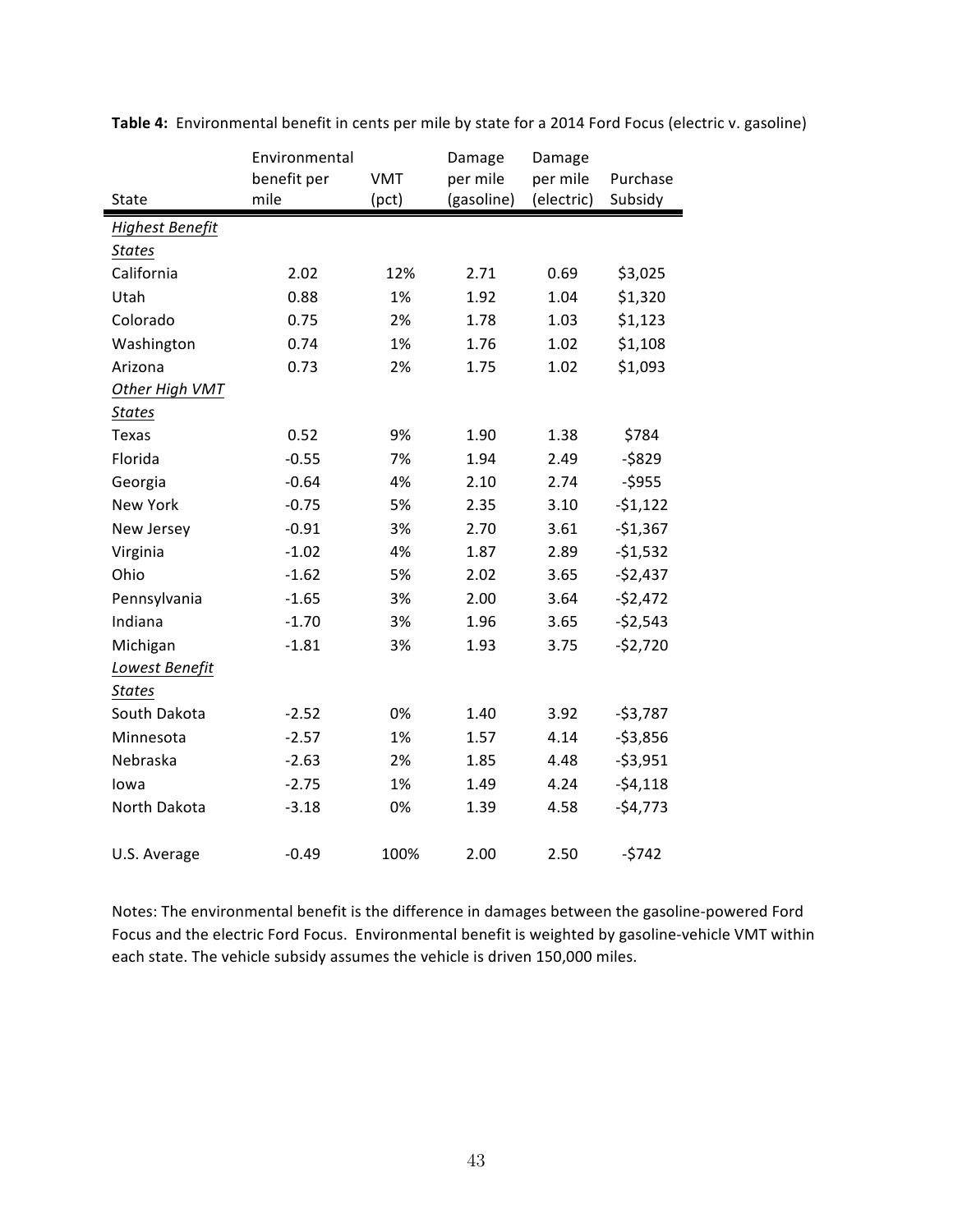| Vehicle        | Damages  | mean    | med     | std. dev. | min     | max  |
|----------------|----------|---------|---------|-----------|---------|------|
| Electric       | All      | 2.50    | 2.74    | 1.11      | 0.67    | 4.72 |
|                | Non-GHG  | 1.62    | 1.86    | 0.95      | 0.16    | 3.50 |
|                | State    | 0.15    | 0.16    | 0.07      | 0.04    | 0.33 |
|                | Export % | 91%     | 91%     |           |         | 91%  |
|                | County   | 0.02    | 0.02    | 0.01      | 0.00    | 0.06 |
|                | Export % | 99%     | 99%     |           |         | 98%  |
|                |          |         |         |           |         |      |
| Gasoline       | All      | 2.00    | 1.91    | 0.60      | 1.13    | 4.47 |
|                | Non-GHG  | 0.54    | 0.37    | 0.53      | 0.01    | 2.92 |
|                | State    | 0.44    | 0.27    | 0.51      | 0.00    | 2.76 |
|                | Export % | 18%     | 27%     |           |         | 5%   |
|                | County   | 0.23    | 0.11    | 0.38      | 0.00    | 2.03 |
|                | Export % | 57%     | 71%     |           |         | 30%  |
|                |          |         |         |           |         |      |
| Environmental  | All      | $-0.49$ | $-0.81$ | 1.34      | $-3.53$ | 3.31 |
| <b>Benefit</b> | Non-GHG  | $-1.08$ | $-1.44$ | 1.14      | $-3.43$ | 2.28 |
|                | State    | 0.29    | 0.12    | 0.51      | $-0.32$ | 2.46 |
|                | County   | 0.21    | 0.09    | 0.37      | $-0.06$ | 2.00 |

**Table 5:** Native damages in cents per mile by state and county and export percentages

Note: Damages in cents per mile. "All" reports damages from all pollutants at all receptors. "Non-GHG" reports damages from local pollutants (i.e., excluding  $CO<sub>2</sub>$ ) at all receptors. "State" reports damages from local pollutants from receptors within the same state as the source. "County" reports damages from local pollutants from receptors within the same county as the source. "State Export %" reports the share of non-GHG damages which occur at receptors outside the state. "County Export %" reports the share of non-GHG damages which occur at receptors outside the county. Electric damages assume the EPRI charging profile. Damages are weighted by VMT.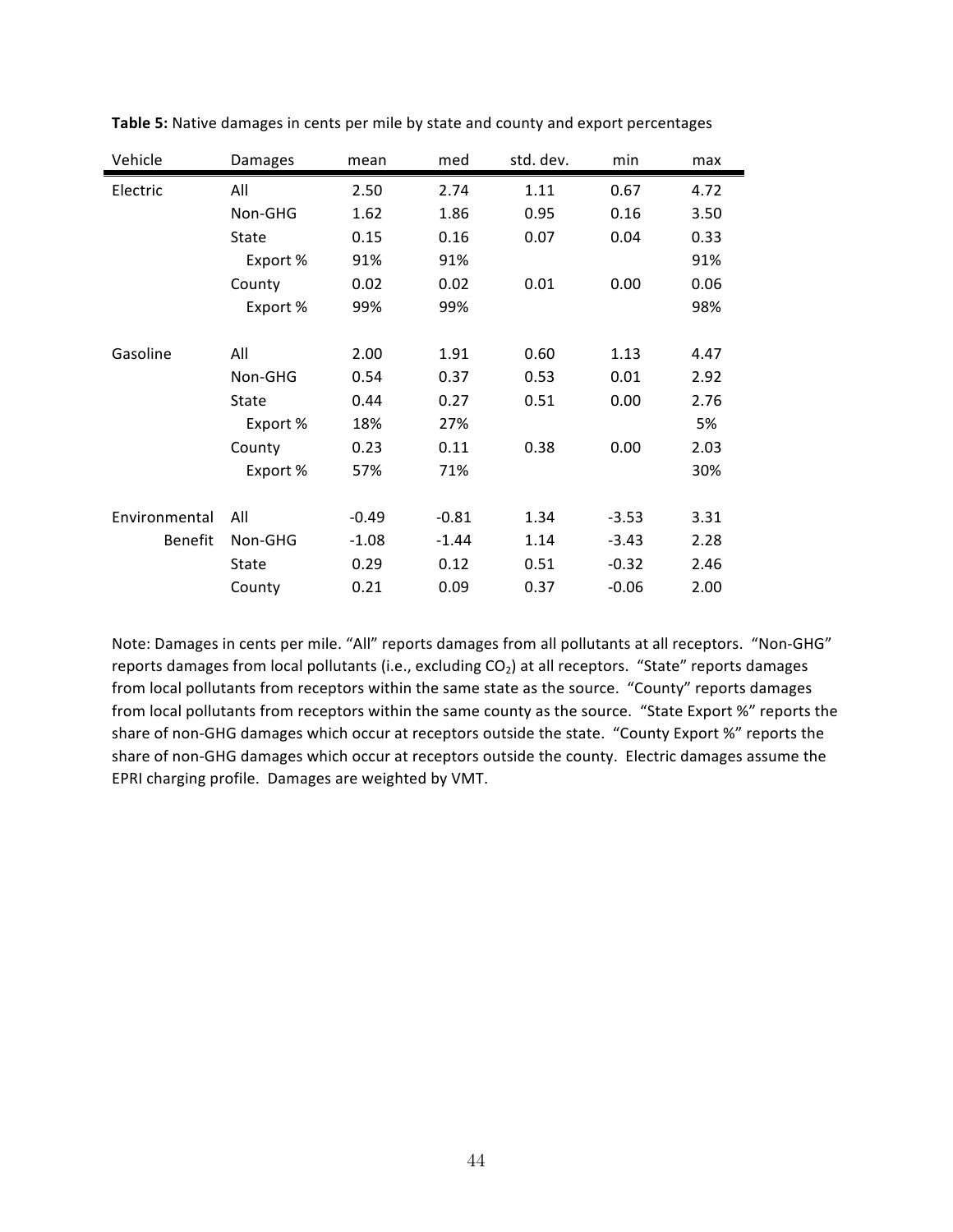|                  | Gas and Electric Tax<br><b>BAU EV Share</b> |      |      |  | Gas Tax Only<br><b>BAU EV Share</b> |      |      | <b>Electric Tax Only</b><br><b>BAU EV Share</b> |      |      |      |
|------------------|---------------------------------------------|------|------|--|-------------------------------------|------|------|-------------------------------------------------|------|------|------|
|                  |                                             |      |      |  |                                     |      |      |                                                 |      |      |      |
|                  | 1%                                          | 5%   | 10%  |  | 1%                                  | 5%   | 10%  |                                                 | 1%   | 5%   | 10%  |
| County policies  | 0                                           | 0    | 0    |  | 192                                 | 863  | 1543 |                                                 | 1958 | 1994 | 2042 |
| State policies   | 90                                          | 102  | 118  |  | 281                                 | 962  | 1688 |                                                 | 1960 | 2005 | 2064 |
| Federal policy   | 163                                         | 273  | 415  |  | 336                                 | 1004 | 1830 |                                                 | 1983 | 2121 | 2303 |
| County (Native)  | 1158                                        | 1445 | 1808 |  |                                     |      |      |                                                 |      |      |      |
| State (Native)   | 1234                                        | 1531 | 1906 |  |                                     |      |      |                                                 |      |      |      |
| Federal (Native) | 911                                         | 1034 | 1194 |  |                                     |      |      |                                                 |      |      |      |

Table 6a: Deadweight losses of differentiated VMT taxes

Table 6b: Deadweight losses of differentiated electric vehicle purchase subsidies

|                                                  |      | <b>BAU EV Share</b> |       |
|--------------------------------------------------|------|---------------------|-------|
|                                                  | 1%   | 5%                  | 10%   |
| County policies                                  | 1996 | 2182                | 2411  |
| State policies                                   | 2000 | 2205                | 2458  |
| Federal policy (-\$742 subsidy)                  | 2024 | 2324                | 2703  |
| County policies (native damages)                 | 2022 | 2315                | 2686  |
| State policies (native damages)                  | 2026 | 2333                | 2723  |
| Federal policy (native damages, -\$1553 subsidy) | 2028 | 2344                | 2744  |
| Current Federal Policy (\$7500 subsidy)          | 2765 | 6009                | 10015 |
| BAU Federal Policy (Zero subsidy)                | 2027 | 2343                | 2742  |

Notes: Deadweight loss in millions of dollars per year is based on 15 million annual vehicle sales normalized to the emissions profile of the Ford Focus. The BAU EV Share is the proportion of electric vehicles sold if there were no subsidy. This share is determined by the assumed value for  $\mu$  (10735.3, 16753.7, 22451.1) which is proportional to the standard deviation of the unobserved relative preference shock. In Table 6a, federal taxes in the joint tax case are 2.0 cents per mile on gasoline miles and 2.5 cents per mile on electric miles.